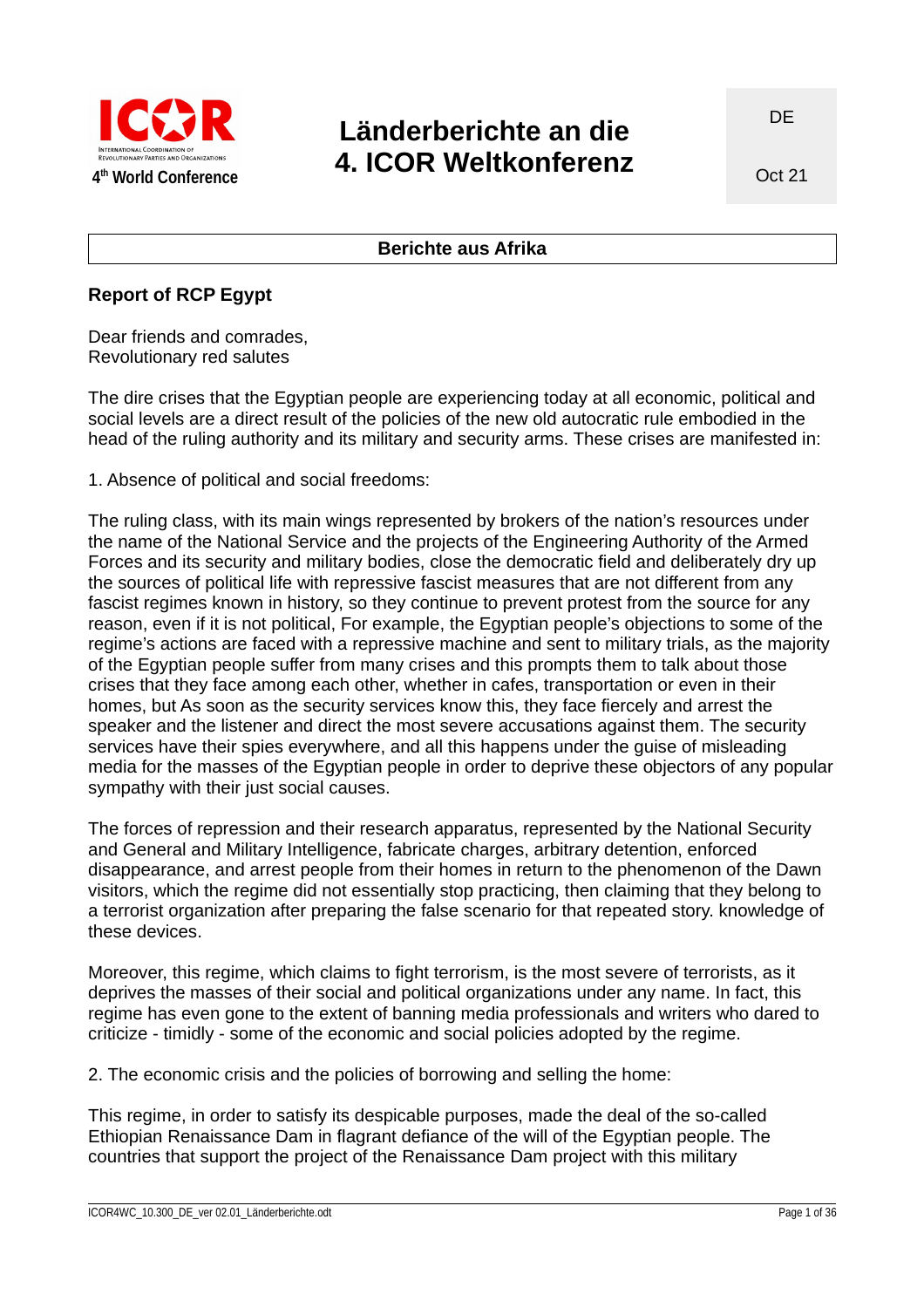government in Egypt, but it is against the will of the Egyptian people and a usurpation of their rights in one of the most important resources of the country in which they live and pay dearly and preciously for it and sacrifice their lives for the rise of the Egypt they love, not the one ruled by the military

Then comes the naivety of the masses to play the laws and defend the right to the waters of the Nile through the sympathy of the masters of this regime in some of the so-called great countries, and the head of the Egyptian regime was satisfied that he made "Abi Ahmed" the Prime Minister of Ethiopia take an oath that he would not harm Egypt, all in parallel With the prohibition of any protests, demonstrations, or activities by the Egyptian people, in rejection of the Ethiopian dam agreements that the regime has concluded with Abi Ahmed, and demanding their historical right to the waters of the Nile.

The regime resorted to its parliament formed by the Military Intelligence Department to pass the agreement, and it is no wonder, as it is the parliament of the power and the ruling class and not the parliament of the people.

In addition, the regime resorted to foreign aid, international and regional loans and borrowing, which led to the implementation of policies of deliberate impoverishment of the masses of the Egyptian people, accompanied by the sale of the public sector and the privatization of state service and production institutions such as health and education, and the lifting of mainly meager subsidies on fuel and basic commodities, which led to an insane rise in food prices. Medicine, electricity, water, and all that keeps the Egyptian people on the subsistence limit accordingly, and even the prices of food, medicine, electricity and water have exceeded international prices, and there are still more austerity measures "for the working people and the poor."

This regime preaches to us through its ministers and officials, those measures that lead to the implementation of the genocidal policies of the masses of the Egyptian people at all levels, in a crime no less than the crime of Hitler's fascism towards the peoples.

Rather, this fascist military regime sends the sons of the poor, forcibly recruited under the name of serving the homeland, to build bridges, roads, facilities and projects that benefit mainly capitalism and the private sector, in a clear challenge from the regime to the Egyptian people who want to live a decent life instead of deliberate impoverishment and starvation, spreading epidemics and diseases, arresting civilians and closing Factories and the displacement of workers, in the context of turning these Egyptian conscripts into mercenaries in the service of the Zionist-American Gulf capitalist project.

The regime, which claims its ambition to build a modern democratic state, controls, with its military, security and intelligence institutions, more than 70% of the nation's economy and assigns direct orders to its companies construction, internal trade and all projects, and even service and entertainment activities, and subcontracts business to companies owned by its current and retired generals. He appoints his men from the generals and former officers to executive positions, such as governors, heads of local councils, and service companies such as electricity, water and sewage, and public business sector companies.

3. Responsibility for enlightenment and the regime's claim to combat terrorism intellectually and security:

This regime, which buzzes in its foreign discourse under the pretense of fighting terrorism intellectually, is in fact the first sponsor of terrorism at the intellectual level. It cuts billions from the budget of the poor to fund reactionary religious institutions, especially Al-Azhar - the main incubator of terrorist thought - to make a popular backer for it to pacify the Egyptian people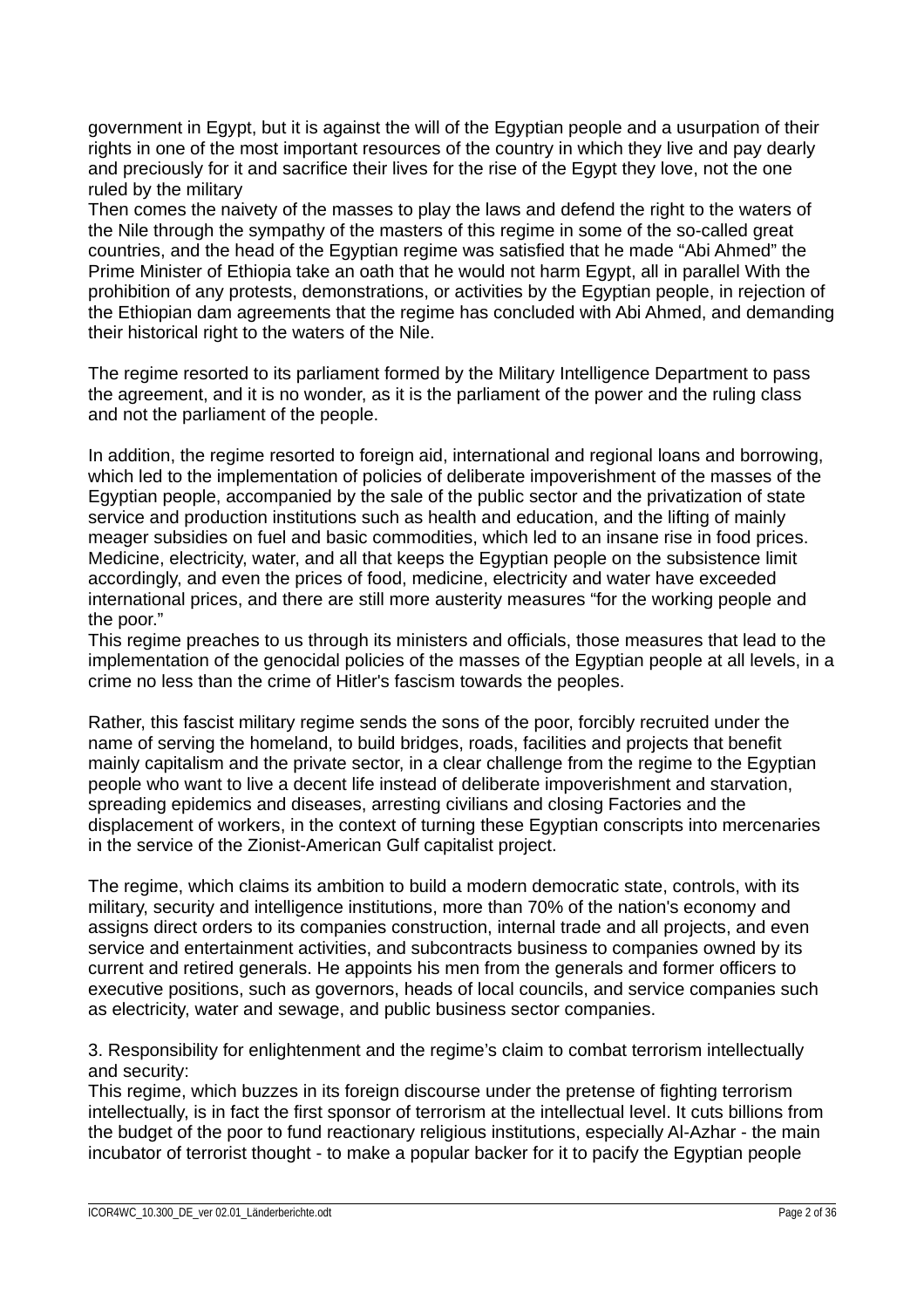and preoccupy it with myths and myths. Hoping to distract him from his social and economic rights, in blatant defiance of the masses of the Egyptian people, who in turn dropped these religious groups from their mentality in the second intifada on June 30.

This regime, which claims the intellectual confrontation of terrorism, prevents any criticism of the reactionary religious institutions and their rotten ideas, and sends intellectuals and writers to prison on charges of blasphemy, insulting heritage and insulting sanctities in a scene not different from the Inquisition in the Middle Ages.

4. Our responsibility and role towards the country and the people:

In light of the foregoing and our belief in Marxism-Leninism and in fulfillment of the great socialist heritage, it was necessary for us to go to the masses to raise awareness and organize them, despite the revolutionary root and unprecedented repression experienced by the political climate. This is a fascist military regime, and despite our lack of capabilities and an unprecedented security siege, we have not and will not hesitate to participate in the popular rejection of this system from a progressive class standpoint, leading to the building of the Bolshevik Party in order to be the vanguard of the masses in the change.

Long live the Communist International! Long live the struggle of the communists!

# **Kongo (ORC) (30.09.21)**

Depuis plus qu'un an le point qui fait débat au Congo est celui du bilan sur l'alternance politique faite entre l'ancien et le nouveau président en décembre 2018. Cette alternance a été concrétisée par une coalition qui devait diriger le pays pour un nouveau mandat de cinq ans. Deux ans après, cette coalition avait volé en éclats, où il n'était pas possible d'appliquer aucune mesure sérieuse de gestion à la hauteur de la situation de crise. Le nouveau président à dénoncé cette coalition et a appelé, à en faire une autre. Celle-ci s'est constitué en donnant une majorité parlementaire à l'actuel président qu'il n'avait pas auparavant. Avec cette particularité qu'il y a eu un changement de majorité sans avoir organisé de nouvelles élections. Cela montre qu'au Congo, les élections et les représentants de ce corps électoral n'ont aucune assise sociologique solide. Malgré tout, dans l'opinion, cela avait suscité un brin d'espoir. Les gens s'imaginaient qu'il allait y avoir de nouvelles politiques pour se pencher réellement sur la résolution de la crise générale. Parmi lesquelles, la réorganisation notamment les pouvoirs publics à tous les niveaux et, afin s'attaquer aux vrais problèmes qui plombent la vie des millions des personnes. Comme il fallait s'y attendre, la nouvelle coalition truffée de mêmes politiciens, habitués à la corruption et au détournement, n'ont pas su garder longtemps une discipline, nécessaire pour des actions salutaires. Ils sont vite retombés dans les mêmes pratiques de la bourgeoisie bureaucratique. A ces effets dramatiques de la crise récurrente sont venus s'ajouter ceux de la crise sanitaire due à la pandémie de la Covid. L'absence d'une mobilisation générale, montre bien qu'on est là, en face d'une bande de la bourgeoisie bureaucratique et compradore, totalement déconnectée de la réalité. La seule chose qui leur préoccupe est de se positionner de nouveau dans les institutions de l'Etat néocolonial, l'instrument des multinationales pour organiser le pillage systématique des minerais. Dans le but de divertir des masses, ils ont déjà entamé le refrain des élections de 2023 pour créer de nouveau les espoirs au niveau des masses, évidement fondés sur rien. Dans tout cela, les politiciens véreux ne peuvent que compter sur leur allié de taille, la pauvreté des masses et le bas niveau culturel, qui favorisent le succès de la manipulation. La situation socioculturelle est en général chaotique, et hors contrôle dans la plupart des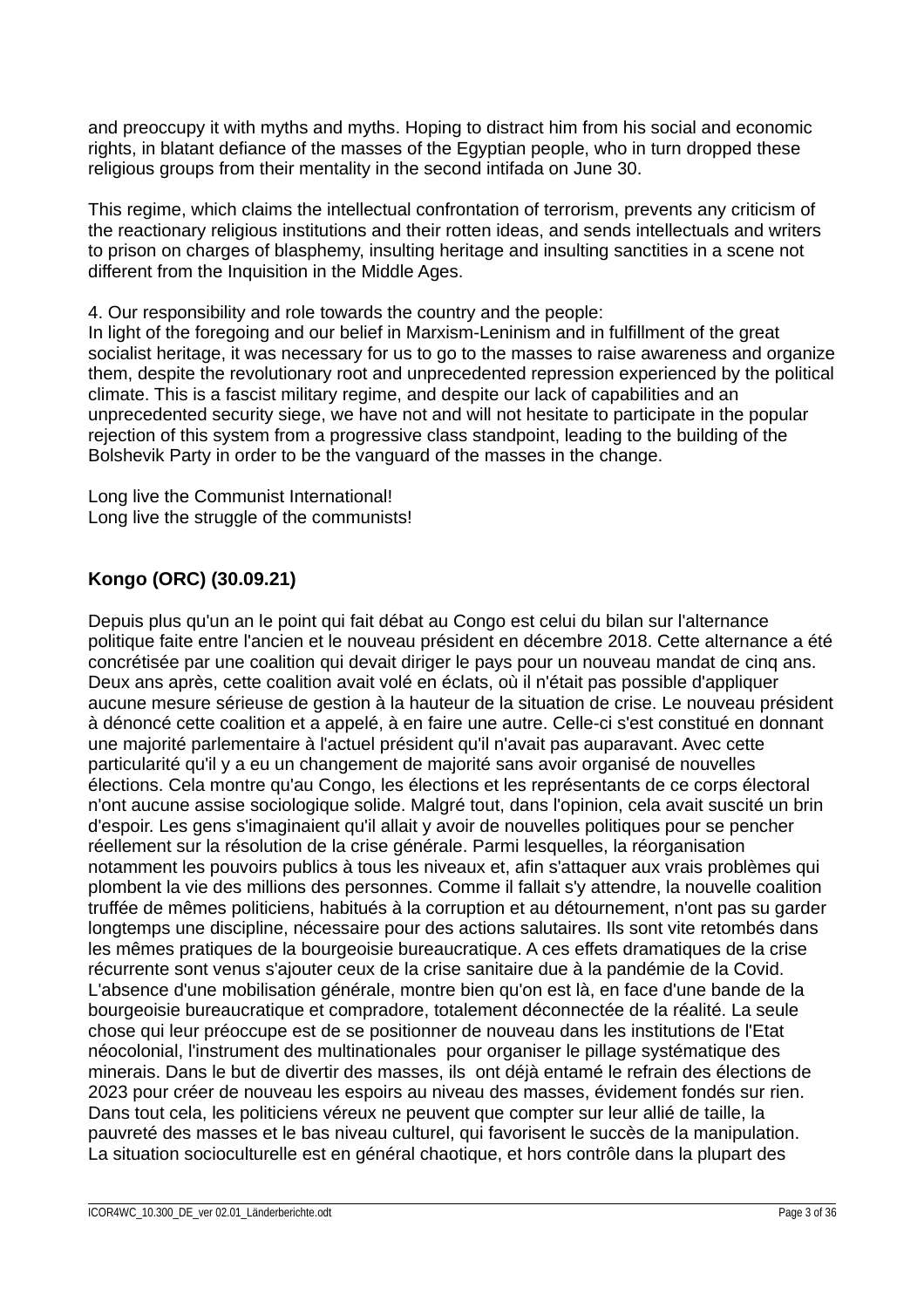secteurs d'activités. Parallèlement, les réactions des masses en terme de manifestation d'indignation sont à peine perceptibles. Une situation qui peut s'expliquer, à la fois du au déficit criard des infrastructures de communication et, aussi à l'encadrement très limité des personnes qui sont victimes de la situation. Néanmoins, ça et là, il y a de grèves des enseignants, du personnel soignant et d'autres mouvements de grèves dans les différentes cités. Toutefois, ce mouvement comparativement à la gravité de la situation est de loin en deçà de ce qu'il en pouvait être. Mais, l'expression visible de la misère réside dans la surpopulation des camps de déplacés dus aux conflits armés, de salles des églises, et aussi dans les prisons qui sont des mouroirs certains pour les plus démunis. Dans ce contexte de chaos général, l'ORC qui est une organisation en construction, ne peut que voir son développement rencontrer des innombrables obstacles. Il faut considérer que la construction de chaque organisation doit se réaliser dans les conditions spécifiques qui sont les siennes de par son son environnement et de son époque. Le Congo a, après tout, la dimension de sous-continent, et qui a vu s'effondrer tout son tissu économique et même social. Il est un exemple le plus spectaculaire de la crise néocoloniale. Cela oblige à avoir les capacités à la fois à saisir la complexité de particularisme de ce pays et aussi les ressemblances qu'il a avec les différentes luttes de la classe ouvrière au niveau planétaire et de luttes des peuples opprimés de partout. Les échanges qui se font à travers dans ces rencontres d'Icor viennent à point nommé pour renforcer ces capacités.

# **Südafrika (CPSA/ML)**

## Liebe Genossinnen und Genossen

Südafrika ist eine neokolonialistische Regierung, die der Diener der internationalen Monopole, der großen lokalen Monopole und der Grundbesitzer ist. Sie setzt das Neo-Apartheid-System fort, und aufgrund dieses Systems haben die Schwarzen in einigen Institutionen und Unternehmen nicht den gleichen Status wie ihre weißen Kollegen.

Die ANC-geführte Regierung vernachlässigt die Interessen der armen Massen, die ihr Leben geopfert und für die Befreiung Südafrikas gegen das rassistische Minderheitenregime und die imperialistische Vorherrschaft gekämpft haben. Die Arbeiterklasse und die armen Bauern werden von dieser Regierung in extreme und unsägliche Armut gestürzt. Seit dem Beginn der so genannten demokratischen Wahlen machen die Präsidenten der ANC, von Mandela bis Cyril Ramaphosa, leere Versprechungen zur Schaffung von Arbeitsplätzen, von denen sie wissen, dass sie sie niemals erfüllen werden. Zum Beispiel sind Versprechen, Arbeitsplätze zu schaffen, falsch, weil dieselbe Regierung durch Privatisierungen Arbeitsplätze abbaut, was zwangsläufig zu massiven Arbeitsplatzverlusten führt, und sie kann keine Arbeitsplätze schaffen.Die Arbeitslosigkeit in Südafrika nimmt ständig zu. So lag die offizielle Arbeitslosenquote 1994 bei 20 %, während die offizielle Arbeitslosenquote 2021 bei 34,4 % liegt. Auch die Jugendarbeitslosigkeit ist eskaliert und liegt bei über 64 %. Lange vor dem Ausbruch des Corona-Virus im Jahr 2019 lag die politische Wirtschaft Südafrikas bereits in Trümmern und brach zusammen. Die Beschäftigten in den Minen, im verarbeitenden Gewerbe und im Dienstleistungssektor verloren immer mehr Arbeitsplätze, und Millionen von Menschen wurden in bittere Armut und Elend gestürzt, Familien zerbrachen und die meisten Menschen wurden obdachlos. Der Ausbruch von COVID - 19, der von einer Aussperrung nach der anderen begleitet wurde, verschärfte die prekäre Lage der Arbeitnehmer noch. Mehr als 12 Millionen Arbeitnehmer verloren ihren Arbeitsplatz, insbesondere in der Landwirtschaft und im Bergbau. Der Ausbruch der Pandemie wird vom Staat als Vorwand für einen Zusammenbruch der Wirtschaft benutzt, um die Arbeitnehmer, insbesondere die Arbeitslosen, weiter zu frustrieren.

Die armen Massen in Südafrika sind nicht nur mit Armut konfrontiert, sondern auch mit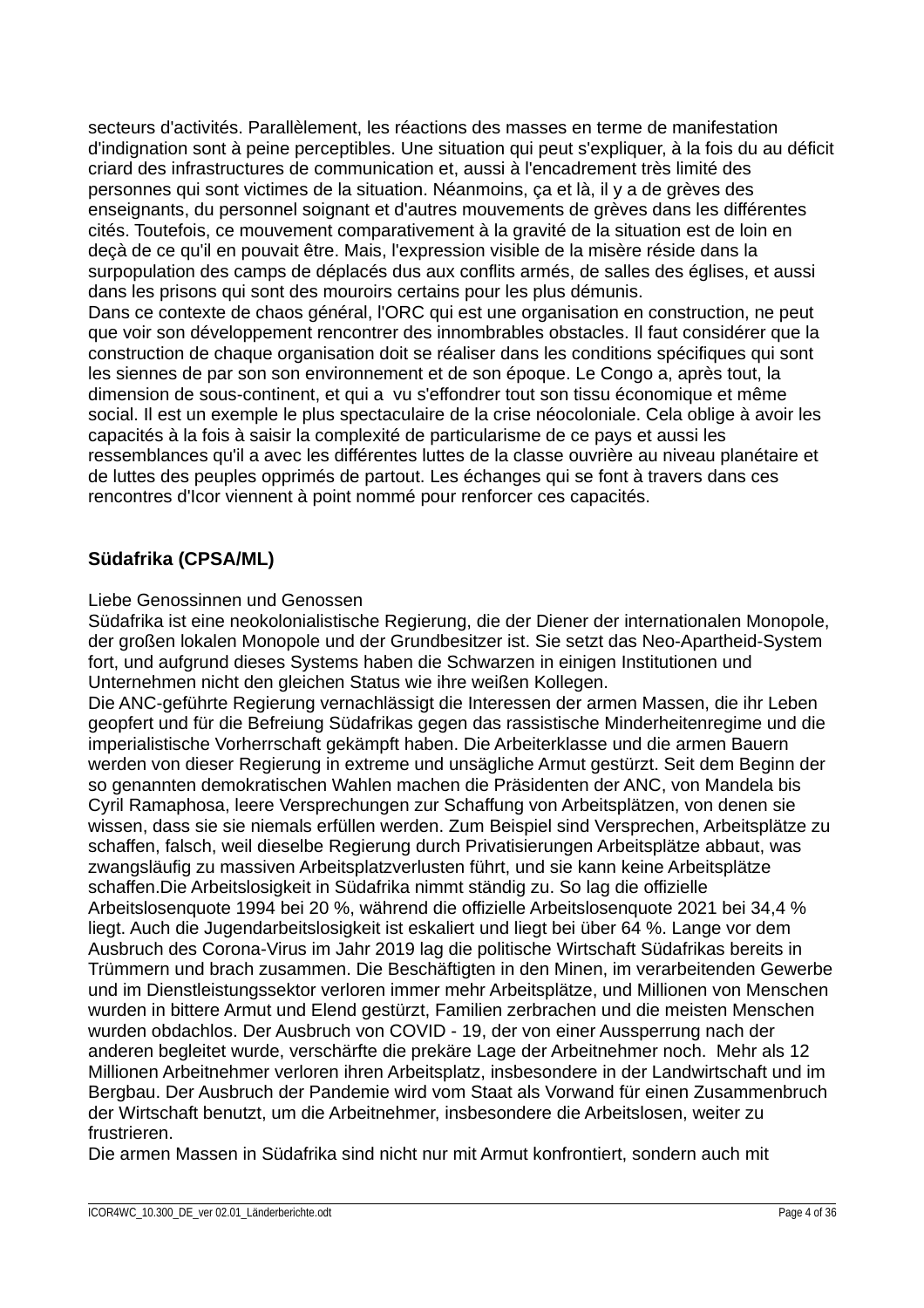schweren Krankheiten wie Tuberkulose, vor allem in der Bergbauindustrie. Auch die HIV/AIDS-Infektionen stellen ein großes Problem für die Jugend dar. Die Corona-Pandemie hat die Südafrikaner mit einer Gesamtzahl von mehr als 86 Millionen Menschen heimgesucht, und die Zahl der Infizierten steigt täglich weiter an. Die Zahl der Infizierten liegt bei mehr als 2,6 Millionen, und die Impfung selbst verläuft sehr langsam.

Das neokolonialistische System in Südafrika unterwirft die armen Menschen einer extremen Ausbeutung und Unterdrückung, so dass die neokolonialistische und

Neo-Apartheid-Regierung mit landesweiten Schutzmaßnahmen, Demonstrationen und Märschen aller ausgebeuteten und unterdrückten Teile der südafrikanischen Gesellschaft konfrontiert ist. Die ArbeiterInnen kämpfen für hohe Lohnerhöhungen, während die Monopole nur geringe Erhöhungen oder einen Lohnstopp anbieten. Sie kämpfen auch für den Erhalt ihrer Arbeitsplätze, während die Arbeitgeber mit massiven Stellenstreichungen oder Betriebsschließungen beschäftigt sind. Die Bevölkerung in den Townships kämpft gegen den Mangel an Häusern, Strom und teure Gebühren, d.h. gegen die Erhöhung der Preise für Strom, Wasser usw. Einige der Bauern wehren sich gegen die gewaltsame Vertreibung von ihrem Land durch die Regierung. Die Bauern im Allgemeinen kämpfen gegen den Mangel an Infrastruktur in ihren Gebieten, wie Straßen, sauberes Wasser und Wassermangel. Die Universitätsstudenten kämpfen für den Zugang zu den höheren Bildungseinrichtungen, insbesondere die Studenten aus der Arbeiterklasse und die armen Bauern. Die Studiengebühren sind für sie sehr teuer, um ihr Studium fortzusetzen. Sie fordern eine kostenlose und qualitativ hochwertige Bildung.

 Die ANC-geführte Regierung wird immer faschistischer und volksfeindlicher und unterdrückt die Massenkämpfe gewaltsam mit Gummigeschossen, scharfer Munition und Verhaftungen. In anderen Städten und ländlichen Gebieten gelingt es der CPSA(M-L), die Massenkämpfe zu mobilisieren und zu lenken, und als Ergebnis der Führung der CPSA(M-L) werden die Kämpfe der Massen hartnäckig und die armen Massen widersetzen sich dem Druck der Regierung. An den Universitäten setzt sie Propaganda und Agitation durch ihre Materialien ein. Die Partei ermutigt die Massen zur Gründung von Selbstverwaltungsorganisationen und zur Gründung einer antiimperialistischen und antifaschistischen Einheitsfront. Sie hat sich aktiv an der Gründung der militanten Automobilbewegung in Südafrika beteiligt, die Teil der internationalen Automobilbewegung ist.

# **KENYA: Communist Party of Kenya**

## Report concerning the Country

Kenya remains a neo-colonial state, and a geo-political interest of imperialism in the East Africa region. It's economy that has been operating on heightened neo-liberal policies since 2013 when the current President Uhuru Kenyatta came to power. The Country is heavily indebted to IMF, World Bank, Western countries and China. The media and the intelligentsia are generally owned by the bourgeoisie, and they spread news, mis-information and lies that promote the status quo. On the other hand, Kenya has a progressive civil society, that includes the Communist Party of Kenya, that is always opposing backward policies being promoted by the government and their foreign directors. Sometimes we succeed, sometimes the struggle is pushed to another day.

From 2020 to date, Covid 19 has exacerbated the suffering of the working class and the ordinary masses. At the onset of the Covid 19, the government copy-pasted policies from other countries like harsh lockdowns that did not consider the conditions in Kenya. Many Kenyans had to choose between dying from hunger, or Corona Virus. Many work places were closed and the cost of living skyrocketed. Unnecessary curfews were imposed and they were extended up to date. Sadly, many Kenyans were killed by the police in the name of enforcing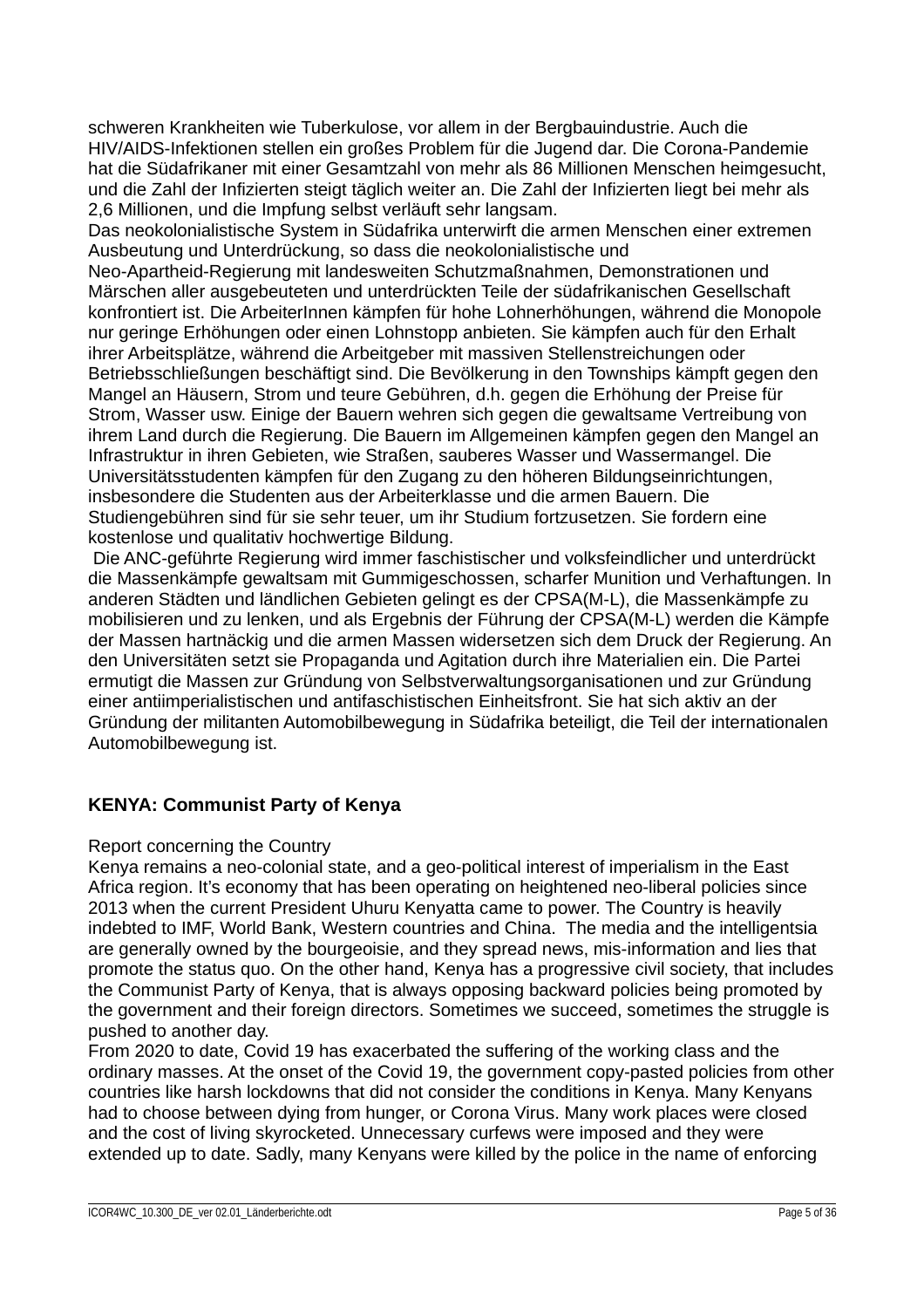lockdowns/curfew that were supposed to save lives! Most of those killed and injured by the police were workers trying to beat the curfew hours, persons with disabilities whose special circumstances were not considered. Even children were not spared in the process. Even though Covid 19 had an understandable effect on the economy of all countries in the world, the reaction from the government of Kenya worsened those effects.

Further, the IMF took advantage of the situation and started giving the Kenya government loans to protect big business from the effects of Covid 19. Most of this money (over two billion dollars) remains unaccounted for. Even PPEs donated by billionaire Jack Ma to Kenya (and most African countries) were stolen by senior government officials, and sold back to the government, thus creating overnight 'Covid 19 millionaires.'

Covid 19 also confirmed the need for social reforms. For example, a majority of households do not have clean running water. In the city slums, social distancing is impossible since you will find a family of up to six persons living in a single 10m x 10m room. The healthcare system was ill prepared for Covid 19 and we are only lucky that the deaths from Covid 19 were not as high as that from the North and Asian countries.

Politically, the rich of Kenya have united to have one of their own win the presidential elections in 2022. They attempted to change the Constitution of Kenya so that the current President, Mr Uhuru Kenyatta could be appointed as a Prime Minister when his term ended. The CPK and the civil society rejected this amendment process, and finally the Courts declared the attempt to change the Constitution as unconstitutional. The main contenders for the 2022 election now are Raila Odinga (a capitalist with strong support from imperialist countries and who is also being supported by the current President), and William Ruto, the current Deputy President, a well-known thief but not yet among the richest in Kenya (still in the primitive accumulation stage), who is a smart politician and who is now using 'class language' to win support of the masses. However, the political mobilisation in Kenya remains ethnic more than anything else.

## Report concerning the Party

The Party formally took up the name Communist Party of Kenya on January 9th 2019, changing from the Social Democratic Party of Kenya which as explained before was a cover since, until the coming of a new progressive Constitution in 2010, it was legally prohibited to have any revolutionary, let alone Communist Party in Kenya.

However, this change of name was rejected by the Registrar of Political Parties, forcing us to fight for the name both politically and legally in Court. We won the legal battle six months later, and the political struggle (demonstrations, media campaign, community mobilisation) helped us launch the Party better than we could have done if there was no government resistance. We thank ICOR for the solidarity it showed us at that time. The international uproar was critical in our struggle for our rightful name.

CPK has now established study circles and cells among the dock workers' union, the agricultural and allied workers' union, a section of the teachers' union, the engineering workers' union and the hotel and entertainment workers' union. The Party is also continuing with its work among mass based organisations that fight for land rights in the country (this actually forced one of the regional governments to appoint the CPK National Chairperson as the Minister for Lands and he has really sharpened the contradictions on land in the coastal region.)

The Party has been vocal in opposing the stealing of Covid 19 funds and the indiscriminate closing down of the economy. As we speak, there is an ongoing case of 12 Party activists who were arrested inside our Party offices after participating in protests against the mentioned Covid 19 issues. Several dozen policemen surrounded the office and stormed in without any authorisation by the Courts as it should be.

Currently, the Party is preparing for the 2022 general elections. We plan to contest for parliamentary and local elections. Our candidates will come from our cadre membership, and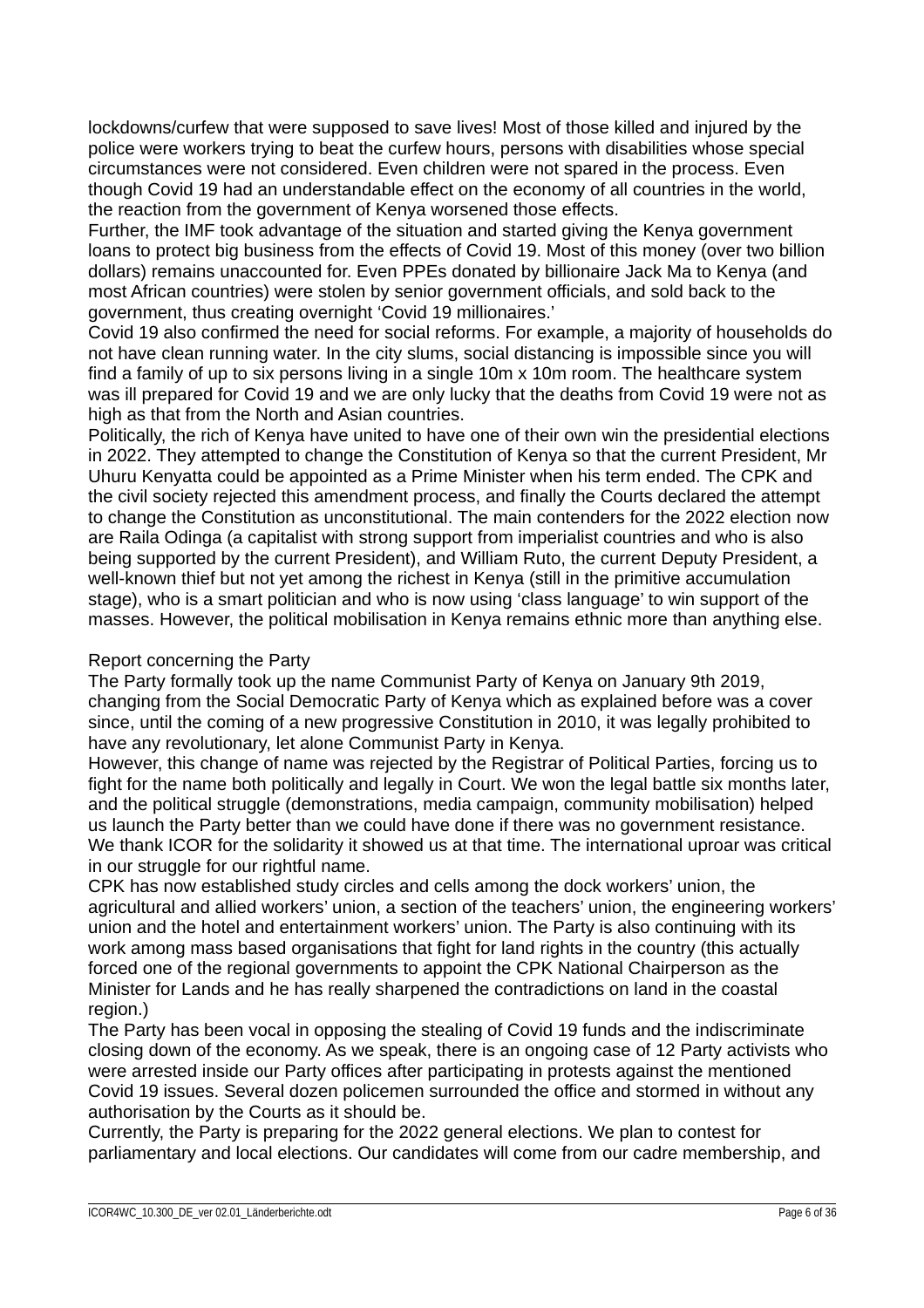also from community activists who align with/support the Party when it comes to human rights and social justice issues. Any support in this regard will go a long way in helping us to achieve our goals.

CPK will participate in the 2022 national elections for the following reasons: Kenyans believe in the elections and will participate in them whether we as communists like it or not; CPK will use the elections to measure the consciousness of the Kenyan masses to inform the strategies and tactics of our revolutionary struggle; To continue exposing the lies of the democracy of the ruling class; and, To use the elections to win whatever reforms we can that will better the welfare of the majority of Kenyans even under the present reactionary socio-political system. All in all, CPK will never be diverted by the illusionary national elections from the path of struggling for peoples' participatory democracy: socialism.

Given that the requirement that the report be limited to a few words only, further clarifications and details shall be offered at the conference if and when needed.

# **PPDS (Tunisia)**

Report on the current political situation in Tunisia

Tunisia: Turmoil, popular upheaval, president took huge exceptional measures against Islamists and their ruling party. The regime is still there. Revolutionary struggle should continue

On July 25th, 2021, hundreds of thousands of people in all cities took the street protesting against Islamists and their government denouncing the worst economic, health and pandemic crisis that Tunisia is living since decades and rejecting the decade of poverty, terrorism and assassination.

17.9 % unemployment rate especially among the young graduates. 79,5 % of GDP public debts. High and increasing rates of poverty Soaring prices

Absence of covid 19 vaccinations and a health disaster causing thousands of deaths. Deterioration of health and education

The masses attacked the headquarters and premises of Islamic ruling party Ennahda and protested peacefully.

Few hours after that elected president Kaiis Saied met with high military and security generals and took the following strong and unprecedented decisions activating article 80 of the constitution:

-Freezing the parliament prerogatives

-lifting immunity of all MPs preparing for the prosecution of the most corrupt of them (irony of history we have terrorists!!, smugglers....)

-Dissolving the government and taking executive power in hands.

-Forming a new government within few days (already designed a new interior minister)

-The military closed the parliament and presidency of government.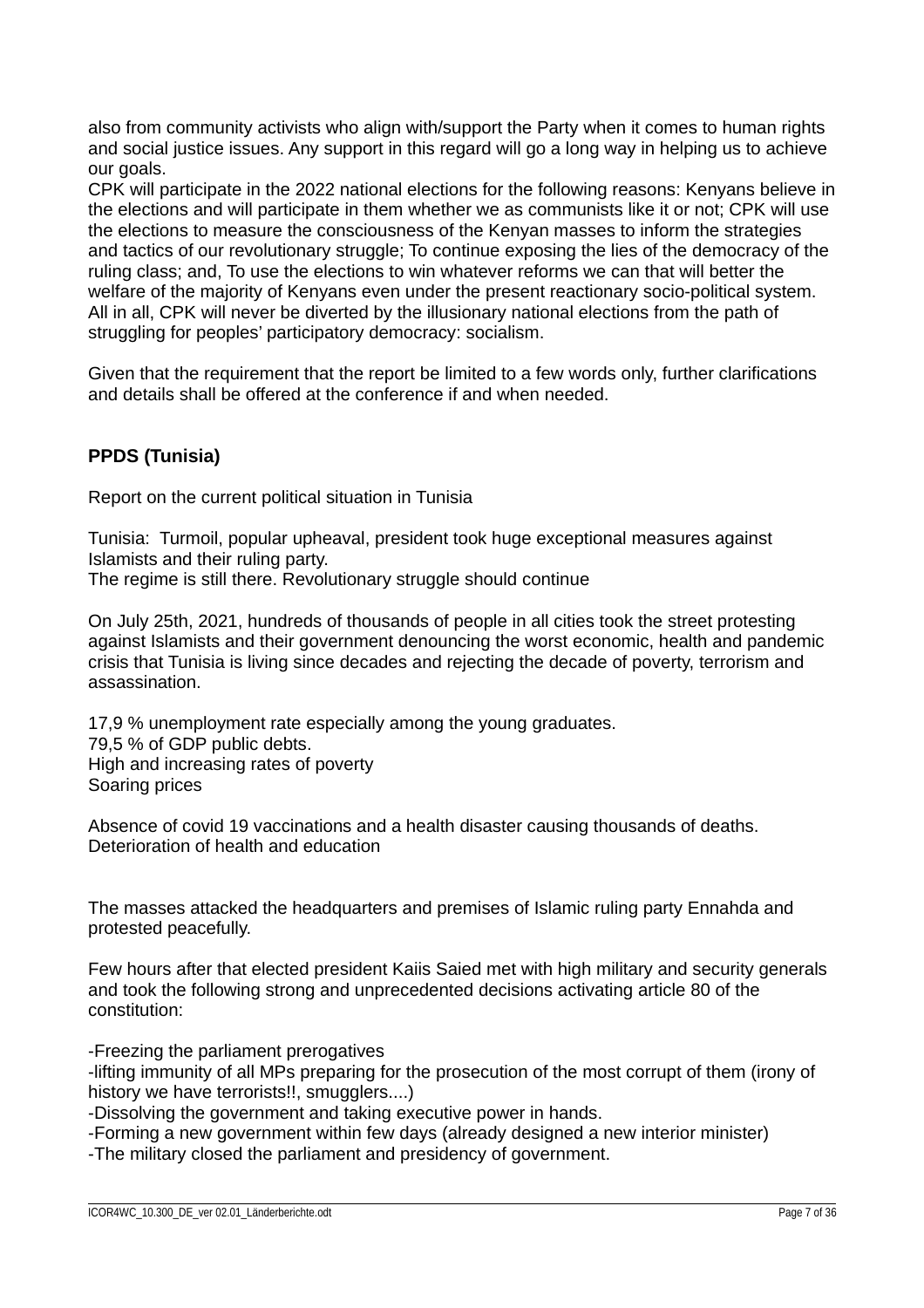On the other hand, Islamists and their supporters are taking the streets to support the parliament and government.

They consider that this is a "coup".

However, their actions are no longer that big as they are now hated and boycotted by people

The workers party ,former workers communist party of Hamma Hammami considered that this is a coup in line with the Islamists .

UGTT supported the president decisions and called for respect of constitution, liberties and socio-economic rights.

PPDS fully supported the popular upheaval, and our militants were in the streets with people. PPDS also supports the President Saeed measures and consider them one step forward since these measures topple down the reactionary parliament and government of the right-wing fascist Islamists.

However, we call for continuation of revolutionary struggle towards the national emancipation and social freedom and socialism.

On September 22nd more measures were taken to put an end to the reign of Islamists. Then a woman was appointed for the first time in history of Tunisia and Arab countries as head of the government.

ISLAMISTS NO LONGER RULE. THEY ARE NO LONGER IN THE GOVERNMENT

PPDS considers that these measures although not revolutionary and socialist but they are a step forward as they put an end to the reign of Islamists which was a gloomy decade full of corruption, impoverishing people ,soaring prices , economic and social crisis ,high rates of unemployment ……

We do not have the illusion that Kaiis Saied is the savior or the one who will lead the revolution towards socialism and know very well that he can only be a petit bourgeois president who is not corrupt but believes inside the same paradigm of the system and the bourgeois mode of thinking and that he can't be a real revolutionary.

Hence, we call for the continuation of the revolutionary struggle led by the working class , peasants farmers and the oppressed classes towards the patriotic democratic revolution and socialism .

## **Morocco (MMLPL)**

1 – Ce rapport politique part de la plateforme idéologique et politique du mouvement marxiste-léniniste ligne prolétaire MMLPL, et sa vision des récents développements politiques et économiques, ainsi que de la stratégie de lutte de classe de cette organisation et les tactiques employer pour atteindre ses objectifs.

2 – Le MMLPL vise à atteindre deux objectifs politiques majeurs, à partir d'une base idéologique marxiste-léniniste. Le première objectif est de faire face et détruire la domination arabo islamique dans l'ensemble de la région, et non pas au Maroc seulement, au moins , au Maroc, en Algérie, en Tunis, au Sahara occidental et en Mauritanie, avec comme alliance et collaboration les force révolutionnaires Amazigh vifs dans cette région.

3 Le deuxième objectif est l'instauration d'une république populaire démocratique socialiste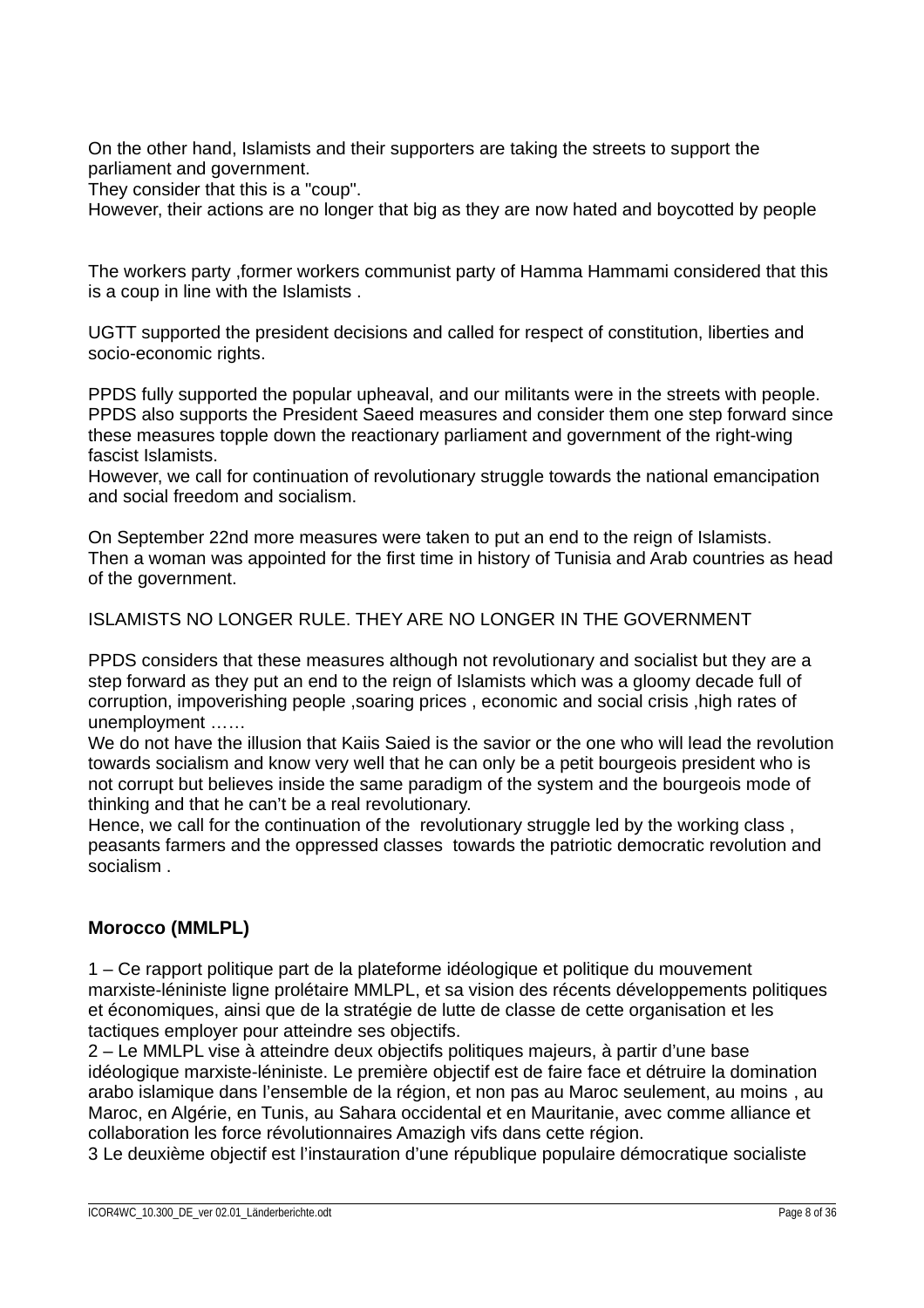sous la direction de la dictature de prolétariat de cette région en vue de la construction communiste.

4 – Le premier objectif concernant la destruction des bases de la domination arabo musulmane, part d'un refus totale des peuples amazighes de l'invasion des tribus arabo musulmane venants de l'Arabie Saoudite et de Yémen au 11, 12 et 13ème siècles, qui ont opprimé et détruit l'infrastructure paysanne amazigh en vue de les soumettre en tant que des esclave à leurs ordres. Mais, les peuples amazighs ont résisté et lutté farouchement contre ces invasions surtout par le célèbre héros amazigh Aksel et l'héroïne Dihia. La lutte amazighe est restée vivante malgré la suprématie de la domination arabo musulmane. Les derniers 5 siècles le Maroc a été divisé en deux partis géographiques, l'une dominant les plaines et soumises au monarque arabo musulmane et l'autre dominant les montagnes du Rif et de l'Atlas et dans le Sahara occidental et qui ne reconnaissent pas l'autorité arabo musulmane et cherchent activement à le détruire.

5 – En 19ème siècle les tributs amazigh ont presque approché à détruire le régime monarchique, si l'impérialisme française n'a pas offert sa protectorat à ce régime et pour détruire ensuite la résistance amazigh farouche dans le Rif, l'Atlas et le Sahara occidental et transformer le pays à un pays dépendant et soumis à l'exploitation impérialiste.

6 - La stratégie des impérialistes et de la monarchie arabo musulmane vise l'expropriation des moyens de production des amazighs et surtout leurs terres communes. En 2017 Le régime a adopté une loi pour l'expropriation de 15 millions d'hectares des amazighs pour une soit disant capitalisation de la production agricole, et en contre parti, chassé les amazighs de leurs terres, pour les ajouter à l'armée de réserve de travaille dans les périphéries des villes, ou ils n'ont de propriété que leurs forces de travaille à vendre, contre des bas salaires, aux capitalistes arabo musulmans et aux sociétés impérialistes.

7 – Donc, le MMLPL a surgie d'une histoire révolutionnaire des amazighs et de la souffrance des prolétaires sous l'exploitation capitaliste arabo musulmane et impérialiste après les avoir privé de tous les moyens de production. Sachant que le mot amazigh signifie « l'homme libre », qui n'a jamais accepté de se soumettre à l'esclavagisme à travers leurs l'histoire. 8 – Cette situation politique au Maroc n'est pas différente de la situation en Algérie, qui a vécu sous la domination Ottomane islamiste durant 5 siècles et ensuite sous la domination de l'impérialisme française , qui a donné l'indépendance politique au aristocrates arabo musulmane et leurs bras armée, parmi les forces militaires travaillant au sein des forces armés de la colonisation française, tel que, l'ancien président Algérien El Houari Boumediene. C'était une façon pour contre carré toute soulèvement des amazighs de Kabylie.

9 – A partir de ce constat on peut comprendre la peur des deux régimes arabo musulmane au Maroc et en Algérie du mouvement révolutionnaire amazigh dans le Sahara Occidental, qui menace l'existence des deux régimes à travers son possible influence sur les mouvements révolutionnaires amazighs dans les deux pays. Les deux régimes néocoloniaux, cherchent chacun par ses méthodes de dominer sur le Sahara Occidental à travers leurs alliés parmi les aristocrates sahraoui arabo musulmane.

10 – Le MMLPL travaille sur le développement dialectique de la lutte de classe au sein de la classe ouvrière dans tous les instances de l'auto défense des masses populaires et de gagner des sauts qualitatifs vers une étape d'un extrême antagonisme ou les prolétaires marocain peuvent venir au bout de la domination arabo musulmane et à la monarchie, et instaurer ensuite une république populaire démocratique socialiste sous la direction de la dictature de prolétariat.

11 – Actuellement il y a une préparation intense à enclencher une guerre entre le Maroc et l'Algérie pour gagner leurs concurrence de dominer le Sahara Occidental, à travers la course à l'armement. L'objectif de l'Algérie c'est de dominer le Sahara occidental à travers l'instauration d'un petit Etat sous leurs services, pour affaiblir le Maroc, et faire exporter le pétrole et le gaz algérien à travers le Sahara et l'océan Atlantique comme le chemin le plus court et le moins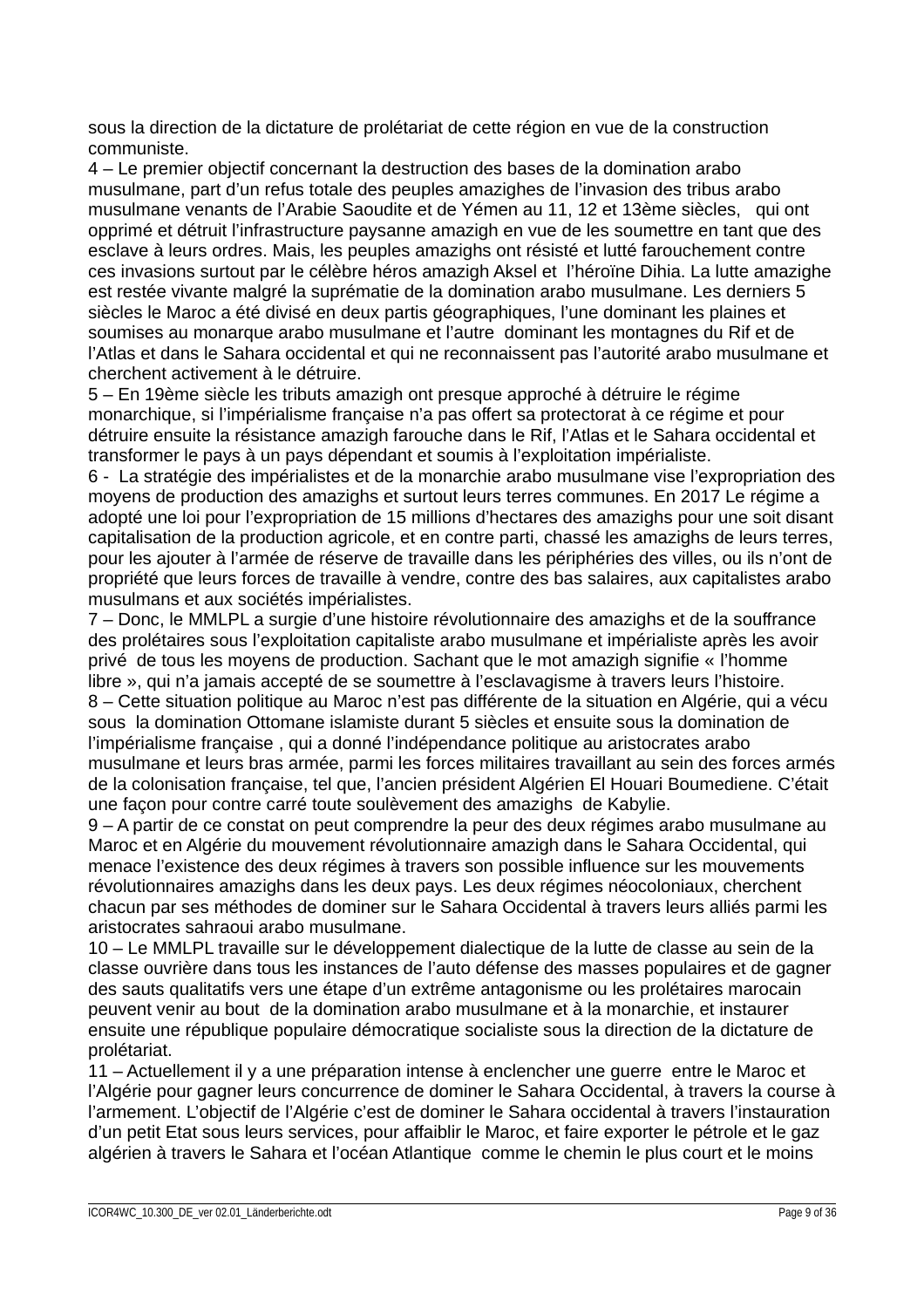chère. En même temps le Maroc cherche à dominer le Sahara pour faire échouer le projet algérien et s'opposer à tout surgissement d'un Etat Amazigh à ses frontières de sud. 12 – Si la guerre se déclenche dans cette région, elle sera destructrice des populations marocain et algérien et sahraoui, sans aucun vainqueur ni vaincu, et en résolvant partiellement leurs crises politique composer, et éviter un soulèvement des amazigh contre la domination arabo musulmane. Ce sont les impérialistes qui bénéficieront le plus des ventes des armes.

13 – En fin, La lutte du MMLPL est semblable dans certain mesure avec la lutte des mouvements révolutionnaires de la grande Kurdistan contre la domination Turque et Arabe Islamiste et derrière eux contre la domination Impérialiste.

## **Berichte aus Amerika**

# **Peru (BDP)**

In einer Welt, in der wir gegen die Covid-19-Pandemie kämpfen, ist dies auch ein politischer Kampf, der das Scheitern des neoliberalen Kapitalismus offenbart.

Die derzeitige Gesundheits-, soziale und Wirtschaftskrise, die unser Land durchlebt, ist die schlimmste in der peruanischen Geschichte. Sie ist nicht nur auf das Coronavirus zurückzuführen, sondern vor allem auf das Scheitern von fast 30 Jahren neoliberalem

Kapitalismus, in denen alle neoliberalen Regierungen von Fujimori bis Sagasti eine eiserne Disziplin der Haushaltseinsparungen und der Privatisierung des Gesundheits- und Bildungswesens aufrechterhalten haben und weiterhin daran festhalten.

Die Strategie dieser neoliberalen Regierungen ist nicht aufgegangen, da die unwirksamen Quarantänen im Ausnahmezustand gescheitert sind, statt dass zuerst die Bevölkerung vor dem privaten Interesse geschützt wird, für das Krankheit und Tod auch eine Gelegenheit für große Geschäfte und die enorme grenzenlose Korruption sind.

Dies zeigt sich in den Impfskandalen, während Tausende von Peruanern wegen mangelnder medizinischer Versorgung und fehlendem Sauerstoff sterben.

Dies ist eine schmerzliche Realität für Millionen von Peruanern.

Alle Länder und Menschen, auch die Armen, müssen Zugang zum Impfstoff und der notwendigen ärztlichen Behandlung haben. Aber die großen Pharmakonzerne Pfizer, Sinofarm und AstraZeneca haben jedoch über die Hälfte aller Impfdosen an die imperialistischen Länder verkauft. In unserem Fall ist Peru eines der Länder mit der höchsten Sterblichkeitsrate pro Kopf, mit nach offiziellen Angaben mehr als 200.000 Toten. Impfstoffe sind eine Errungenschaft der menschlichen Entwicklung, auf die alle Menschen ein Recht haben. Im Kapitalismus-Imperialismus dagegen werden mit Impfstoffen, die über Leben und Tod entscheiden können, Profite gemacht.

Der so genannte wirtschaftliche Aufschwung war ein Versagen der neoliberalen Regierungen. Dieser wirtschaftliche Aufschwung ist in Wirklichkeit eine neoliberale Anpassung, die die soziale Ungleichheit vertieft und das Land in einen noch nie dagewesenen sozialen und wirtschaftlichen Zusammenbruch führt. In den letzten 30 Jahren des Neoliberalismus hat sich die auf den Export von Rohstoffen ausgerichtete Struktur der Produktion nicht verändert, im Gegenteil. Die Deindustrialisierung hat sich verschlimmert, der informelle Sektor hat 80 % erreicht, 5 Millionen Menschen sind arbeitslos, die Steuerbefreiungen und -anreize für die großen Unternehmen haben zugenommen, die Steuerhinterziehung, vor allem im Bergbauund Exportsektor, diente der Unterschlagung vor dem Staat, und der Reichtum und die Ausplünderung haben noch nie so stark zugenommen. Nur für das werktätige Volk gab es kein Geld.

Dieser wirtschaftliche Aufschwung steht im Widerspruch zu den Arbeitsrechten der Werktätigen, und in Peru beginnt eine strukturelle Krise.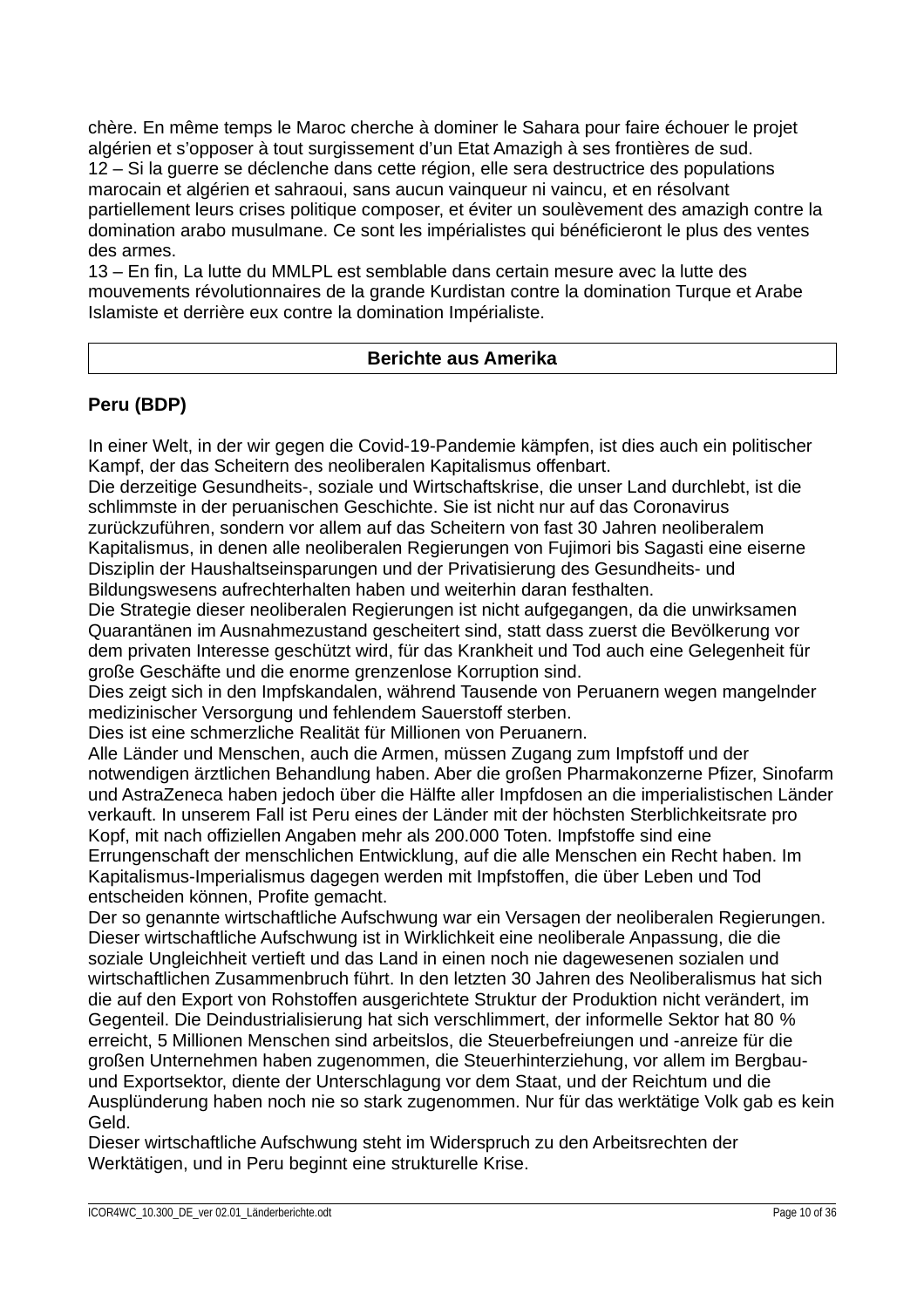#### Der Wahlsieg von Pedro Castillo Terrones

Als derzeitiger verfassungsmäßiger Präsident der Republik Peru: Zeitraum 2021-2026 Dieser Sieg des Lehrers Pedro Castillo ist vor allem den demokratischen und antiimperialistischen Sehnsüchten und Forderungen der mittleren und armen Landbevölkerung in den Anden zu verdanken. Der einfache Mensch, der Castillo gewählt hat und eine neue Verfassung fordert, fühlt sich in Pedro Castillos bescheidener Herkunft und der Einfachheit seiner Sprache und seines Auftretens widergespiegelt. Er weiß auch, dass der Lehrer ein Mann des Kampfes ist, und er ist bereit, mit ihm zu kämpfen. Aber gleichzeitig fordert er Konsequenzen, er ist der Versprechungen und Frustrationen überdrüssig, er will echte Veränderungen, auch wenn er nicht weiß, wie sie konkret aussehen sollen. Aus diesen Gründen steht die Regierung von Pedro Castillo vor einer doppelten Herausforderung: Sie muss die dringendsten Forderungen der am meisten vergessenen Sektoren erfüllen, und gleichzeitig muss der Lehrer den Kampf für eine neue Verfassung anführen. Das heißt, dass die Regierung von Pedro Castillo zunächst keine wirtschaftlichen Schwierigkeiten haben wird, da unsere peruanische Wirtschaft zu 60 % vom Export abhängt, die Preise für Mineralien jeden Tag steigen und die Zentralbank von Peru bis heute über Nettoreserven in Höhe von 70 Milliarden Dollar verfügt.

## Nach dem Wahlsieg

Sich der reformistischen Illusionen entledigen, für die gesellschaftliche Revolution arbeiten! Mit dem Wahlsieg der demokratischen, antiimperialistischen und sozialistischen Kräfte gegen die Kräfte der Reaktion, der Korruption und ihrer erbitterten antikommunistischen Kampagne ist die Konfrontation zwischen neoliberaler Kontinuität oder gesellschaftlicher Veränderung mit einer neuen Verfassung nicht zu Ende, sondern vertiefen und beschleunigen sich die Gefechte und verbalen Duelle auf der Ebene des Parlaments, der Presse und der Straße und sind nur Symptome der Polarisierung. Die reaktionären Kräfte bereiten sich auf die Absetzung des Präsidenten durch einen parlamentarischen oder militärischen Staatsstreich vor, während bei den Kräften, die eine gesellschaftliche Veränderung anstreben, noch unklar ist, welche Strategie sie verfolgen werden.

Vor diesem Hintergrund wird auch ein Wahlsieg der demokratischen und linken Kräfte im Kongress im Jahr 2022 keine politische Stabilität bringen. Die anhaltende soziale und politische Polarisierung wird weiter auf ihre Lösung zusteuern.

In diesen historischen Momenten ist nichts schädlicher, als den Blick für das Ganze zu vernebeln, indem reformistische Illusionen gepredigt werden, die Illusion zu verbreiten, dass mit dem Wahlsieg und Pedro Castillo als Präsidenten die Macht bereits ergriffen wurde und es nichts mehr zu tun gibt, als für die Regierungsfähigkeit zu arbeiten. Das ist eine reformistische Illusion, die zur Niederlage der Regierung und des peruanischen Volkes führen kann. Auch kann keine selbsterklärte und selbsternannte Avantgarde das peruanische Volk durch Terroranschläge zum revolutionären Kampf zwingen.

Deshalb lehnen die breiten peruanischen Massen sowohl den Staatsterrorismus als auch den Terrorismus des "Leuchtenden Pfads" und der MRTA ab, eine Ablehnung, die wir vom Bloque Popular del Perú mit dem peruanischen Volk teilen. Egal, wo die sterblichen Überreste des Völkermörders Abimael Guzman begraben sind, es ist nicht die bürgerliche Ideologie, die die so genannten Gonzalo-Ideen aus dem gesellschaftlichen Bewusstsein verbannen kann. Dies ist eine Aufgabe, die nur durch die Ideologie des echten Sozialismus gelöst werden kann. Der Bloque Popular del Perú ruft dazu auf, in der Hitze des Kampfes zusammenzuarbeiten und die Massenorganisationen, Gewerkschaften, Bauern-, Frauen- und Studentenverbände usw. zu stärken, um von der Basis aus, aus allen Ecken unseres Landes, die Organe der neuen Demokratie zu organisieren, insbesondere die Volksversammlungen und die Bauernund Stadt-Rondas (Rondas Campesinas y Urbanas) und unter den Menschen eine neue proletarische und solidarische Diskussionskultur zu entwickeln, um es zu verstehen, den Kampf um konkrete Forderungen mit dem ideologischen und programmatischen Kampf für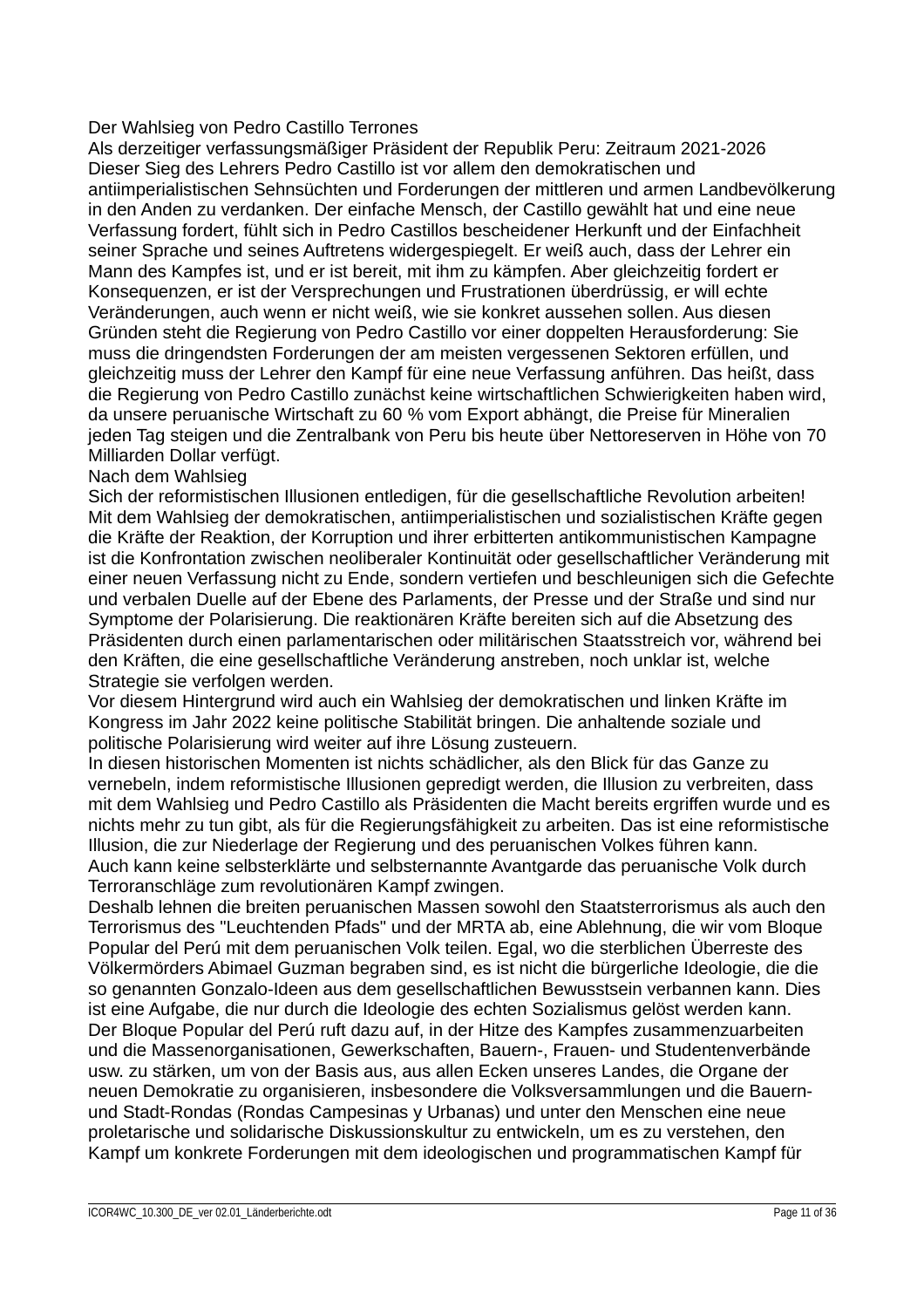eine neue Gesellschaft und eine neue Verfassung zu verbinden.

Schließlich ist der Bloque Popular del Perú in konsequenter Übereinstimmung mit unseren Prinzipien der Ansicht, dass keine der demokratischen und antiimperialistischen Forderungen der werktätigen Massen und des peruanischen Volkes im Rahmen des kapitalistischen Systems vollständig und dauerhaft erfüllt werden können. Sie können nur in einer sozialistischen Gesellschaft zu Ende geführt werden, in einer Gesellschaft, in der die lebenswichtigen Bedürfnisse des Menschen im Mittelpunkt der Gesellschaft stehen, in der der durch die Arbeit geschaffene gesellschaftliche Reichtum den Arbeitern und nicht den kapitalistischen Herren zugute kommt. Die Zeit ist reif, um mit unserem Kampf dem Sozialismus "ohne Kopie oder Nachahmung" Leben einzuhauchen, wie es der Amauta (Meister) José Carlos Mariategui zu uns sagte, und dass die wirkliche Veränderung in der gesellschaftlichen Revolution mit Ausrichtung auf den Sozialismus liegt .

# **Länderbericht Uruguay (PCR-U)**

Uruguay ist ein vom Imperialismus abhängiges Land und mit einem rückständigen Kapitalismus, in dem die Oligarchie, die mit dem Imperialismus, vor allem dem Yankee-Imperialismus, verbunden ist, aus der Vermittler-Großbourgeoisie und den Großgrundbesitzern besteht.

Unsere Revolutionäre Kommunistische Partei sieht die Arbeiterklasse, die 70 % der Bevölkerung des Landes ausmacht, als Vorhut und Haupttriebkraft der demokratischen, agrarischen und antiimperialistischen Revolution in einem ununterbrochenen Marsch zum Sozialismus.

Als unmittelbare Vorgeschichte können wir sagen, dass wir aus Regierungen der "Frente Amplio" stammen, die sich aus opportunistischen Kräften wie der revisionistischen PCU und Sozialdemokraten zusammensetzte und während ihrer drei Regierungsperioden die bisherige Politik fortsetzte (política continuista), die durch die hohen internationalen Rohstoffpreise begünstigt wurde. Durch die Anpassung an die internationale imperialistische Arbeitsteilung, die die Reprimarisierung1 der Wirtschaft und die Deindustrialisierung verschärft hat. Diese Politik stand im Wesentlichen im Dienste des Großkapitals, der Oligarchie, des Finanzkapitals, der Vermittler-Großbourgeosie und des Imperialismus.

Infolge der wirtschaftlichen und sozialen Krise, die mit dieser Politik einherging, straften breite Bevölkerungsschichten bei den Wahlen die Regierung ab und kanalisierten ihre Unzufriedenheit, wodurch sie den Weg für die Rechte und Ultrarechte mit faschistischen Bestandteilen frei machten, die mit Beteiligung einer Militärparteiim März 2020 die Regierung übernahm.

Die internationale kapitalistisch-imperialistische Wirtschaftskrise, die durch die Pandemie verstärkt wurde, hat sich in unserem Land im Jahr 2020 in einer wirtschaftlichen Rezession mit einem Rückgang des BIP um 5,9 % ausgedrückt, und in diesem Jahr ist die wirtschaftliche Erholung sehr schwach. Heute gibt es 185.000 Arbeitslose, eine Arbeitslosenquote von 10,4 %, und 64.317 Arbeiter im seguro de paro (eine Art Kurzarbeit; Anm. d. Üb.), 400.000 informell Beschäftigte, und die Armut ist um 100.000 auf 400.000 Menschen gestiegen.

Mitten in der Wirtschafts- und Gesundheitskrise sparte die Regierung jedoch 660 Millionen US-Dollar ein. In diesem Jahr legt sie einen Rechenschaftsbericht vor, der keine Ausgaben vorsieht, und beharrt auf einer Vertiefung der Anpassung, und in den Lohnräten hat man nicht vor, die Lohnverluste aus 2020 bis jetzt wieder auszugleichen.

Das erste, was diese Regierung durchsetzte, war ein Dringlichkeitsgesetz (LUC – Ley de Urgente Consideración) mit 457 Artikeln, von denen 94 repressiv und strafend sind. Ein reaktionäres und antidemokratisches Gesetz, das unter anderem das Streikrecht einschränkt und Besetzungen und Streikposten verbietet. Das zeigt, bis wohin der Klassenkampf in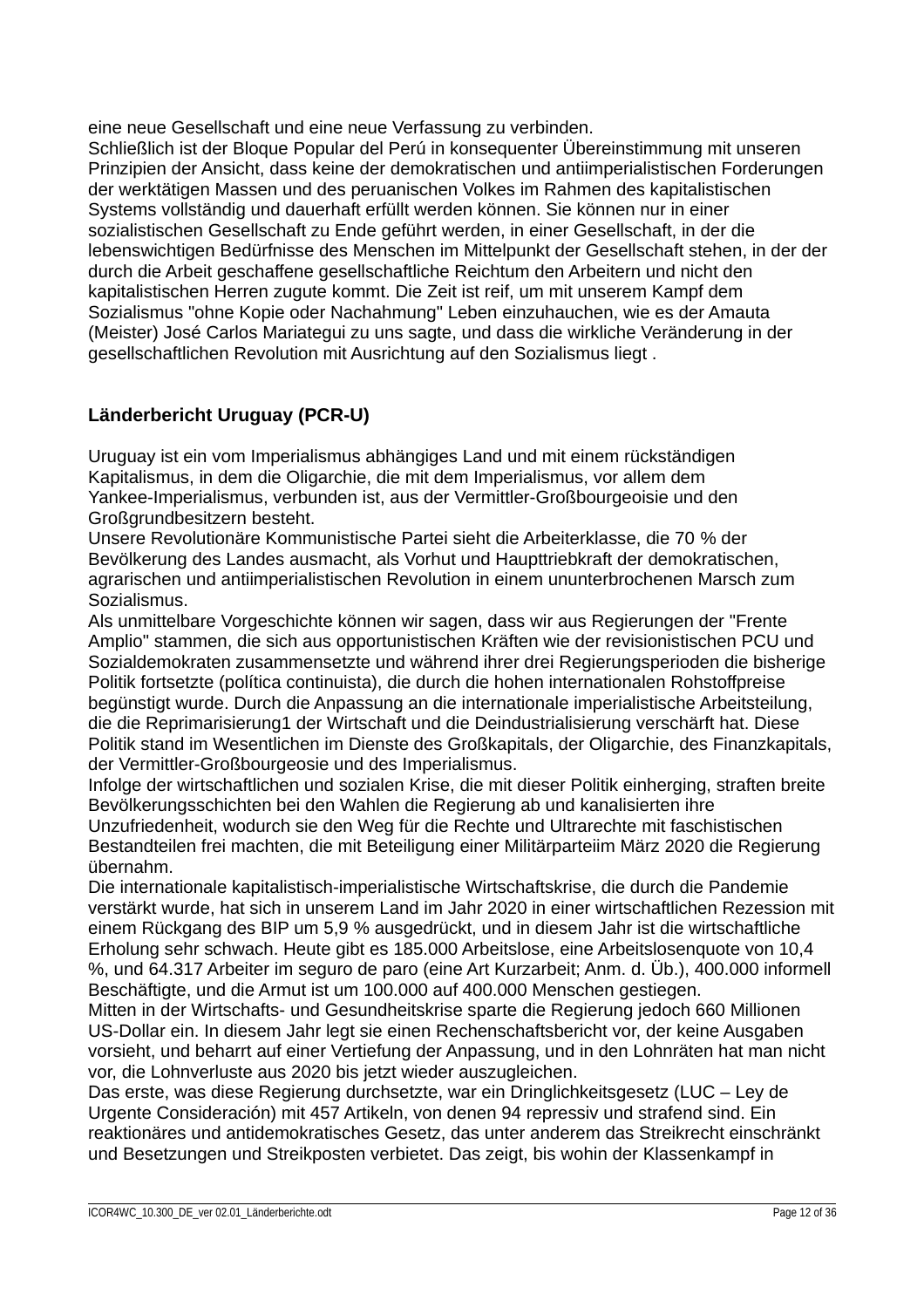unserem Land gekommen ist. Die herrschenden Klassen können nicht mehr wie bisher regieren, ohne auf repressive Maßnahmen gegen das Volk zurückzugreifen, um ihre Pläne der Anpassung (sog. "Sparpolitik"; Anm. d. Üb.) und verstärkten Ausbeutung durchzusetzen. Die Privatisierung staatlicher Unternehmen, die Privatisierung und Kommerzialisierung des öffentlichen Bildungswesens und eine volksfeindliche Reform der Sozialversicherung werden mit allen Mitteln vorangetrieben.

In Bezug auf den Haushalt wendet die Regierung eine absolut regressive Steuerstruktur an, die den Verbrauch, die Löhne und die Renten besteuert.

Die Kürzung der öffentlichen Ausgaben zur Bewältigung des Haushaltsdefizits und der Zahlung von Schuldzinsen erfolgt durch Gehaltskürzungen, Abbau von Personal und Investitionen.

Angesichts der Pandemie: "Verantwortungsvolle Freiheit" ohne Lockdown. Die Regierung hat nicht nur die Mittel eingeschränkt, sondern gehört laut ECLAC auch zu den Ländern, die am wenigsten investiert haben. Sie beschleunigte auch die Wiederaufnahme von Aktivitäten ohne die notwendige flächendeckende Impfung, was dazu führte, dass das Land in Bezug auf die COVID-Todesfälle auf der Liste weltweit auf einer der ersten Plätze liegt.

Ein weiterer Aspekt, der mit der Pandemie zusammenhängt, sind die zunehmenden Berichte über häusliche Gewalt im Lande, die durch unzureichende Maßnahmen der Regierung und einem fehlenden öffentlichen Budget zur Bewältigung dieser Realität bedingt sind. Unser Frauenbündnis, ausgehend von der "Werkstatt Célica Gómez für die Befreiung der Frau" (Taller por la Liberación de la Mujer Célica Gomez) hat es gefördert, zu jedem Frauenmord Alarm zu schlagen, und sich aktiv an den Frauenfragen beteiligt.

Unsere Arbeit von der Klassenbewussten Gewerkschaftsströmung (Corriente Sindical Clasista [CSC]) in den Gewerkschaften stellt sich gegen den Opportunismus der Führung der PIT-CNT, der in der Mehrheit ist und der in den Lohnräten von 2020 kampflos den

Lohnsenkungsrichtlinien zustimmte. Das prangern wir an und rufen dazu auf, einen aktiven 24-Stunden-Streik voranzubringen, um die Kämpfe gegen die Lohnsenkungsrichtlinien zu vereinen, um der Regierung Maßnahmen abzuringen, um der gesundheitlichen und wirtschaftlichen Notlage, in der sich unser Volk befindet, zu begegnen.

Im Gegensatz zum versöhnlichen Opportunismus hat sich die klassenbewusste Richtung zusammengeschlossen und eine Koordination von Gewerkschaften und klassenbewussten Minderheitsgruppierungen in den Gewerkschaften gebildet, an der unsere Strömung mitwirkt. Und obwohl wir eine Minderheit sind, ist es uns gelungen, unter bestimmten Bedingungen Maßnahmen durchzusetzen, die den Kampf voranbringen.

Der Sieg des Volkes wurde durch die 800.000 Unterschriften erreicht, die das Referendum gegen das LUC ermöglichten. Die Mobilisierung am 14. August, dem Gedenktag für die Studenten-Märtyrer, an der wir mit unserer Strömung der Studenten des Volkes (Corriente de Estudiantes del Pueblo [CEP]) teilgenommen haben, war vielfältig. Und trotz der schwierigen Bedingungen, mit denen die Studentenbewegung aufgrund der Pandemie und der Schließung von Studienzentren konfrontiert war, hat sie die Straßen erobert und damit ihre Rolle als Hauptakteur im Kampf zurückgewonnen. Die Mobilisierung am 18. August, bei der sich im Rahmen des landesweiten Streiks des öffentlichen Bildungswesens, der öffentlichen Bediensteten der Ministerien (COFE) und der Hafenarbeiter (SUPRA) mehr als 10.000 Arbeiter vor dem Regierungspalast versammelten, , zeigte, dass die Voraussetzungen für weitere Schritte mehr als gegeben sind. Das wird im landesweiten Streik mit der Mobilisierung am 15. September mit mehr als 40.000 Menschen gegen die Lohnsenkungen, die gewerkschaftliche Unterdrückung und die Anpassungen in der Rechenschaftslegung bestätigt, bei dem wir dazu aufrufen: "Den aktiven Streik in eine große Volkserhebung gegen die Anpassung und die Lohnsenkungen verwandeln, um alle Lohnverluste JETZT zurück zu bekommen!!!". Damit das Volk nicht die Krise bezahlt, muss der Kampf weiter vorankommen.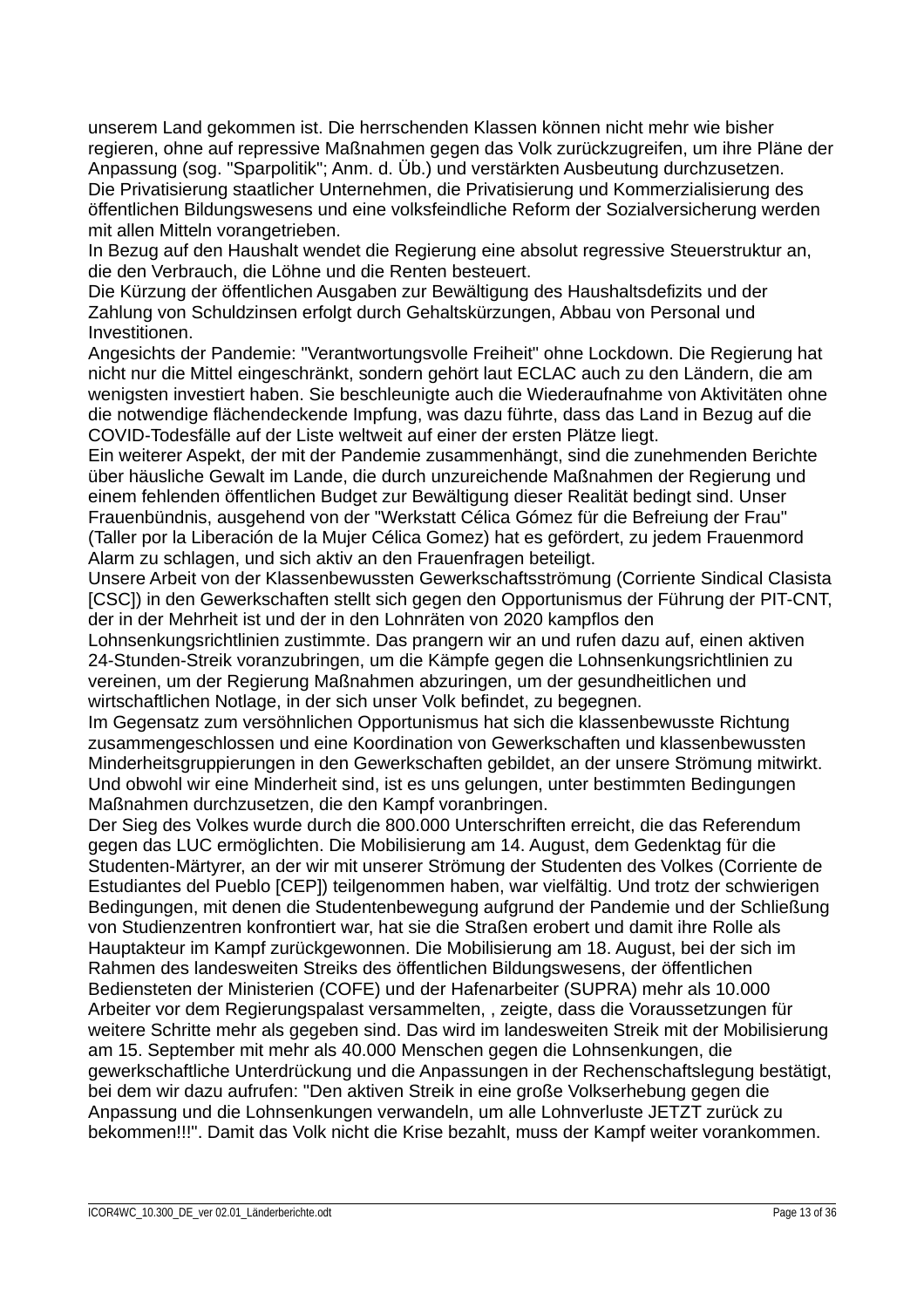## **Mexiko (FMIN)**

Mexiko ist ein kapitalistisches Land, das hauptsächlich vom US-Imperialismus abhängig ist und in dem Überreste des Halbfeudalismus vorhanden sind. Der mexikanische Staat ist ein kapitalistischer Staat mit bürgerlicher Diktatur. Die Abhängigkeit vom Imperialismus hat sich seit dem 19. Jahrhundert durch die Auferlegung ungleicher Verträge zugunsten des Imperialismus, seiner Monopole und des Finanzkapitals noch verstärkt. Und davor durch die Invasion, die Ermordung von 50.000 Einwohnern und die Einverleibung von mehr als der Hälfte des Staatsgebietes. Die USA und andere kapitalistische Mächte überschwemmten Mexiko mit ihren Waren, machten das Land zu einem Markt für ihre Industrieprodukte und ordneten gleichzeitig die industrielle und landwirtschaftliche Produktion ihren imperialistischen Bedürfnissen unter.

Ab dem dritten Jahrzehnt des 20. Jahrhunderts ermöglichte der staatsmonopolistische Kapitalismus im Bündnis mit der mexikanischen Großbourgeoisie und dem Imperialismus die Entwicklung eines abhängigen Kapitalismus auf neuer Grundlage, der zahlreiche Unternehmen der Leicht- und Schwerindustrie hervorbrachte und sich die natürlichen Ressourcen und die Überausbeutung billiger Arbeitskräfte zunutze machte. So wurde aus einem Wohlfahrtsstaat, der seine Wirtschaftspolitik im 20. Jahrhundert fast fünf Jahrzehnte lang mit der Beteiligung des hauptsächlich ausländischen Finanzkapitals aufrecht erhielt, ab den 1980er Jahren bis zur gegenwärtigen Regierung der selbsternannten Vierten Transformation von Präsident Andrés Manuel López Obrador, ein kapitalistischer Staat mit einer neoliberalen Politik. Sie macht eine Wende hin zur Strategie der mexikanischen Bourgeoisie für die Entwicklung und Verwirklichung eines Wohlfahrtsstaates des abhängigen Kapitalismus auf neuer Grundlage. Dies geschieht in Übereinstimmung mit den Bedürfnissen des Imperialismus, um aus der tiefen strukturellen Krise der Überakkumulation des Kapitals und der sinkenden Profitrate herauszukommen. Sie sank in den letzten 40 Jahren um 60 %, der Nominallohn um 80 % .

Mexiko ist ein abhängiges kapitalistisches Land, kein imperialistisches Land. Mexiko teilt mit der großen Mehrheit der lateinamerikanischen Länder den Charakter eines abhängigen kapitalistischen Landes mit einem unterschiedlichen Entwicklungsstand des Kapitalismus und bestehenden Überresten des Halbfeudalismus, mit einem unterschiedlichem Grad der Abhängigkeit vom US-Imperialismus, der den Kontinent als seinen Hinterhof betrachtet. Ihr wirtschaftlicher und militärischer Plan sieht vor, ihre Militärbasen auszubauen und auf dem gesamten Kontinent zu intervenieren sowie Kommunisten zu ermorden und auszulöschen. Die Erfahrung der letzten 30 Jahre zeigt, dass der US-Imperialismus je nach seinen Interessen und Bedürfnissen neoliberale oder Wohlfahrts-Regierungen in Lateinamerika durchsetzt und dies mal mit der einen, mal mit der anderen tut. Im Falle Mexikos haben der sogenannte Krieg gegen den Drogenhandel, die Merida-Initiative und die zunehmende Militarisierung des Landes bis heute eine Million Menschen in Mitleidenschaft gezogen, darunter 357.000, die von der mexikanischen Großbourgeoisie und dem US-Imperialismus getötet wurden.

Die mexikanische Arbeiterklasse gründete ihre Partei am 24. November 1919 und mobilisierte das mexikanische Volk massiv, ein Kampf, der bis heute andauert.

Organización Apoyante del PCM de ideología MLM (FMIN)

(Unterstützerorganisation der PCM mit MLM-Ideologie [FMIN])

#### **Berichte aus Asien**

## **Bangladesh (SPB)**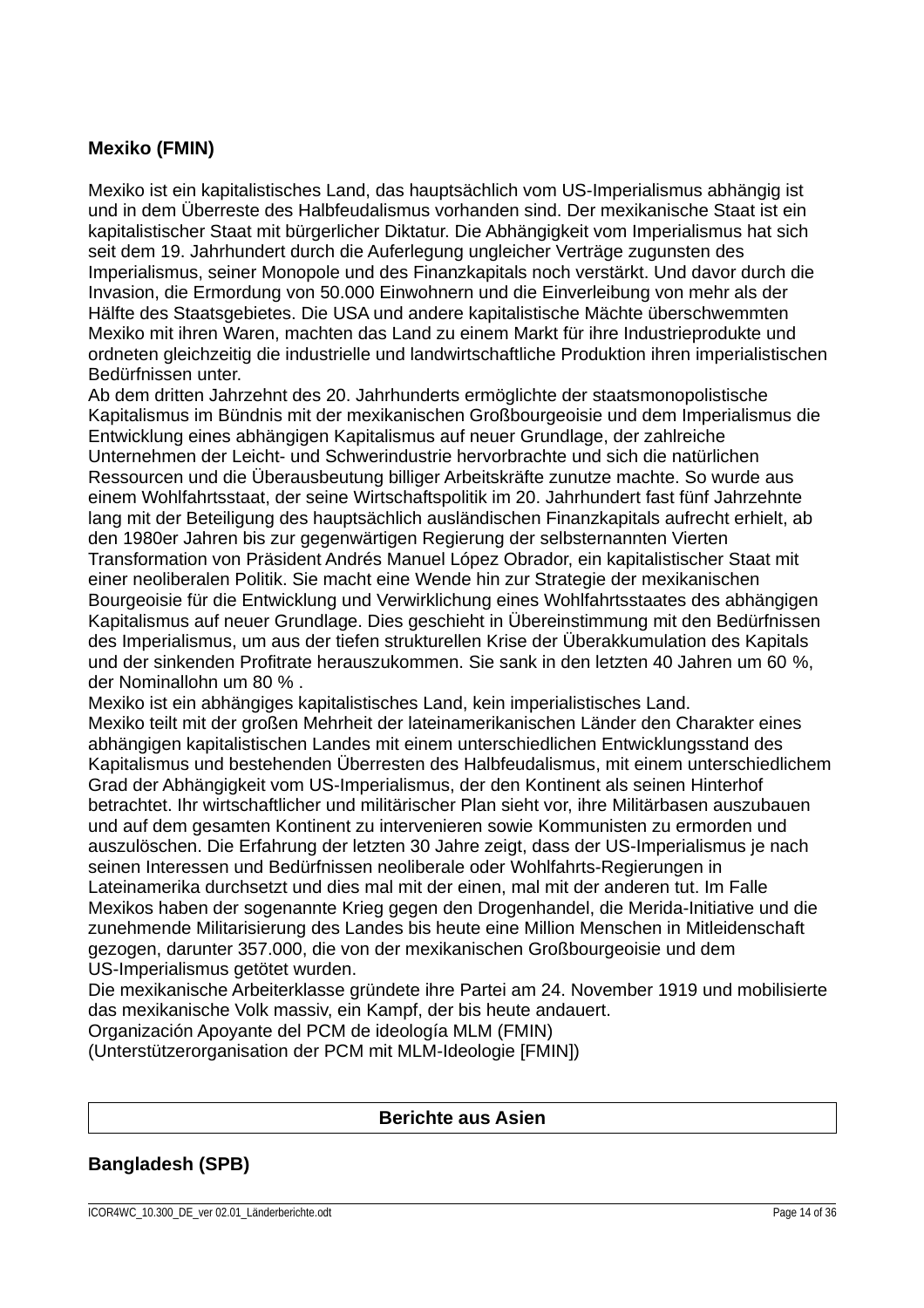Bangladesh is a country in south Asian region .It gained its independence in 1971 from the colonial exploitation of Pakistan. The four pillars of Bangladesh's independence written in Bangladesh's constitution are – Democracy, Socialism, Secularism and Nationalism. . In spite of the promise of a planned economy at birth, Bangladesh has built up an economy which is undoubtedly capitalist in nature. After birth, Bangladesh has gone through many types of rules including electoral democracy, autocracy, military rule etc. Currently Bangladesh is being ruled by Bangladesh Awami League, which is in power for 13 years. The limited democracy that was present in electoral system has been wiped out in the last 13 years by the ruling party. All the independent institutions like election commission, universities, judiciary etc. have become controlled and corrupted. Like many other anti-people governments, Bangladesh government's anti-people strategies were nakedly exposed by the pandemic caused by COVID-19. In Bangladesh, COVID-19 has exposed lack of preparation of health sector and lack of spontaneity to deal with a pandemic. The first patient was found on March 8th, 2020 but it took us to March 30th to receive a treatment guideline for COVID-19. The health personnel didn't receive any PPE before April which led to the contamination and death of many renowned doctors. Another burning issue was the poor number of ICU beds which was only 1267. Another aspect of this COVID-19 pandemic was the crisis of food during the lockdown period .There was a 60% rise in severe poverty following the economic crisis in COVID-19 lockdown. About 32% families in rural area decreased their amount of food intake. The government allocated food relief which was certainly not enough for the poor families and massive corruption was discovered in its distribution among the poor.

A pandemic like COVID-19 requires a strong role by the media to ensure rights of the people and ensuring an unwavering flow of information. But harassment of journalist, activists, and cartoonists was hugely seen as there was news published against the ineffective strategies of the government to cope up with the COVID-19 crisis and massive corruption in food relief distribution. 88 people including 79 journalists were arrested with the charge of spreading rumor and fake news. 67 cases were filed under the fascistic law `digital security act 2018' during the COVID-19 crisis.

Our Party- Socialist Party of Bangladesh- SPB was formed in 1980 upholding the banner of socialism in a valiant and scientific way. We have had significant role in the historical anti-autocracy movement against General Ershad in 80's decade. We have led many labor and student movements throughout the country since our birth. We have fixed our political line as socialist revolution and have not been in any alliance with any capitalist parties till today. During COVID-19 pandemic, we have been working relentlessly to support the people and prepare them for this crisis. We organized the first scientific seminar on COVID-19 in Bangladesh to spread consciousness about COVID-19 among students on February4th, 2020 at Barisal. We printed out thousands of leaflets to make people aware about the physical distancing, hand hygiene, use of mask etc. from the month of February in 40 districts. After the outbreak in March, we handed out face masks, hand sanitizer, hand wash to thousands of people throughout the country. When the health crisis emerged, we organized free oxygen service, free ambulance service in around 2o districts. During the food crisis in lockdown, we arranged relief program in the form of a market called `Market of Humanity' and provided food support to lakhs of people. We also organized community kitchen in around 25 districts to provide prepared food to the people in distress. We did these works not as charity but to help the people from our political responsibility. We also put up strong movements throughout the country to accuse the government of its inappropriate and anti-people strategies and demanded treatment, vaccine and food support for the people.

We analyze the current system in Bangladesh as a growing fascistic regime which has been maintaining balance with the imperialist forces to stay in power. We strongly believe that only left alternative can provide an effective change to this situation. With that aim, we have formed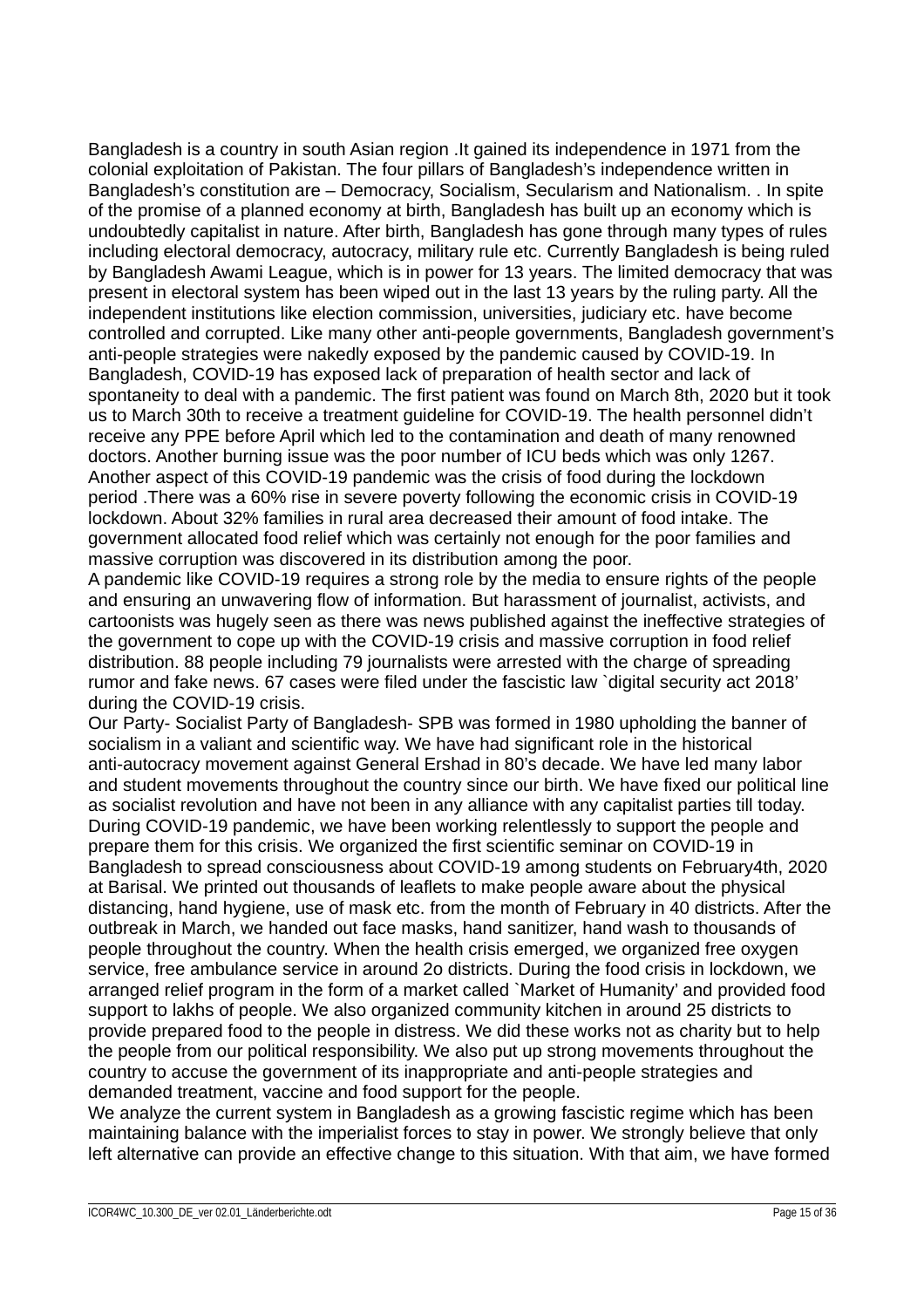a left alliance in our country along with other left parties named `Left Democratic Alliance'. We also believe that international platform like ICOR is strongly necessary to fill in the lacks of a communist international and strengthen our bonds by sharing our experiences of struggle.

# **Sri Lanka (NDMLP)**

Die nationale Situation im vergangenen Jahr (2020-21) und der NDMLP Seit Anfang 2020 werden die Nachrichten von der Panik über die COVID-19-Pandemie beherrscht.

Die Wirtschaft des Landes befindet sich derzeit in einer Krise, die vor allem auf die 1978 eingeführte offene Wirtschaftspolitik zurückzuführen ist, die die nationale Wirtschaft ruiniert hat, so dass das Land nun auf den Export von qualifizierten, angelernten und einheimischen Arbeitskräften angewiesen ist, um Deviseneinnahmen zu erzielen, mit denen der wachsende Konsum der Mittelschicht finanziert werden kann. Der Bürgerkrieg hat die Schuldenlast noch erhöht, und unter dem Vorwand des Krieges wurden viele staatliche Unternehmen privatisiert oder an Ausländer verkauft. Obwohl der Krieg vorbei ist, haben die aufeinander folgenden Regierungen die Ausgaben nicht unter das Maximum der Kriegszeit gesenkt, und die Haushaltszuweisung für das Ministerium ist die höchste aller Ministerien. Durch den direkten Export von Arbeitskräften und die Abwanderung junger produktiver Arbeitskräfte zu besser bezahlten, aber unsicheren Arbeitsplätzen mit harten Arbeitsbedingungen und mangelhaften Arbeitnehmerrechten wurden dem Land Arbeitskräfte entzogen, die die nationale Wirtschaft und die Nahrungsmittelselbstversorgung wiederbeleben könnten. Das Land importiert Lebensmittel und die meisten seiner lebenswichtigen Güter. Die ohnehin schon besorgniserregende Verschuldung des Landes mit einem Schuldenstand von rund 90 % im Verhältnis zum BIP hat in den letzten zwei Jahren einen Wert von über 110 % erreicht, was auf das Zusammentreffen mehrerer Umstände zurückzuführen ist, darunter die weltweite Konjunkturabschwächung, die durch den wirtschaftlichen Stillstand als Panikreaktion auf die COVID-19-Pandemie verursacht wurde. Die unmittelbare Krise betrifft die Zahlungsbilanz, und die Regierung hat auf kurzfristige Maßnahmen wie Währungstausch (Swaps) mit Ländern in der Region zur Kontrolle der Importe zurückgegriffen. Die Regierung hat auf Ad-hoc-Maßnahmen zurückgegriffen, die nicht immer gut durchdacht sind (wie das überstürzte Verbot der Einfuhr von Kurkuma und Kunstdünger) und die Bevölkerung in Bedrängnis gebracht haben. Steigende Warenpreise, insbesondere bei Lebensmitteln, und häufige Engpässe bei lebenswichtigen Gütern werden durch die Transportbeschränkungen im Rahmen von COVID-19 und das Horten von Waren durch Lieferanten, Händler und sogar wohlhabende Bevölkerungsgruppen noch verschärft. Außerdem hat die Unterbrechung des Transports nachteilige Auswirkungen auf kleine landwirtschaftliche Erzeuger und Fischer, die ihre Produkte nicht an die Märkte liefern können, sowie auf die Verbraucher, die hohe Preise an Zwischenhändler zahlen müssen. Lange Lockdown-Zeiten haben nicht nur die Produktion im ganzen Land verlangsamt, sondern auch zur teilweisen oder vollständigen Schließung von Unternehmen, insbesondere von kleinen und mittleren Betrieben, geführt, was die Beschäftigung ernsthaft beeinträchtigt hat. Der informelle Sektor, der aus Gelegenheitsarbeitern, Tagelöhnern und Selbstständigen besteht, ist stark betroffen. Die Unterstützungsmaßnahmen, die den von der wirtschaftlichen Störung Betroffenen angeboten werden, reichen nicht aus, um die Einkommensverluste auszugleichen.

Im Jahr 2020 hoffte die Regierung, sich für die erfolgreiche Bewältigung von COVID-19 mit Hilfe der Streitkräfte rühmen zu können. Ihre Pläne wurden durch eine ineffiziente Kontrolle der Seuchenausbreitung und eine schlechte Koordinierung der Bemühungen zunichte gemacht. Die Beauftragung eines Armeeoffiziers mit der Leitung des COVID-19-Programms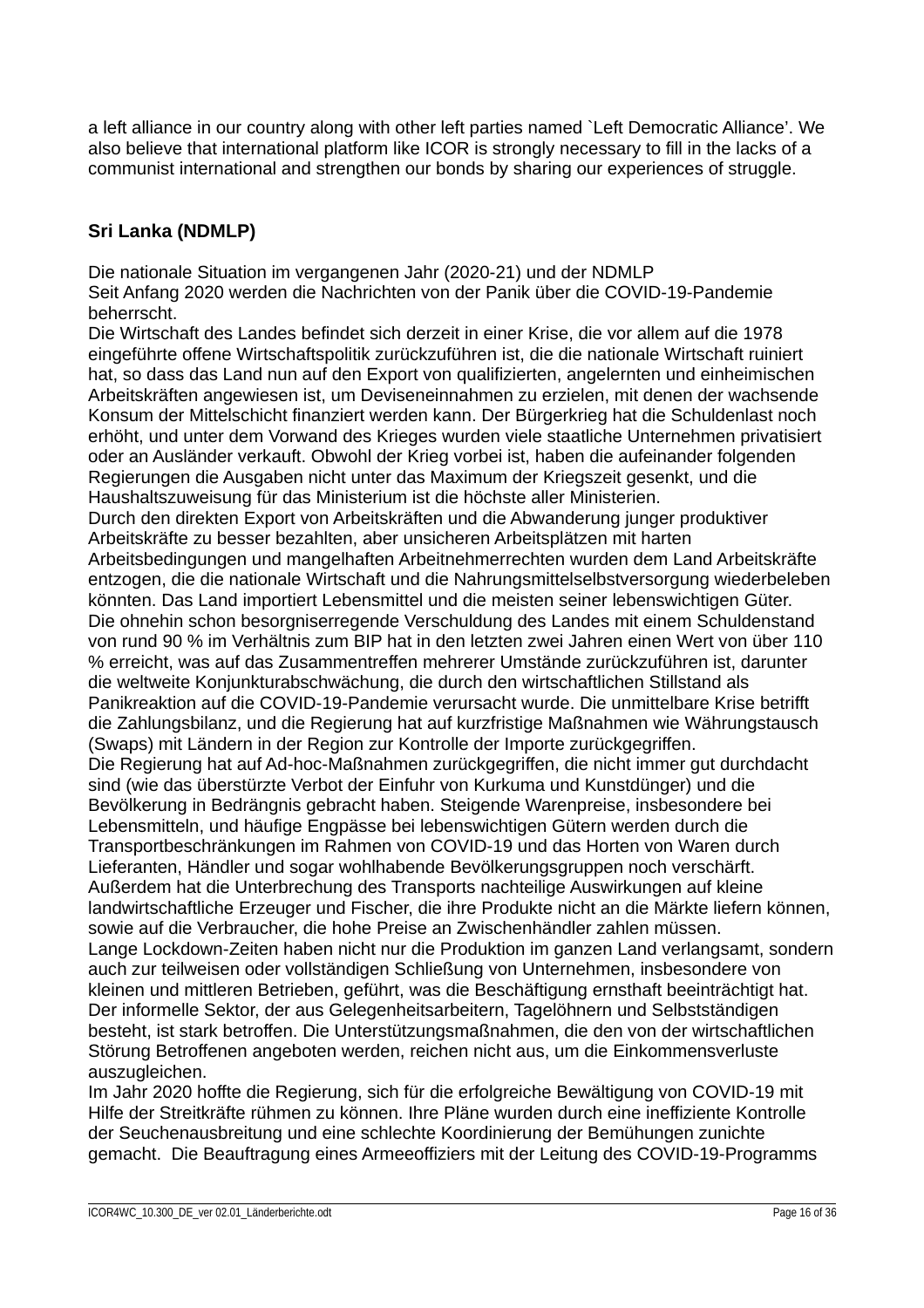sorgte für Unmut beim Gesundheitspersonal.

Die Regierung nutzt die weltweite Panik über die Pandemie immer noch, um von ernsteren Problemen abzulenken.

Die Inkonsequenz bei der Umsetzung der Lockdown-Maßnahmen sorgte in der Öffentlichkeit für großes Unbehagen. Die bewusst antimuslimische Maßnahme der Zwangsverbrennung aller COVID-19-Toten unter dem falschen Vorwand einer sich im Boden ausbreitenden Virusinfektion verletzte muslimische Gefühle, die bereits durch die nach den

Osterbombenanschlägen 2019 geschürten antimuslimischen Gefühle verletzt wurden. Die Aneignung von Land im Norden und Osten unter verschiedenen Vorwänden ist eskaliert, da die von der Armee besetzten Gebiete nicht zurückgegeben wurden.

Die größte Beleidigung für das Rechtssystem sind die Begnadigungen verurteilter Krimineller durch den Präsidenten und die Belohnung einiger mit hohen Posten, während viele noch immer ohne Anklage oder Prozess wegen Terrorismusverdachts inhaftiert sind. Der Staat missbraucht auch rechtliche Befugnisse, um selektiv Mitglieder der muslimischen Gemeinschaft zu schikanieren, während er bei Gewalttaten gegen Muslime ein Auge zudrückt. Obwohl die Regierung ihr Versprechen, den Plantagenarbeitern einen Tageslohn von 1000 Rupien zu zahlen, nominell eingelöst hat, wird die tatsächliche Umsetzung dieser Politik auf verschiedenen Ebenen unterlaufen, bis hin zum Wiegen der frisch gepflückten Teeblätter. Proteste gegen die falsche Politik der Regierung wie das Verbot der Einfuhr von Kunstdünger, zu dem es keine Alternative gibt, und die Umwandlung einer Militärakademie in eine nationale Universität aus Profitgründen wurden mit brutaler staatlicher Gewalt und Schikanen gegen Gewerkschaftsführer beantwortet.

Vor diesem Hintergrund muss die politische Arbeit geleistet werden.

Die Neue Demokratische Nationale Demokratische Partei hat mit Protestdemonstrationen, Treffen hinter verschlossenen Türen unter Sicherheitsauflagen und elektronischem Zugang zu Sitzungen, Videokonferenzen und Zoom-Meetings gegen die Missstände in der Regierung gekämpft. Sie beging den 1. Mai 2021 mit Hilfe elektronischer Medien einschließlich Zoom-Sitzungen. Sie hat auch die Plattformen entwickelt, um die aktuellen globalen Probleme zu diskutieren und zur theoretischen Arbeit und zur kulturellen Arbeit.

Sie hat ihre Unterstützung für alle gerechten Kämpfe ausgedrückt und über die Medien auf die öffentliche Meiung eingewirkt.

Die Publikation von Journalen wurde durch die Pandemie behindert, aber seit Mitte 2021 werden die Aktivitäten wieder zusammengefasst und veröffentlicht.

# **Indien ( CPI(ML) Red Star**

INDIEN: Der Länderbericht des ZK der CPI(ML) Roter Stern.

In unserem letzten Länderbericht hatten wir darauf hingewiesen, wie Indien, ein neokolonial abhängiges Land, mit dem Aufstieg des RSS-geführten Modi an die Macht im Jahr 2014 in den Neofaschismus geraten ist. Die seit den 1990er Jahren betriebene neoliberale Korporatisierung (Übers. Unterordnung unter die Konzerne) hat einen Rechtsruck erfahren. Die 65 Jahre alte Planungskommission wurde aufgelöst. Um die riesigen Schwarzgeldbestände korrupter Milliardäre zu waschen, wurde die Demonetisierung eingeführt. Sie saugte alles aus, was in den Arterien der einfachen Leute noch vorhanden war. Dann wurde den Bundesstaaten (Provinzen) durch die GST das Recht auf Ressourcenmobilisierung entzogen. Die gesamte Steuerlast wurde auf das gemeine Volk verlagert. Die Unternehmenssteuersätze wurden gesenkt. Sie führte eines der größten Desinvestitionsprogramme durch und verkaufte den gesamten öffentlichen Sektor zu Schleuderpreisen an ausländische und indische Unternehmen. Und die Korruption durchdrang alle Schichten des Regierungssystems.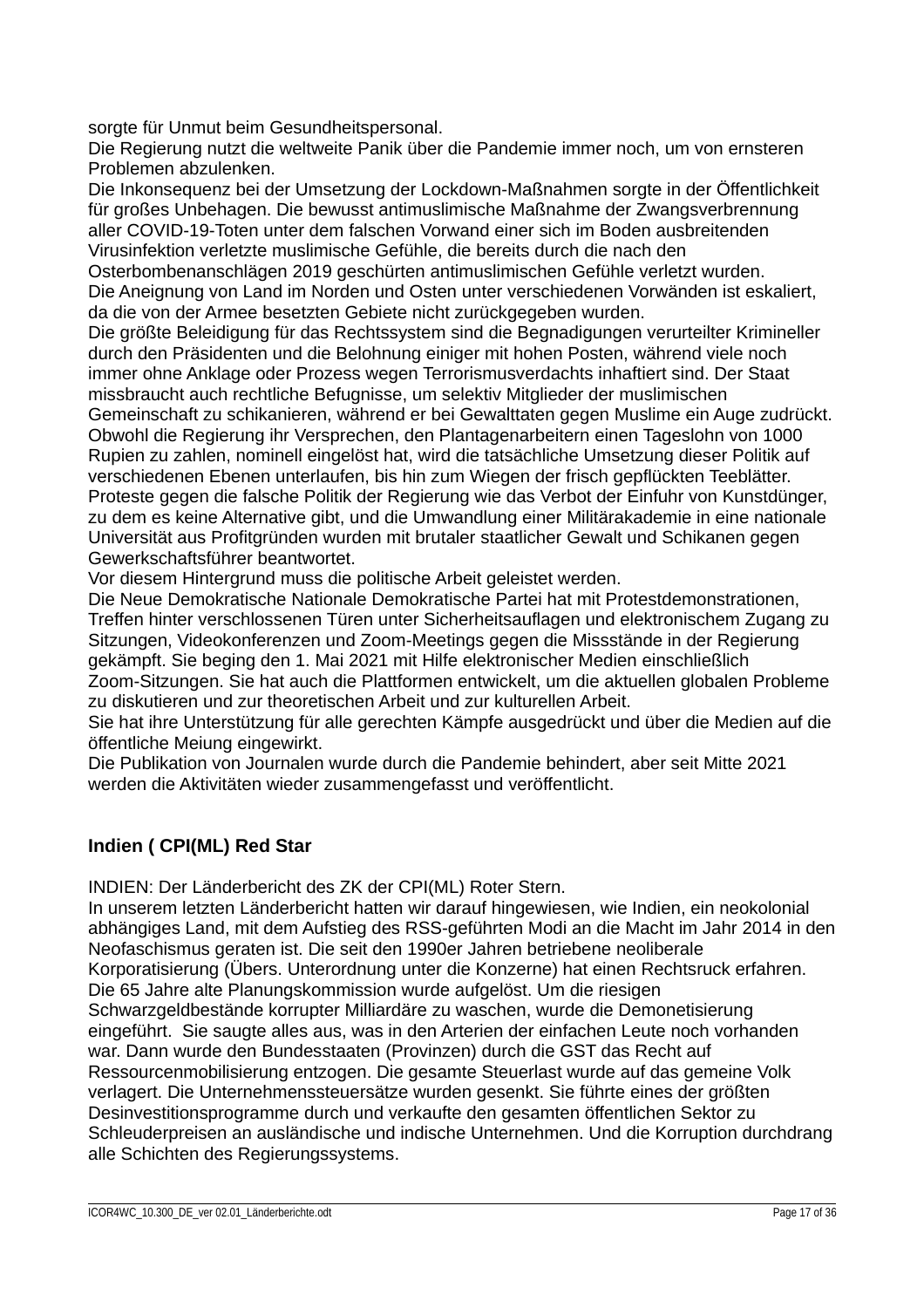Um dem Konzernkapital ungehindertes "hire and fire" zu ermöglichen, ersetzte das Modi-Regime 44 Arbeitsgesetze durch vier Arbeitsgesetzbücher. Unorganisierte und informelle Arbeiter machen heute etwa 95 Prozent der indischen Arbeiterklasse aus. Alle Umweltvorschriften, die den Raubbau der Unternehmen an der Natur einschränkten, wurden abgeschafft. Die neue Bildungspolitik bis 2020 erleichtert die Korporatisierung und Safranisierung der Bildung. Durch drei schwarze Gesetze wird die Landwirtschaft korporatisiert. Dies führte zu dem historischen und weltweit längsten Bauernkrieg. Das Inkrafttreten von COVID-19 und dem strengsten Zwangslockdown zur Erleichterung der Korporatisierung führte in Indien zu einer schrecklichen Deindustrialisierung und wirtschaftlichem Schrumpfen, wobei sich die Spekulationssphären aufblähten. Inzwischen haben die Internationalisierung der Produktion und die globale Integration des Finanzkapitals es vielen aufstrebenden indischen Milliardären ermöglicht, Juniorpartner von multinationalen Konzernen zu werden, während sie in Bezug auf Technologie und Markt vom Imperialismus abhängig sind. Die innen- und außenpolitischen Entscheidungen des Staates unterliegen nach wie vor dem Diktat der neokolonialen neoliberalen Institutionen. Während der indische Staat weiterhin Juniorpartner des US-Imperialismus und dessen strategischer Verbündeter ist, verfolgt er in Südasien expansionistische Pläne. QUAD und seine Übergriffe in Nepal und anderen Nachbarländern zeigen dies.

Die allumfassende Korporatisierung und die überlagerten kapitalistischen Beziehungen haben die feudalen Verhältnisse nicht beseitigt, ihre Überreste und Werte haben, miteinander verschmolzen, barbarische Formen angenommen. Das von der RSS geführte neofaschistische Regime hat alle obskurantistischen, feudalen, kastilistischen und patriarchalischen Kräfte gestützt. So werden Dalits, Adivasi, Frauen und Minderheiten noch mehr unterdrückt. In Verbindung mit der Korporatisierung sind Kastentum und Unberührbarkeit, verstärkt durch die brahmanische Ideologie und Kultur, allgegenwärtig geworden, sogar in den Einrichtungen der höheren Bildung und der wissenschaftlichen Forschung.

Das Aufkommen des Neofaschismus in Indien, angeführt von der RSS, der am längsten bestehenden und größten faschistischen Organisation der Welt, ist ebenfalls zeitgleich mit dem Aufkommen des Neoliberalismus. Die RSS nutzte die politisch-wirtschaftliche Instabilität und die Verschärfung der Widersprüche im Land, um ins Rampenlicht zu treten, und ihre politische Front, die BJP, wurde mit Unterstützung der Unternehmen und der Medien innerhalb kurzer Zeit zur größten politischen Partei Indiens. Nach ihrer Wiederwahl ins Parlament mit einer größeren Mehrheit im Jahr 2019 hat die Modi-Regierung Kaschmir gewaltsam in die Indische Union integriert, und die 20 Millionen Muslime werden zur Zielscheibe und Islamophobie wird verbreitet. Tausende wurden öffentlich gelyncht, jetzt werden viele tausend Familien in gefürchtete Haftanstalten in Assam gesteckt. Der panindische

Homogenisierungstrieb überlagert das multinationale, mehrsprachige, multikulturelle, multiethnische und multireligiöse Wesen Indiens, und alle Werte der Moderne, einschließlich des rational-wissenschaftlichen Denkens, werden abgelehnt, der Kult der Tradition und des Obskurantismus gefördert, Dissens und Meinungsverschiedenheiten als Verrat behandelt und Muslime, Kommunisten und fortschrittlich-demokratische Kräfte ins Visier genommen. Das RSS-geführte BJP-Regime, das sich kompromisslos mit dem Finanzkapital verbündet hat, ist typisch neofaschistisch geworden. Im Einklang mit dem unübersehbaren internationalen Trend zur verstärkten Ausplünderung der Natur durch das spekulative Unternehmenskapital im Rahmen des Neoliberalismus ist auch Indien Zeuge einer beispiellosen ökologischen Verwüstung.

In diesem neofaschistischen Kontext hat die CPI(ML) Red Star zu einer möglichst breiten antifaschistischen Volksfront aufgerufen, um die RSS-geführte BJP-Herrschaft mit allen Mitteln des Kampfes von der Macht zu stürzen. Gleichzeitig baut die Partei einen Kern von revolutionären linken und kämpfenden Kräften mit einem revolutionären Programm auf. Die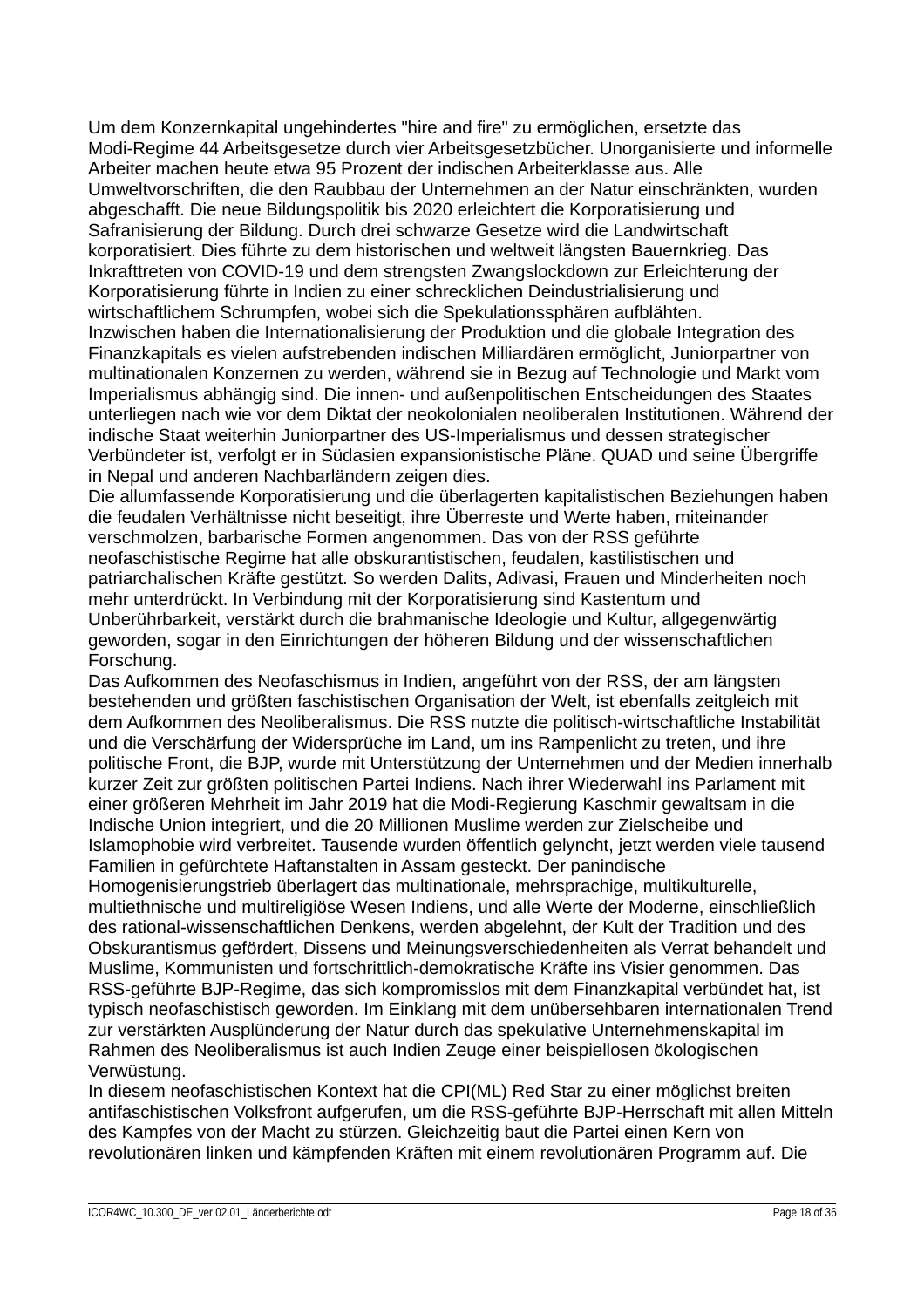Erkenntnis, dass diese beiden Aufgaben in einem riesigen Land wie Indien nur durch eine mächtige Parteiorganisation mit landesweitem Einfluss vorangebracht werden können, die von Klassen-/Massenorganisationen und Volksbewegungen umgeben ist, um die Massen für einen landesweiten Aufstand zur Ergreifung der politischen Macht zu mobilisieren, der von der Arbeiterklasse, der Bauernschaft und allen Ausgebeuteten und Unterdrückten angeführt wird, erhält die höchste Priorität.

KN Ramachandran, General Secretary, CPI(ML) Red Star. (Übersetzt mit deepL)

# **Nepal (NCP Mashal)**

Die aktuelle politische Lage in Nepal

1. Nach der Verkündung der neuen Verfassung im Jahr 2015 ist Nepal mit der Einführung des republikanischen Systems in eine neue demokratische Ära eingetreten, die die seit zweieinhalb Jahrhunderten praktizierte monarchistische Herrschaft ablöst. Das nepalesische Volk hat es geschafft, die Monarchie abzuschaffen und eine Republik in Nepal zu errichten. Wir sind jedoch der Meinung, dass der Kampf um die Stärkung der Republik noch nicht zu Ende ist und wir noch einen langen Weg im Kampf gegen den Rückschritt gehen müssen. 2. Aus den ersten allgemeinen Wahlen, die danach stattfanden, ging die Kommunistische Partei Nepals (UML) unter Führung von Oli als stärkste Partei im Parlament hervor, und er wurde Premierminister. Später fusionierten die von Oli geführte CPN (UML) und die von Prachand geführte CPN (Maoistisches Zentrum) zu einer einzigen Partei, der Kommunistischen Partei Nepals (CPN). Sie beanspruchten, dies sei die Hauptströmung der kommunistischen Bewegung Nepals. Aber in Wirklichkeit war sie eine rechte, revisionistische und keine kommunistische Partei im eigentlichen Sinne. Wir analysierten jedoch, dass sie eine patriotische, demokratische, linke und befreundete Organisation war. Oli blieb auch nach der Vereinigung der beiden Organisationen und der Bildung der vereinigten CPN Premierminister. 3. Sehr bald entwickelte sich ein innerparteilicher Konflikt in der CPN, und Oli war sowohl im Parlament als auch in seiner Organisation in der Minderheit. Doch Oli stellte sich auf den Standpunkt, dass er sich weder den Beschlüssen des Komitees seiner Partei noch deren Mehrheit fügen würde. Daher kam die Stimme in seiner Organisation zu spät, um entweder vom Amt des Premierministers oder vom Amt des Präsidenten zurückzutreten. Anstatt jedoch auf eines der beiden Ämter zu verzichten, empfahl Oli die Auflösung des Unterhauses des Parlaments und rief Zwischenwahlen in sechs Monaten aus. Ein solcher Schritt der Regierung Oli löste eine politische Krise im Land aus. Im Land brach eine Massenbewegung gegen den Schritt der Regierung Oli aus.

4. Die NCP (Mashal) bezeichnete einen solchen Schritt von Oli als verfassungswidrig, undemokratisch, faschistisch und rückschrittlich. Nach einem solchen Schritt der Oli-Regierung zog Mashal ihre Unterstützung zurück, die sie zuvor der Oli-Regierung gewährt hatte. Die Allianz aus zweiundzwanzig linken Parteien oder Organisationen, darunter NCP (Mashal), CPN (Maoistische Revolutionäre) unter der Führung von Mohan Baidhya Kiran, CPN unter der Führung von Biplop, CPN (ML) unter der Führung von C.P. Mainali usw., erklärte das Vorgehen von Oli ebenfalls als rückschrittlich und faschistisch. Daraufhin organisierten sie gemeinsam eine Protestversammlung in Kathmandu gegen die Auflösung des Parlaments durch Oli. Aber die vereinigte linke Bewegung konnte nicht weiter gehen, da die 22 Parteien oder Organisationen sich nicht einig waren, ob sie für die Wiedereinsetzung des aufgelösten Parlaments kämpfen sollten.

5. Einige der Organisationen, die zu den 22 linken Organisationen gehören und behaupten, dass sowohl das parlamentarische System als auch die Republik reaktionär sind, haben davon abgesehen, eine Bewegung für die Wiedereinsetzung des aufgelösten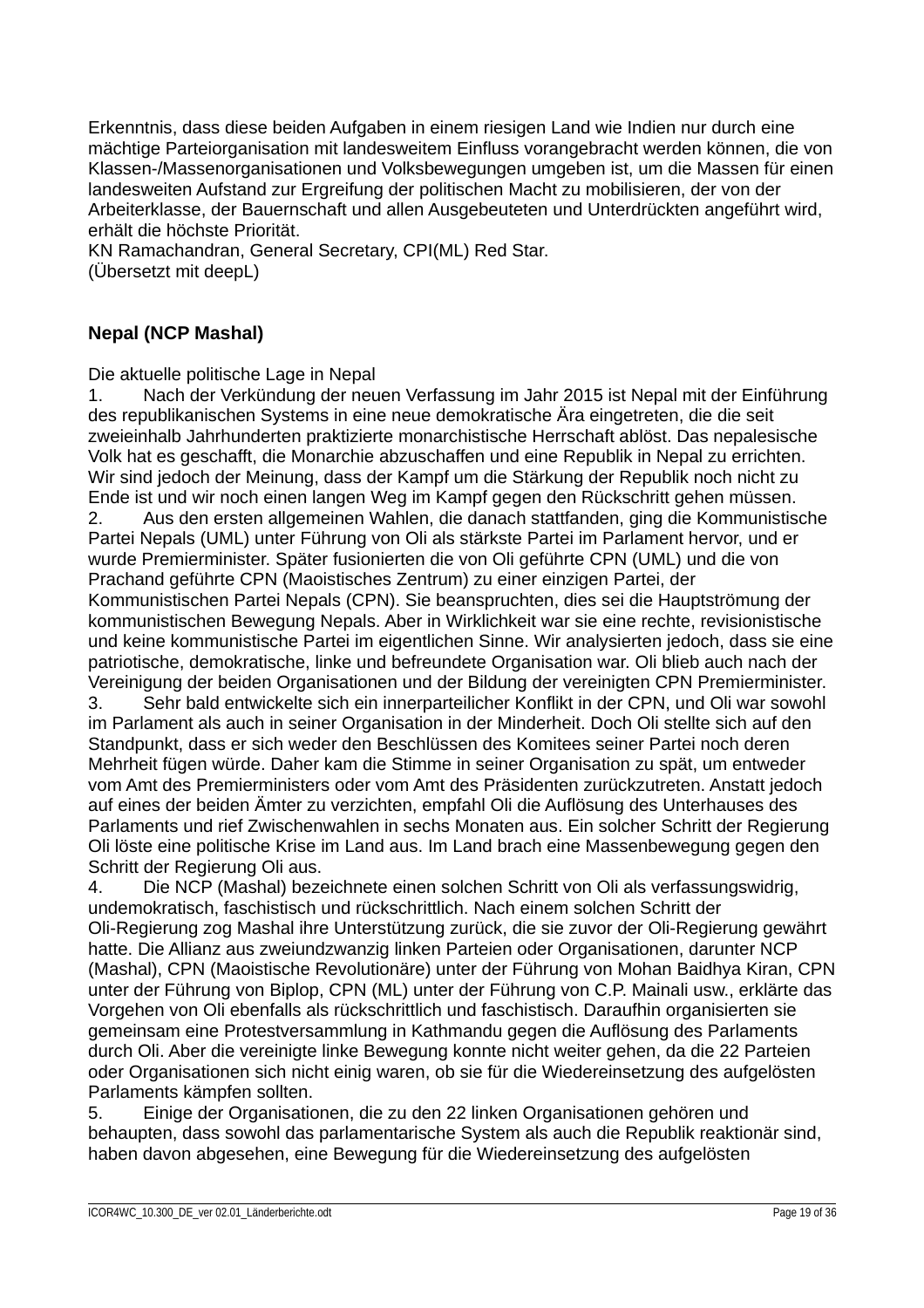Parlaments ins Leben zu rufen. Stattdessen ziehen sie es vor, sowohl das bestehende parlamentarische System als auch die Republik anzugreifen. Sie wählten die Neue Demokratie oder den wissenschaftlichen Sozialismus als unmittelbare Aktionslinie.

6. Mashal hat auch keine Differenzen zur Frage der Neuen Demokratie als strategischem Programm, obwohl sie mit der Ansicht, den Sozialismus unter den gegenwärtigen historischen Bedingungen Nepals als ein strategisches Programm zu nehmen, nicht übereinstimmen. Mashal vertritt auch den klaren Standpunkt, dass langfristig die Politik verfolgt werden sollte, das bestehende parlamentarische System und die bürgerliche Republik durch ein neues demokratisches System oder eine neue demokratische Republik zu ersetzen. Aber in der gegenwärtigen Situation des Landes verfolgt sie taktisch die Politik, das parlamentarische System und die Republik zu verteidigen, die durch den langen Kampf und die Opfer des nepalesischen Volkes erreicht wurden.

7. Die royalistischen Kräfte in Nepal agitieren auf geplante Weise, um das parlamentarische System, die Republik und auch den Säkularismus zu zerstören. Da diese Bestrebungen von der hindufundamentalistischen herrschenden Klasse Indiens unterstützt werden, ist die Gefahr eines Rückschritts um ein Vielfaches ernster geworden als in der Vergangenheit. Daher halten wir die Aufgabe des Kampfes gegen den Rückschritt derzeit für sehr wichtig. Als Teil dieses Kampfes haben wir die Entscheidung getroffen, auch ernsthaft für die Wiedereinsetzung des aufgelösten Parlaments zu kämpfen.

8. Um den Kampf für die Wiedereinsetzung des Parlaments zu verstärken, haben wir die Initiative ergriffen, uns mit allen politischen Kräften, die den Kampf für die Wiedereinsetzung des Parlaments befürworten, zu vereinigen oder eine Aktionseinheit zu bilden, mit Ausnahme der Royalisten.

9. Später hob der Oberste Gerichtshof die Auflösung des Parlaments auf und das Parlament wurde wieder eingesetzt. Doch obwohl Oli die Entscheidung des Obersten Gerichtshofs befolgte, sprach er sich ständig gegen die Entscheidung des Obersten Gerichtshofs aus und versuchte sein Bestes, um die Arbeit des Parlaments zu beeinträchtigen und zu einem Misserfolg zu machen. Diese Rolle von Oli führte zu einem scharfen Konflikt innerhalb der CPN selbst, und die Mehrheit der CPN-Mitglieder ergriff sogar die Initiative, um Oli von den Ämtern des Premierministers und des Präsidenten abzusetzen. Sie gingen sogar so weit, einen Misstrauensantrag gegen Oli im Parlament einzureichen. Um seine Macht zu erhalten, löste Oli erneut das Parlament auf und erklärte, dass er Zwischenwahlen abhalten werde.

10. Vor diesem Hintergrund wurde ein Bündnis aus fünf linken und demokratischen Parteien oder Organisationen gebildet, der Nationalen Volksfront, einer Rechtsfront von Mashal unter der Führung von Chitra Bahadur K.C., der CPN (Maoistisches Zentrum) unter der Führung von Prachand, einem Teil der UMLA unter der Führung von Madhav Nepal und Jhalanath Khanal, einer Madeshbadi-Organisation unter der Führung von Upendra Yadhav und dem Nepali Congress unter der Führung von Ser Bahadur Deuba. Sie kämpfte sowohl auf dem Rechtsweg als auch auf der Straße für die Wiedereinsetzung des aufgelösten Parlaments und die Entmachtung der Regierung Oli. Schließlich entschied der Oberste Gerichtshof, das aufgelöste Parlament wieder einzusetzen und Oli aus dem Amt des Premierministers zu entlassen und eine neue Regierung unter der Führung von Sher Bahadur Deuba, dem Vorsitzenden des Nepali Congress und Mitglied der Fünf-Parteien-Allianz, einzusetzen.

11. Die Rastriya Janamorcha, die ebenfalls an der Fünf-Parteien-Allianz beteiligt ist, wurde eingeladen, sich an der Regierung zu beteiligen. Unsere Partei hat jedoch beschlossen, sich nicht an der Regierung zu beteiligen und sie von außen zu unterstützen, wobei wir uns das Recht vorbehalten, die Regierung auf der Grundlage ihrer Politik und ihrer Handlungen zu kritisieren oder abzulehnen. Wir haben viele grundsätzliche Differenzen mit allen anderen Mitgliedern des Fünf-Parteien-Bündnisses. Daher hielten wir es für besser, außerhalb der Regierung zu bleiben, als ihr beizutreten.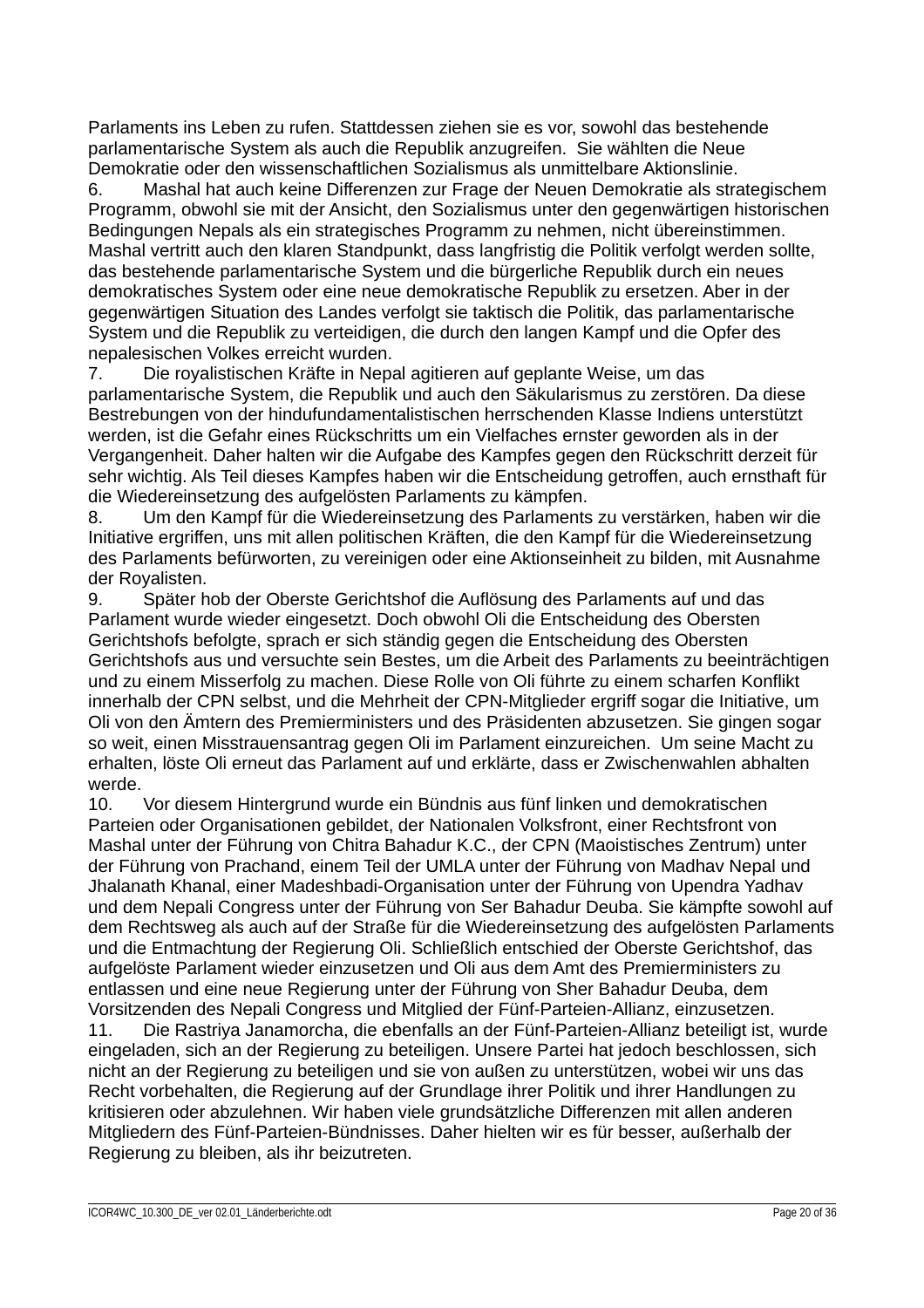12. Wir denken, dass die Errungenschaften der Bewegung, die Wiedereinsetzung des aufgelösten Parlaments und die Absetzung der Regierung Oli, sehr wichtig waren. Sie haben viel dazu beigetragen, den Rückschritt zu besiegen, der dabei war, aus dem Schoß des parlamentarischen Systems selbst zu kommen. Aber wir glauben nicht, dass die Gefahr des Rückschritts vollständig gebannt ist. Die Gefahr des Rückschritts besteht nach wie vor.

13. Die Royalisten führen, wie bereits erwähnt, ständig Kampagnen, um die Republik und den Säkularismus zu stürzen. Sie werden vom indischen Imperialismus unterstützt. Das macht die Gefahr eines Rückschritts um ein Vielfaches ernster, als sie es in der vergangenen Geschichte Nepals war.

14. Nach dem geheimen Treffen von Oli mit dem indischen Raw-Chef Goyel in Kathmandu scheint er (Oli) sich ganz auf die Seite des indischen Imperialismus zu stellen. Das erste Zeichen dafür war seine Verehrung des Pashupatinath-Tempels, dem er 108 kg Gold schenkte, um einen goldenen Wassermann herzustellen. Er plante auch den Bau eines Tempels des Gottes Rama im Bezirk Chitawan. Es gibt Grund zu der Annahme, dass diese Handlungen seinerseits Zeichen für seine Abkehr vom Säkularismus hin zur Hindu-Nation sind. Seine Rolle in Verbindung mit der Auflösung des Parlaments wurde von allen royalistischen Kräften des Landes begrüßt, da sie dachten, dass dies den Weg für die Wiederherstellung der Monarchie in Nepal ebnen würde.

15. Auch nach der Entlassung von Oli aus der Regierung durch das Oberste Gericht unternimmt er alle Anstrengungen, um das Parlament zum Scheitern zu bringen. Auf diese Weise tut er sein Bestes, um das gesamte Mehrparteiensystem zu zerstören. Ideologisch oder strategisch sind wir gegen das parlamentarische System. Aber vom taktischen Standpunkt aus gesehen kämpfen wir, um es vor dem Angriff des Rückschritts zu verteidigen oder um die Royalisten daran zu hindern, nach vorne zu kommen.

16. In vielen Teilen der Welt, in denen sich die Demokratie weiterentwickelt hat oder reaktionäre Züge angenommen hat, ist die Gefahr eines Rückschritts nicht mehr aktuell. Aber in der gegenwärtigen Situation Nepals können wir diese Gefahr nicht unterschätzen. In der Geschichte Nepals hat sie (die Gefahr des Rückschritts) das demokratische System als Ganzes immer wieder zu Fall gebracht. Es ist nicht auszuschließen, dass sie in neuer Form wieder auftritt. Deshalb legen wir auch heute so viel Wert auf den Kampf gegen den Rückschritt.

17. Die Annexion von Kalapani durch Indien ist eine sehr wichtige nationale Frage Nepals. Das nepalesische Gebiet Kalapani, zu dem auch Lipulekh und Limpyudhara gehören, wurde kurz nach dem indisch-chinesischen Krieg von 1962 von Indien besetzt. Kürzlich hat Indien eine Karte veröffentlicht, auf der das gesamte Gebiet von Kalapani in Indien eingezeichnet ist und eine Straße durch Lipulekh nach Manasarowor in China führt. Daraufhin verabschiedete das nepalesische Parlament ebenfalls eine Karte, auf der das Kalapani-Gebiet in Nepal eingezeichnet ist. Die nepalesische Regierung hat zahlreiche Schreiben an Indien gesandt, um bilaterale Gespräche mit Indien über das umstrittene Gebiet Kalapani zu führen. Doch die indische Regierung hat bis heute alle Anfragen Nepals zu bilateralen Gesprächen abgelehnt. 18. Später zeigte auch Oli eine kompromissbereite Tendenz in der Frage von Kalapani. Er hat sogar das zuständige Ministerium angewiesen, die Verteilung der Lehrbücher, in denen

das Kalapani-Gebiet in Nepal abgebildet ist, zu verschieben. Es ist offensichtlich, dass Oli in der Kalapani-Frage unter dem Druck der indischen Regierung eine solche Wende vollzogen hat.

19. Alle patriotischen und linken Kräfte Nepals treten jedoch dafür ein, wirksame Maßnahmen für bilaterale Gespräche mit Indien zu ergreifen oder die Angelegenheit sogar vor die UNO oder den internationalen Gerichtshof zu bringen. Doch anstatt die Stimme des nepalesischen Volkes ernst zu nehmen, nahm die Regierung Oli in der Kalapani-Frage eine immer kompromissbereitere Haltung ein. Wir glauben nicht, dass auch die derzeitige Regierung Nepals, die Regierung Deuba, in der Kalapani-Frage entschlossen handeln wird.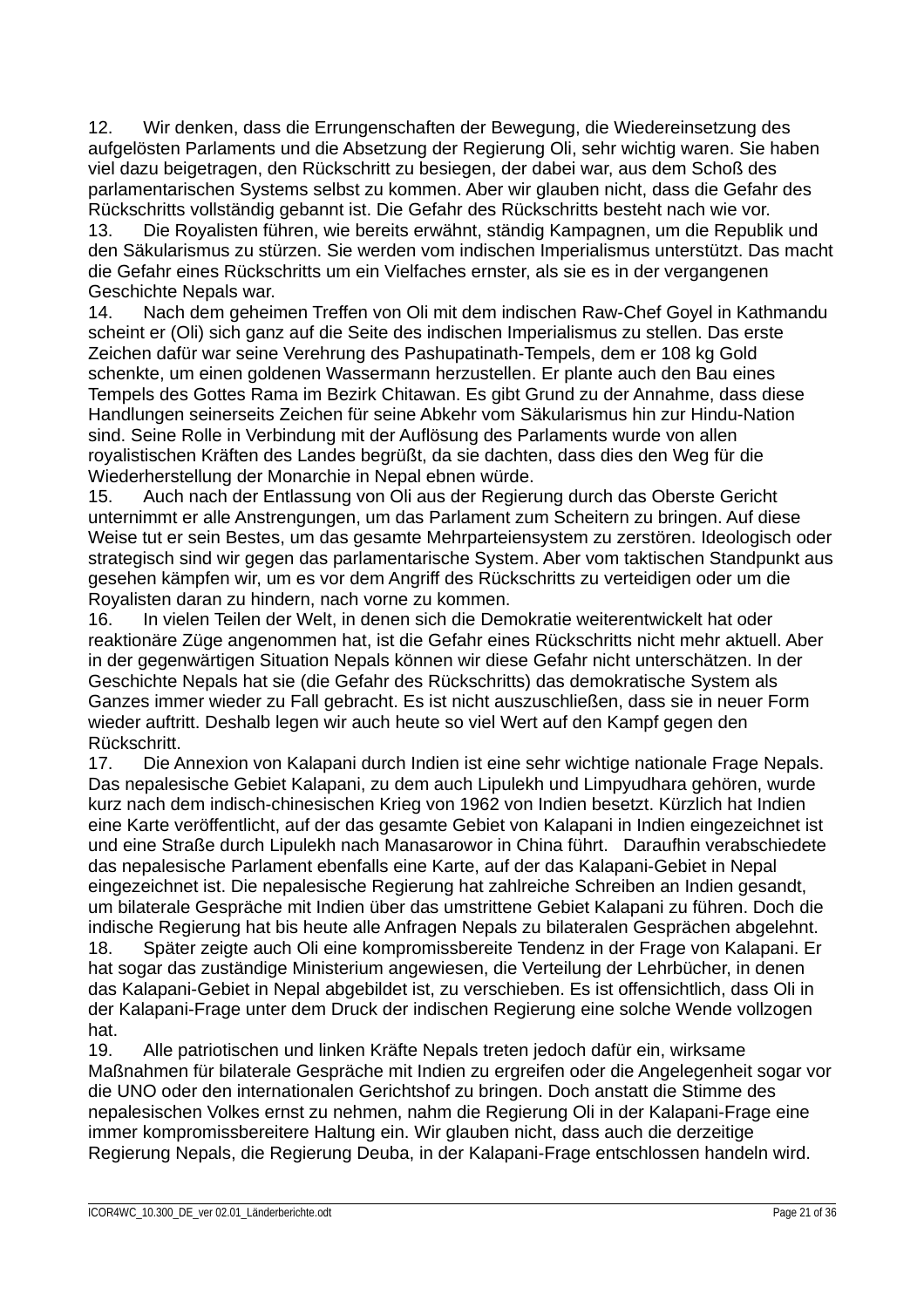20. Daher liegt die Verantwortung für den Kampf um die Befreiung seines vom indischen Imperialismus besetzten Landes auf den Schultern des nepalesischen Volkes. Aber das nepalesische Volk möchte die Unterstützung der die Gerechtigkeit liebenden und revolutionären Menschen in der ganzen Welt und wir appellieren an die ICOR, dem nepalesischen Volk in seinem Kampf um Kalapani zu helfen.

21. Wir freuen uns und sind stolz darauf, dass alle patriotischen und linken Kräfte Nepals, ungeachtet vieler politischer Differenzen untereinander, seit mehr als sechs Jahrzehnten vereint und kontinuierlich gegen die Besetzung des Kalapani-Gebietes durch die indische Armee kämpfen.

22. Der amerikanische Imperialismus versucht mit allen Mitteln, Nepal unter dem Deckmantel der MCC (Millennium Challenge Corporation) in die Indo-Pazifik-Strategie (IPS) einzubinden. Das Ziel der IPS ist es, China einzukreisen und seine militärische Position in allen Ländern des indo-pazifischen Raums, einschließlich Nepal, zu stärken. In einem solchen Plan Amerikas nimmt Nepal eine wichtige strategische Position ein, und deshalb üben die Amerikaner so viel Druck auf Nepal aus, damit es die MCC akzeptiert.

23. Gemäß der zwischen Nepal und Amerika getroffenen Vereinbarung muss die MCC vom nepalesischen Parlament empfohlen werden. Aber wegen der landesweiten öffentlichen Meinung und der Bewegung gegen die MCC in Nepal sind alle Bemühungen Amerikas, das Parlament dazu zu bringen, die MCC zu billigen, gescheitert. Auch innerhalb der Regierungsparteien und -kreise gibt es viel Unzufriedenheit mit der MCC. Die Regierung Oli war entschlossen, das Gesetz im Parlament zu verabschieden. Aber aufgrund der scharfen Meinungsverschiedenheiten innerhalb der CPN selbst über die MCC hatten die wiederholten Versuche von Oli keinen Erfolg.

24. Die linken Kräfte des Landes stehen an der Spitze der Bewegung gegen die MCC. Trotz vieler ernsthafter Differenzen zwischen ihnen in vielen anderen politischen Fragen des Landes haben sie sich immer geschlossen gegen die MCC gestellt. Aufgrund all dieser Faktoren ist die MCC seit 4 Jahren in der Schwebe.

25. Kürzlich, nachdem eine neue Regierung unter Ser Bahadur Deuba gebildet wurde, besuchte eine hochrangige amerikanische Delegation Nepal, um die nepalesische Regierung dazu zu bringen, die MCC vom Parlament absegnen zu lassen. Aber zum Zeitpunkt des Besuchs in Nepal brach eine landesweite Bewegung im Lande aus. Das führte dazu, dass sie (die hochrangige amerikanische Delegation) wegen mangelnder Einstimmigkeit in der Opposition unter vielen beteiligten Mitgliedern des Fünf-Parteien-Bündnisses unverrichteter Dinge aus Nepal abreisen musste. Dies war ein großer Sieg des nepalesischen Volkes gegen den amerikanischen Imperialismus.

26. Sowohl Indien als auch China sind imperialistische Länder. In Anbetracht des indischen Expansionsdrangs nach Nepal und der besonderen geopolitischen Lage Nepals ist die Bedeutung freundschaftlicher Beziehungen zwischen Nepal und China sehr wichtig, um die von Indien seit Jahrzehnten ausgehende Gefahr für Nepal zu kontrollieren und auszugleichen. Im Gegensatz zu Indien hat China immer die territoriale Integrität und Souveränität Nepals unterstützt. Daher halten wir es für falsch, die beiden imperialistischen Länder auf die gleiche Stufe zu stellen.

27. Auch während der Covid-19-Periode haben wir auf Initiative unserer eigenen Partei, der legalen Front und der Klassen- und Massenorganisationen oder im Zusammenschluss mit verschiedenen anderen linken Organisationen eine landesweite Bewegung gegen die MCC und zu vielen anderen nationalen Fragen organisiert. Nachdem die Regierung Oli das Parlament aufgelöst hatte, haben wir ebenfalls Massenbewegungen dagegen organisiert. Außerdem haben wir Massenbewegungen zu verschiedenen anderen Themen organisiert, die die Menschen betreffen. Wir haben zahlreiche Online- oder Zoom-Programme auf nationaler und internationaler Ebene organisiert, um unsere Arbeiter zu schulen. So haben wir auch versucht, die mit Covid-19 entstandenen sehr schwierigen Bedingungen zu überwinden.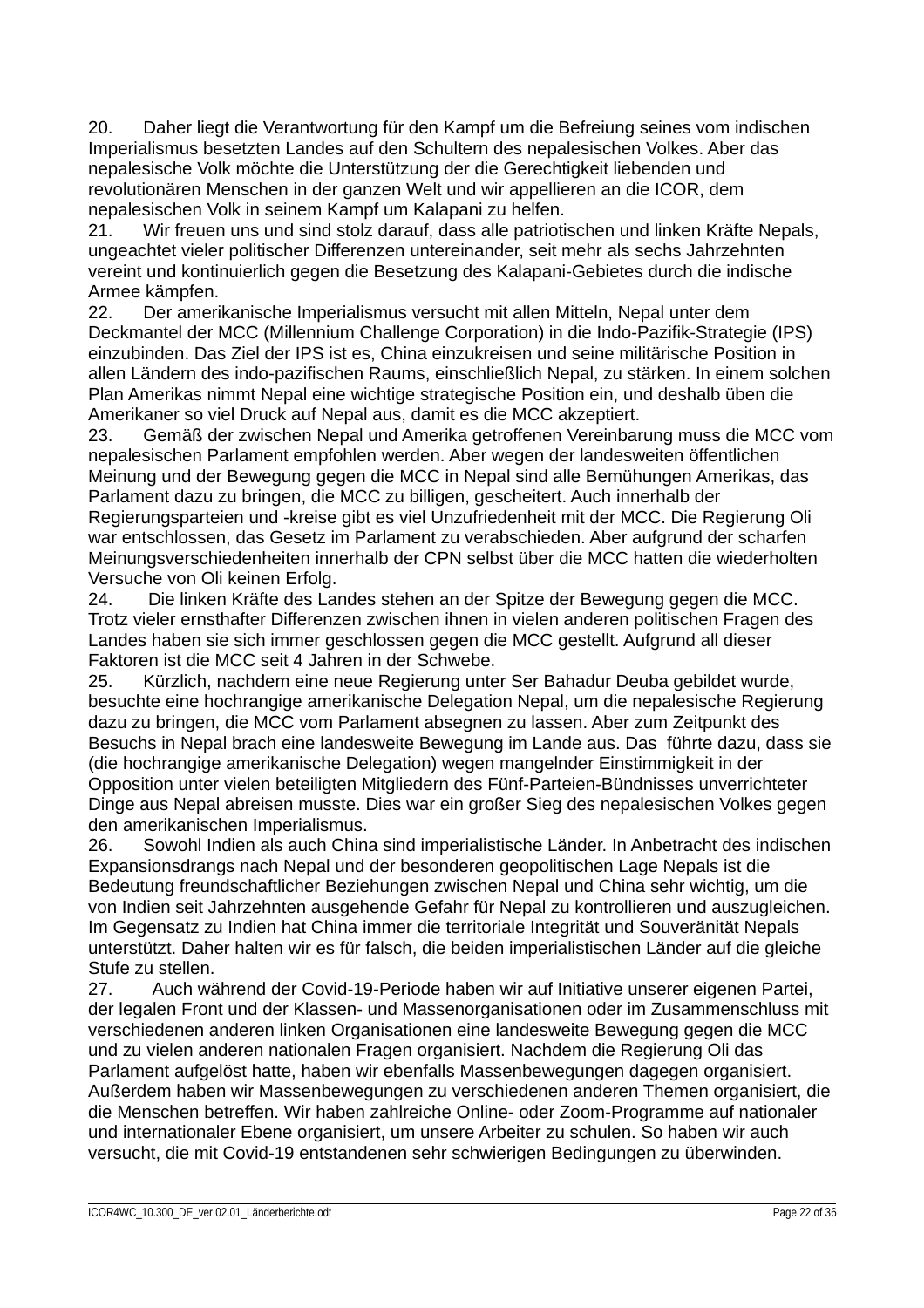MB Singh NCP Mashal

## **NEPAL (PPRF) [Presented by Patriotic People's Republican Front of Nepal at the Fourth International Conference of ICOR-2021]**

The so-called Communist Party of Nepal (CPN) scored nearly two-thirds of majority seats in the federal parliament of Nepal in the first general election held right after the promulgation of a new constitution in 2015 and the party formed a government commanding an absolute majority, however, it suffered expulsion from the power mainly because of internal party feuds the party experienced throughout three and a half years of its control in the government. The first chairman and the prime minister Mr. K. P. Sharma Oli twice dissolved the parliament within six months contrary to the Constitutional provisions to retain power forever, but, the Supreme Court furnished the verdict (mandamus) against the dissolution and reinstated the parliament twice along with the formation of a government under the premiership of the leader of main opposition party Nepali Congress (NC), Mr. Sher Bhadur Deuba. Now, the CPN has already fragmented into three factions and there is a coalition government of five political parties with Mr. Sher Bahadur Deuba at its helm, but, this government is nothing more than the other side of the coin and will not be able in solving the problems facing by the people and people are anticipating nothing from this government and. All these phenomena have made Nepal's parliamentary government and politically unstable and turbulent that has allowed the opportunity for the international power centers to meddle into the internal politics of the country. This could be deemed as the failure of both parliamentary and revisionism based on aforesaid incidents.

The problems of national integrity and sovereignty, people's democratic rights, and people's livelihood are becoming increasingly pressing on the one hand, at the same time, these problems have been much more severe due to the COVID-19 pandemic on the other. The existing multi-faceted contradictions in the country are about to surge in a new way during this time. The acquisition and infringement of the Nepali territories including the Kalapani-Lipulek-Limpiadhura in the northwestern frontier by the Indian expansionism and the imposition of the Millennium Challenge Corporation (MCC) project by the US imperialism have made the issue of national independence further crucial and endangered. At this juncture, the contradictions amongst the ruling reactionary classes and as well as their parties have been burgeoning. At his moment the contradiction between capital and labor has much intensified as well. All these circumstances, on the one hand, further reveal the realities of the crises of the reactionary state power and system, and, on the other, imply the necessity that the revolutionary forces should move forward based on the correct political lines by acknowledging the gravity of the circumstances.

To sum up, we can draw the following conclusions by going through the current political situation of the country:

1. The pro comparator and bureaucratic capitalist and feudal class-based old state power and parliamentary system have been fetching unstable, turbulent, and crisis-ridden. This is a favorable circumstance for the revolution. But, the government and the state power have not been nonfunctional. The seat and state machinery of the reactionaries are powerful as yet. This is an undesirable situation.

2. There is discontentment, distrust, and resentment amongst the masses of people against reactionary state power the political parties who represent them in general. But, the masses of people could not come out successful to appear in the arena of struggle by ignoring them. 3. The revolutionary forces are too feeble to introduce an alternative against the reactionary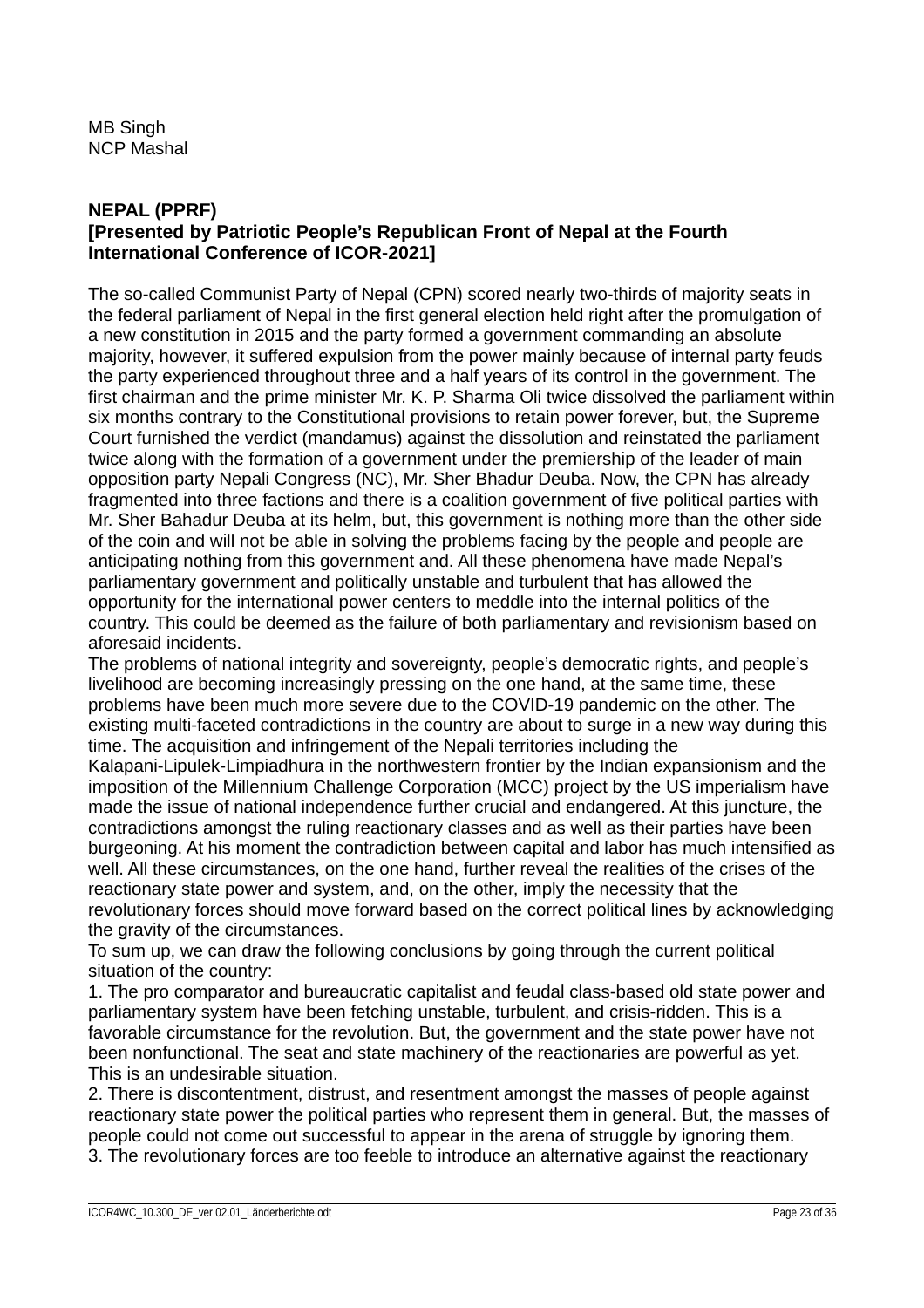state power and system, to denounce and shatter the strongholds of the reactionary and opportunistic attitude of turning people into a vote bank by reaching out to the masses of people.

4. At this juncture, it is urgent to reach out to the masses of people, to make the propaganda works systematic, to make the organizational and agitational works develop, and to move forward for the preparation of revolutionary works with eagerness by making a correct judgment of adversity and favorability.

5. The only alternative to the existing reactionary state power and system is to establish a New Democratic State Power, therefore, it is urgent to concentrate our focus on the necessary preparation to establish that system.

#### **Bericht aus Australien**

# **Australien (CPA(ML))**

Die wichtigste Entwicklung der letzten Zeit war die Ankündigung des neuen Sicherheitspakts zwischen den USA, Großbritannien und Australien (AUKUS). Durch die einseitige Annullierung eines 90-Milliarden-Dollar-Vertrags mit Frankreich über nicht-nuklear angetriebene U-Boote hat sich Australien weiter in die US-Kriegsmaschinerie eingefügt, indem es sich für den Kauf von U-Booten mit Nuklearantrieb entschieden hat. Dies erhöht den Grad der Interoperabilität zwischen dem amerikanischen und dem australischen Militär und verringert die Möglichkeit Australiens, in Bereichen der Außenpolitik und bei militärischen Konflikten unabhängig zu sein. Während die tatsächlichen Bestimmungen von AUKUS zum jetzigen Zeitpunkt nicht klar sind, hat der australische Verteidigungsminister, ein notorischer Rechtsaußen, angedeutet, dass US-Atom-U-Boote von einem Marinestützpunkt in der Nähe von Perth, Westaustralien, aus operieren könnten, dass es eine "stärkere Zusammenarbeit im Luftverkehr durch rotierende Einsätze aller Arten von US-Militärflugzeugen in Australien" geben würde, dass die Zahl der US-Truppen, die auf einem Stützpunkt in Darwin stationiert sind (derzeit 2500 zu jeder Zeit), erhöht werden würde und dass US-Mittelstreckenraketen im Norden unseres Landes stationiert werden könnten. AUKUS erhöht die militärische Präsenz und Aggressivität der USA und des Vereinigten Königreichs in Australien und im Indopazifik. Militärische Lagereinrichtungen werden ausgebaut und neue in strategischen Teilen des Landes errichtet. Die Öffentlichkeit ist besorgt über die mögliche Lagerung von Atomwaffen und die Stationierung von US-amerikanischen und britischen Kriegsschiffen und Bombern mit Atomwaffen in unserem Land und in der Region.

Australien, die Marionette des US-Imperialismus, ist fest in die imperialistische Aggression der USA und Großbritanniens im Indopazifik und in die Vorbereitungen für einen Krieg mit China eingebunden.

Wir arbeiten mit anderen Organisationen zusammen, um uns AUKUS entgegenzustellen. Es gibt Bestrebungen, eine breite Volkskoalition (Einheitsfront) aus Friedens-, Anti-Kriegs-, Umwelt-, Wohlfahrts- und religiösen Organisationen sowie Gewerkschaften zu gründen, um sich AUKUS entgegenzustellen und eine Kampagne dagegen zu führen. Die Koalition wird Solidarität aufbauen und eng mit den Antikriegs-/Antiimperialismus-Organisationen in den Regionen zusammenarbeiten. Der erste Protest im Rahmen einer sich langfristig entwickelnden Bewegung fand letzte Woche in Adelaide statt.

Eine Volksbefragung über die Kosten der US-Allianz hat Hunderte von Eingaben erhalten und war eine sehr erfolgreiche Initiative des Independent and Peaceful Australia Network (IPAN). An anderen Fronten kämpfen die australischen Ureinwohner weiterhin für den Schutz ihrer Gemeinschaften und Kulturen. Es besteht eine große Diskrepanz zwischen ihrem Gesundheitszustand und dem anderer Australier, und sie sind die am häufigsten inhaftierten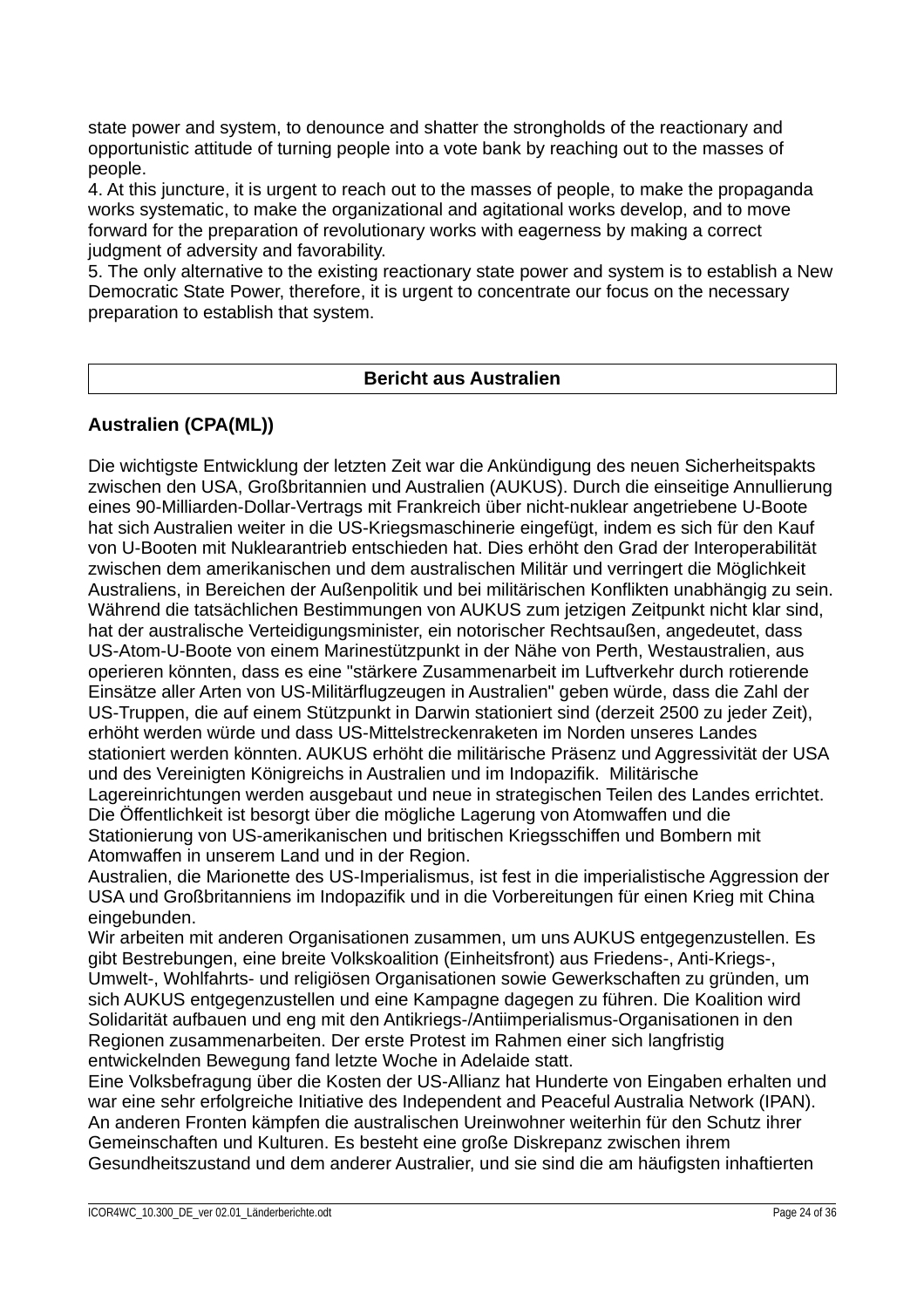Ureinwohner der Welt, bezogen auf die Einwohnerzahl. Ihre Landrechte werden weiterhin bedroht und verletzt, insbesondere durch große multinationale Bergbaukonzerne.

Die Frauenbewegung wurde durch die Anschuldigungen neu entfacht, der damalige Generalbundesanwalt habe als junger Mann eine Frau vergewaltigt, die kürzlich Selbstmord beging. Eine zweite Angelegenheit, die angebliche Vergewaltigung einer

Parlamentsmitarbeiterin im Parlamentsgebäude vor einigen Jahren, zeigte die Regierung als gefühllos und zutiefst frauenfeindlich und führte zu massiven Kundgebungen für die Rechte der Frauen.

Nachdem die Covid-19-Pandemie im ersten Jahr relativ erfolgreich bewältigt werden konnte, hatte die rasche Ausbreitung der Delta-Variante in den Bundesstaaten New South Wales und Victoria verheerende Auswirkungen. Die Regierung war unfähig, Impfstoffe zu beschaffen, und obwohl 75 % der Menschen ab 16 Jahren ihre erste Dosis erhalten haben, haben nur 50 % ihre zweite Dosis erhalten. Sydney und Melbourne sind immer noch im Lockdown, und Melbourne ist nun schon länger im Lockdown als jede andere Großstadt der Welt. Die meisten Menschen halten sich an die Regeln der sozialen Distanzierung und des Maskentragens, aber rechtsgerichtete Libertäre und Impfgegner haben gewalttätige Kundgebungen abgehalten, um ihre Agenda durchzusetzen. Besonders einflussreich sind sie im Baugewerbe, wo sie Anfang letzter Woche die CFMEU, die militanteste Gewerkschaft des Landes, ins Visier nahmen. Eine Menge von mehreren Tausend Menschen, darunter viele Bauarbeiter und CFMEU-Mitglieder sowie rechte Aktivisten, griffen die CFMEU-Büros an und setzten ihre Proteste im Laufe der Woche fort. Die Rechtsradikalen waren jedoch nicht erfolgreich bei ihren Versuchen, Gewerkschaften und Beschäftigte in der Altenpflege und andere Beschäftigte und Gewerkschaften des Gesundheitswesens zu unterwandern und zu beeinflussen.

Andere Arbeitergruppen haben unter den repressivsten gewerkschaftsfeindlichsten Gesetzen in der entwickelten kapitalistischen Welt für den Schutz der Löhne und Arbeitsbedingungen gegen die neuen Unternehmensvereinbarungen gekämpft, mit denen die Unternehmer versuchen, die Löhne zu senken, hart erkämpfte Bedingungen abzuschaffen und die Arbeit von ihren Festangestellten auf sogenannte Vertragsarbeiter und Leiharbeiter zu niedrigeren Löhnen und mit weniger oder gar keinen Ansprüchen, z. B. auf Lohnfortzahlung im Krankheitsfall, auszulagern.

Die anhaltende Unterstützung der Regierung für die fossile Brennstoffindustrie stößt auf breite Ablehnung.

Kommunistische Partei Australiens (marxistisch-leninistisch).

# **Berichte aus Europa**

# **Ukraine (KSRD)**

In den Jahren 2020 - 2021 zeigten sich die Auswirkungen der Corona-Pandemie in der Ukraine mit voller Stärke. Der Lebensstandard der Werktätigen im Land ist ohnehin schon niedrig, und im Jahr 2020 wurden aufgrund des Virus weitere Arbeitsplätze abgebaut und die Arbeitslosigkeit stieg, was die Situation noch weiter erschwert. Gleichzeitig nutzen sowohl der Staat als auch die Unternehmer die Anti-Virus-Einschränkungen als Vorwand, um die Rechte der Lohnarbeiter und der inoffiziellen Arbeiter zu beschneiden.

Bekanntlich gibt es in der Ukraine immer noch viele Menschen (Hunderttausende), die inoffiziell arbeiten, mit nur mündlichen Vereinbarungen, und die Löhne in bar erhalten, ohne Steuern und ohne soziale Garantien seitens des Unternehmers. Dies geschieht nicht nur in der "Provinz", sondern auch in der Hauptstadt und in den Großstädten.

Gleichzeitig gibt es anhaltende Arbeiterproteste im Land - vor allem von Bergleuten und Arbeitern im Maschinenbau. Während Streiks von Bergarbeitern in den westlichen und östlichen Regionen keine Seltenheit sind, sind sie in den Maschinenbaubetrieben noch selten.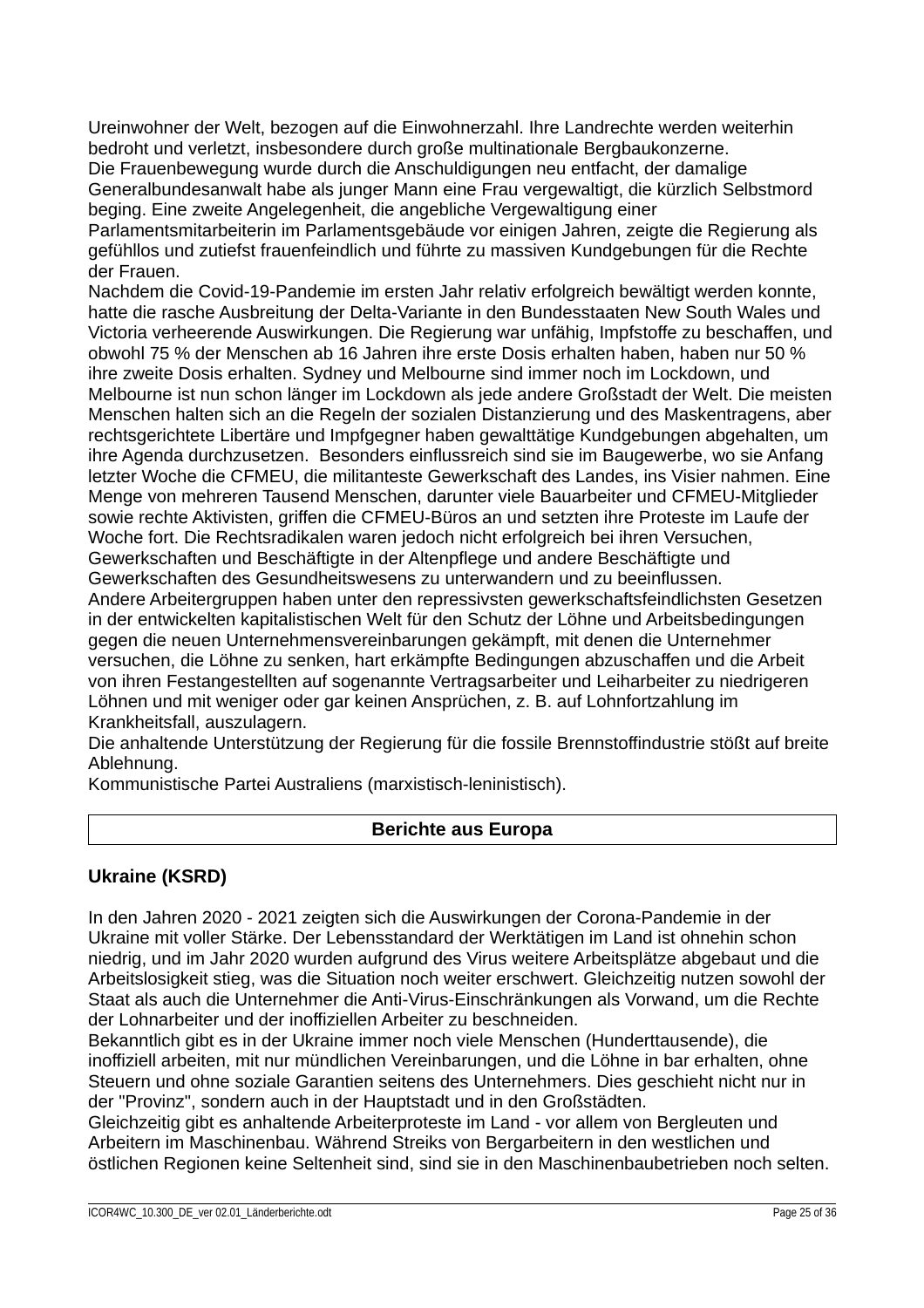So traten beispielsweise Anfang September die Beschäftigten des Charkower Flugzeugwerks in einen eintägigen Streik, weil die Verwaltung zahlreiche Verstöße gegen das Arbeitsrecht begangen hatte, die Löhne nicht gezahlt wurden (200 Millionen Griwna bzw. fast 7 Millionen Euro) und es zu Massenentlassungen kam. Die Aktion endete mit einem Teilsieg für die Arbeiter und der Begleichung eines Teils der Lohnschulden.

Die Lebensbedingungen der Arbeiterklasse werden weiterhin schwierig bleiben: In diesem Herbst begann eine weitere Erhöhung der Preise für öffentliche Versorgungsleistungen, für die die Menschen bereits jetzt bis zu 50 % ihres persönlichen Monatseinkommens (wenn sie allein leben) aufwenden müssen. Darüber hinaus hält die Inflation an, und die Preise für alle Lebensmittel und lebenswichtigen Güter steigen. All dies stellt eine zusätzliche Belastung für die Werktätigen dar.

Militärisch gibt es weiter Spannungen an der Front zu prorussischen Kämpfern. In den letzten Monaten haben Kräfte des Marionettenregimes den Mörser- und Artilleriebeschuss von Siedlungen in der Nähe der Frontlinie wieder aufgenommen, wobei Zivilisten getötet oder verletzt wurden. Die einfachen Menschen in diesen Orten und im ganzen Land leben seit Jahren in der Angst vor einem neuen "großen" Krieg. Doch was seit 2014 im Donbass und auf der Krim passiert, hat das Leben Zehntausender Werktätiger ruiniert. Die Gesamtzahl der Flüchtlinge aus diesen Regionen beläuft sich inzwischen auf 1,5 Millionen.

Die Herrschenden setzen ihre Politik der "Entkommunisierung" und des Verbots der kommunistischen Propaganda fort, weshalb unsere Organisation bei ihrer Arbeit besonders vorsichtig sein muss. Die Möglichkeiten für legale Aktivitäten sind stark eingeschränkt. Dennoch bemühen wir uns, die Arbeit sowohl auf zentraler als auch auf regionaler Ebene aufrecht zu erhalten - einschließlich der Interaktion mit Unternehmen und Gewerkschaften, Massenstrukturen, Diskussionen und Bildungsaktivitäten. Wir organisieren auch regelmäßig Veranstaltungen zu den ICOR-Kampftagen, bei denen wir unter anderem über die ICOR, ihre Ziele und ihre Bedeutung sprechen.

# **Niederlande (RM)**

1) Die Niederlande sind ein kleines imperialistisches Land, in dem eine Handvoll großer Monopole wie Shell, Unilever, AKZO Nobel und ING den Staat kontrolliert und der Hauptfeind der niederländischen arbeitenden Massen ist. Die Niederlande waren eine Republik und wurden dann zu einem Königreich; sie wurden vor etwa 200 Jahren von Großbritannien und Preußen als Pufferstaat gegen das revolutionäre und napoleonische Frankreich installiert. Dies erklärt die sehr engen Verbindungen von großen Monopolen wie Shell und Unilever und dem Finanzkapital im Allgemeinen zu Großbritannien. Der niederländische Imperialismus braucht Bündnisse mit anderen Imperialisten, um seine eigenen Ziele voranzutreiben. Wenn das Statistische Amt von einem Allzeithoch in der Beschäftigung berichtet, wird nicht erwähnt, dass die Mehrheit der Arbeiter mit flexiblen Teilzeitarbeitsplätzen benachteiligt ist. Es gibt eine wachsende Kluft zwischen hoch qualifizierten, hoch bezahlten und relativ sicheren Arbeitsplätzen auf der einen Seite und den flexiblen, niedrig bezahlten prekären Arbeitsplätzen (oder sogar Tagelöhnern) auf der anderen Seite.

Während der letzten Finanzkrise wurden zwei große niederländische Bankkonzerne auf Anordnung des EU-Komitees (d.h. der größeren europäischen Imperialisten) in ihren Handlungsmöglichkeiten eingeschränkt. Der Brexit führt jetzt zu einer weiteren Schwächung des niederländischen Imperialismus. Die niederländische Regierung sucht nach neuen Verbündeten gegen die Vorherrschaft Deutschlands und Frankreichs in Europa und versucht zugleich, ihre Beziehungen zum angloamerikanischen Finanzkapital aufrecht zu erhalten. Die kürzlich abgehaltenen Parlamentswahlen in den Niederlanden zeigen eine weitere Fragmentierung der parlamentarischen Politik. Mit jetzt 19 Parteien im Parlament ist ein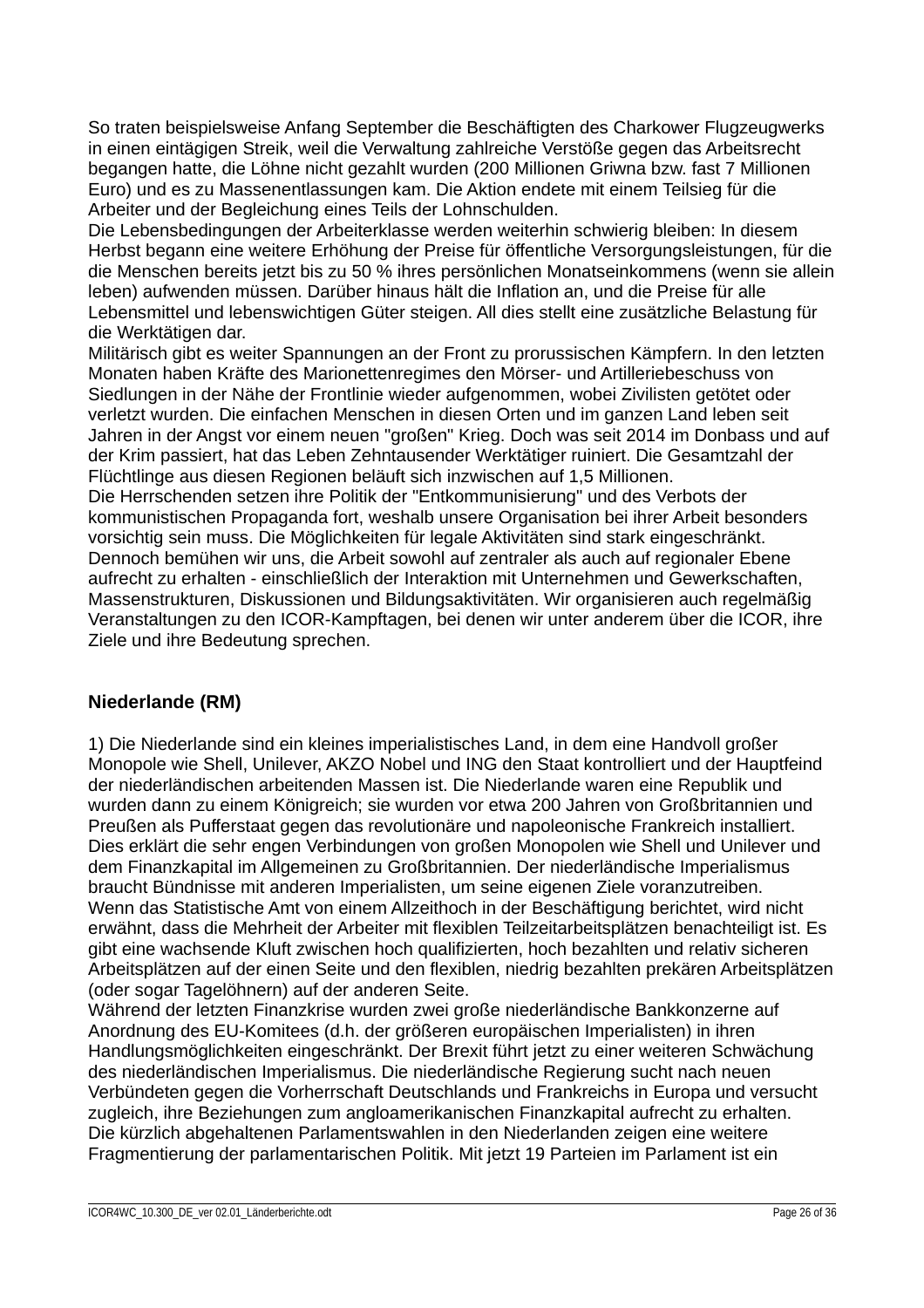Rekord aufgestellt worden. Diese Fragmentierung zeigt, dass viele Menschen auf der Suche sind. Es findet eine weitere Polarisierung zwischen links und rechts statt - wobei die linke Opposition vor allem außerhalb des Parlaments auf der Straße zu finden ist. Eine neue Regierung ist deswegen bis jetzt noch nicht gebildet worden. Ein Risiko für die Herrschenden – die Leute können auf den Gedanken kommen, dass es auch ohne geht!

2) Kollegen in den verschiedensten Sektoren nutzen die Gelegenheit, um wieder auf die Straße zu gehen, um ihre Kämpfe mit neuer Kraft zu entwickeln. Sie spüren, wie die Kapitalisten die Coronapandemie aufgreifen, um Errungenschaften abzuschaffen, die ihnen auch ohne Corona ein Dorn im Auge waren.

Die Jugendlichen sind dabei am aktivsten – nicht nur im Kampf gegen die Klimakatastrophe –, sie wollen '"System Change" in der ganzen Gesellschaft. Wie das aussehen soll – darüber wird es noch manche Auseinandersetzungen geben. Immer mehr Menschen erleben auf die eine oder andere Weise etwas von der Unterdrückung, der Willkür und der Ungleichheit, die daraus resultieren. Es kommt aber darauf an, ob wir die Entwicklungen von einem rechten oder linken Standpunkt aus kritisieren.

3) Neben Häfen und Post ist das Gesundheitswesen ein fester Teil unserer Arbeit. So haben wir eine dritte Betriebszeitung gestartet: 'Overdracht', womit wir jetzt Erfahrungen sammeln. In den Aktionen und Demonstrationen, an denen wir uns beteiligen oder die wir zu einem großen Teil selbst organisieren, sind es unsere Genossinnen und Genossen, die gegen die Einschränkung der bürgerlich-demokratischen Rechte vorgehen. Unsere Organisation wächst (auch mit Jugendlichen) – obwohl wir auch Genossen während des Lockdown verloren haben. Wir müssen um jeden einzelnen, neuen Mitstreiter kämpfen . Rode Morgen-Niederlande

# **Portugal (UMLP)**

UMLP (Portugiesische Marxistisch-Leninistische Union) - Portugal Bericht - 2021 In den letzten Jahren wurden die Arbeiter in Portugal Opfer des immer stärker werdenden Wettbewerbs der Monopole in der ganzen Welt, der nun durch die Pandemie noch beschleunigt wurde, und zwar durch eine verstärkte Ausbeutung der Arbeitskräfte. Die reaktionären Maßnahmen der Regierung Costa zur Bewältigung der Pandemie haben sich drastisch auf die Arbeiter ausgewirkt, indem sie die Last der Krise auf den Rücken der Arbeiter abgewälzt haben, alles aus der Gier heraus, ihre Gewinnspannen zu erhöhen, indem sie immer mehr vom Lohn unserer Arbeit enteignet haben. Bereits heute erhält jeder fünfte Arbeiter den Mindestlohn und diese Zahl hat sich verdreifacht, wobei mehr als die Hälfte der portugiesischen Arbeiter Überstunden oder Doppelschichten macht, um die niedrigen Löhne zu überlebent.

Nun hat die nationale Bourgeoisie anhand der 42 Unternehmen, die im portugiesischen Börsenindex gelistet sind, "Umstrukturierungen" angekündigt, die in den kommenden Jahren zur Entlassung von 1,1 Millionen Arbeitern im Namen der Profitmaximierung führen werden. Sie sagt uns, dass die Automatisierung oder die Robotisierung daran schuld ist. Nun, die neue Technologie bietet die Möglichkeit, die Arbeitszeit zu verkürzen und die vorhandene Arbeit auf mehr Schultern zu verteilen und so mehr Arbeitsplätze zu schaffen, mit einer 30-Stunden-Woche ohne Lohneinbußen. Nacheinander kündigen die großen Unternehmen Pläne für Massenentlassungen an und führen sie durch. Diese "Umstrukturierungsprozesse", die von den Monopolen erzwungen werden, die sich den Staat wirtschaftlich und politisch völlig unterordnen und ihre Macht über die gesamte Gesellschaft ausüben, kosten uns Tausende von Arbeitsplätzen, vernichten die Tarifverträge und beseitigen die Arbeiter mit Tausenden von erzwungenen "freiwilligen" Kündigungen und Entlassungen. Diese Angriffe auf die Arbeit wurden von der Regierung - die mit den Monopolorganen verschmolzen ist - und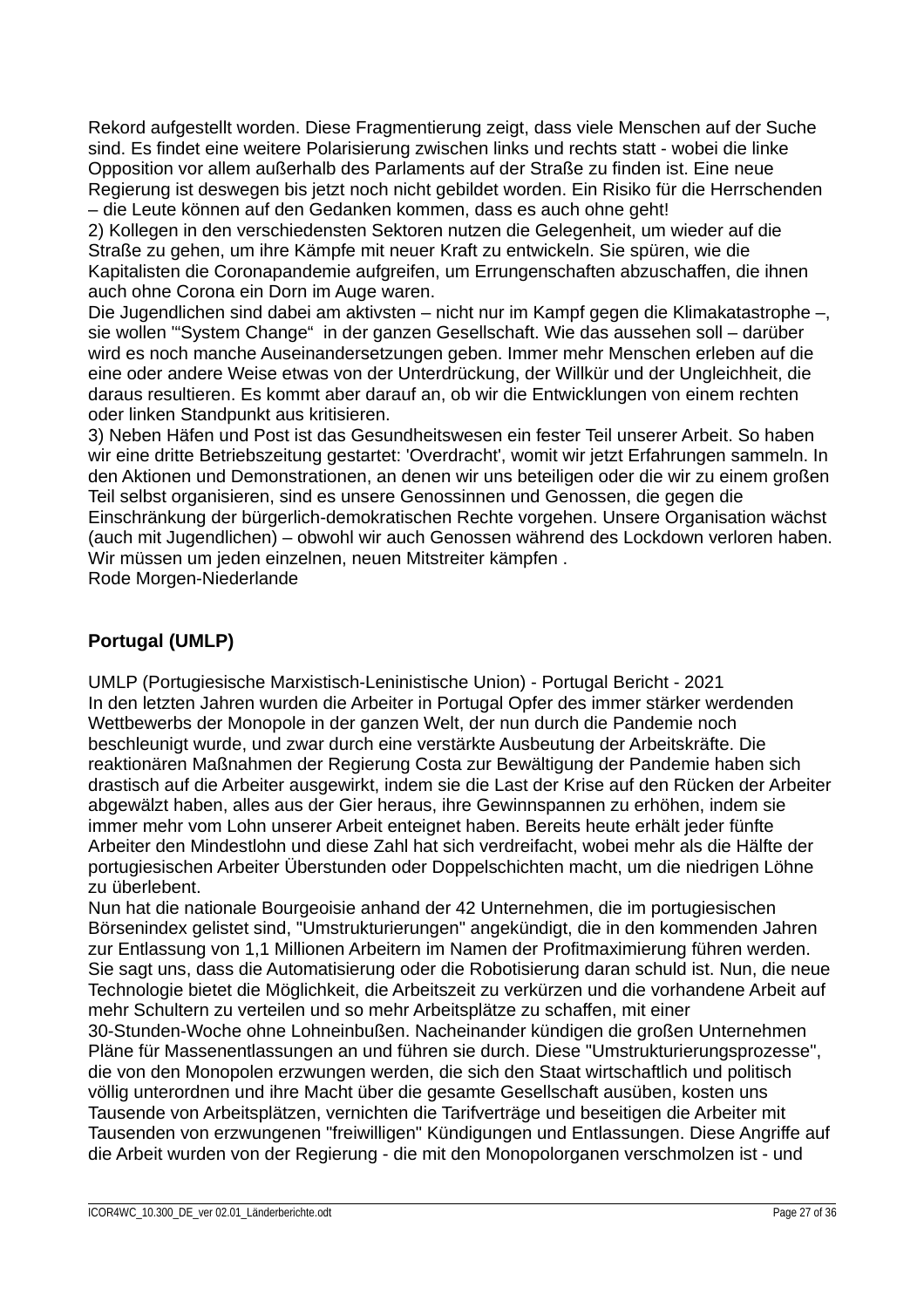den beteiligten Unternehmern, unterstützt von den bürgerlichen Parlamentsparteien, gründlich und strategisch geplant. Gegen diese Angriffe haben wir die offensive Forderung des Kampfes für eine 30-Stunden-Woche ohne Lohneinbußen und den Kampf um jeden Arbeitsplatz aufgestellt.

Wir erleben die Verschlechterung der Lebensbedingungen, moralische Schikanen, Angriffe auf das Streikrecht mit dem Einsatz und Missbrauch von zivilen und militärischen Requirierungen, Kriminalisierung und gewaltsame Angriffe auf die Gewerkschaftsarbeit, die Veruntreuung von Geldern der Sozialversicherung - in die die Arbeiter einzahlen, um Renten und Arbeitslosengeld zu bezahlen -, um die Bourgeoisie und ihre Unternehmen zu retten, Migranten mit Zwangsarbeit auf den Feldern, usw.

Auch die Natur bleibt von der Profitgier nicht verschont, wo unter der Schirmherrschaft des imperialistischen Ökologismus der Europäischen Union und ihrer "Europäischen Batterie-Allianz" - mit der unbestreitbaren Unterstützung der PS/Costa-Regierung und aller lokalen Bürgermeister - Verbrechen gegen die Natur und die Menschheit begangen werden, um Lithiumminen zu eröffnen und Arbeiter und natürliche Ressourcen auszubeuten, um mit China und den USA um die Vorherrschaft auf den Märkten zu konkurrieren. Dieser imperialistische Umweltschutz mit seinen Lügen von "Green Deal", "Green Mining" und Umweltverträglichkeitsprüfungen (UVP) dient nur dazu, die Bäuche der Monopole zu füllen. Was die EU-Kommission will, ist eine Neuauflage des bereits gescheiterten Betrugs des imperialistischen Ökologismus, der die Ökonomie mit der kapitalistischen Ökologie in Einklang bringt.

Da wir als Marxisten-Leninisten immer bekräftigt haben, dass die Interessen der Arbeiter und der unterdrückten Massen antagonistisch und unvereinbar mit den Interessen des Kapitals sind, und somit offen und frontal die Klassenzusammenarbeit ablehnen, entgehen auch wir diesen Angriffen nicht. Ende März dieses Jahres wurden die portugiesischen Medien von einer antikommunistischen Welle überrollt, die sich im Laufe des Aprils zu einem Tsunami ausweitete. Es ging um die Frage, ob Kommunisten Kinder essen - vorzugsweise ihre eigenen Kinder. Diese Neuauflage des offen reaktionären Antikommunismus, der eine Zeit lang zurückgehalten wurde, nun aber wieder auflebt, zeigt, dass auch der moderne Antikommunismus in der Krise steckt. Die allgemeine Linie des Antikommunismus in Portugal besteht jedoch darin, alles als "Marxismus" zu bezeichnen, was nicht direkt faschistoid oder faschistisch ist. Der moderne Antikommunismus ist zur Zeit der vorherrschende in Portugal. Seine relativ wirksamste Form ist der rationale Antikommunismus, der den Kapitalismus mit all seinen Folgen als "alternativlos" verteidigt und ein abschreckendes Bild des Marxismus-Leninismus zeichnet, indem er die "Freiheit der Ideologie" verteidigt. Wir wissen, dass, solange es den Kapitalismus gibt, die Gefahr des Faschismus besteht, weil der bürgerliche Parlamentarismus ihn in seinem Schoß trägt. Nieder mit dem Antikommunismus als Quelle der faschistischen Ideologie!

Kurz gesagt, unser kleiner marxistisch-leninistischer Kern hat in diesem einen Jahr seit unserer Gründung bewiesen, aus welchem Holz Revolutionäre geschnitzt sind, trotz aller Beschränkungen, die ihm durch die bürgerliche Verwaltung der COVID-Pandemie auferlegt wurden. Trotz der wenigen Kräfte, die uns für die Massenarbeit zur Verfügung stehen, ist es uns gelungen, unsere politische Linie auf allen Abschnitten der großen Volks- und Arbeitermassendemonstrationen zu verbreiten und zu vertreten. Unsere Massenarbeit war trotz aller Schwierigkeiten absolut positiv, wir haben unsere Reihen verdichtet, die Kontakte und die Menschen, die unsere Kommuniqués und unsere Linie prüfen und unterschreiben, vergrößert und dabei immer die wahre marxistisch-leninistische Linie verteidigt.

# **Deutschland (MLPD)**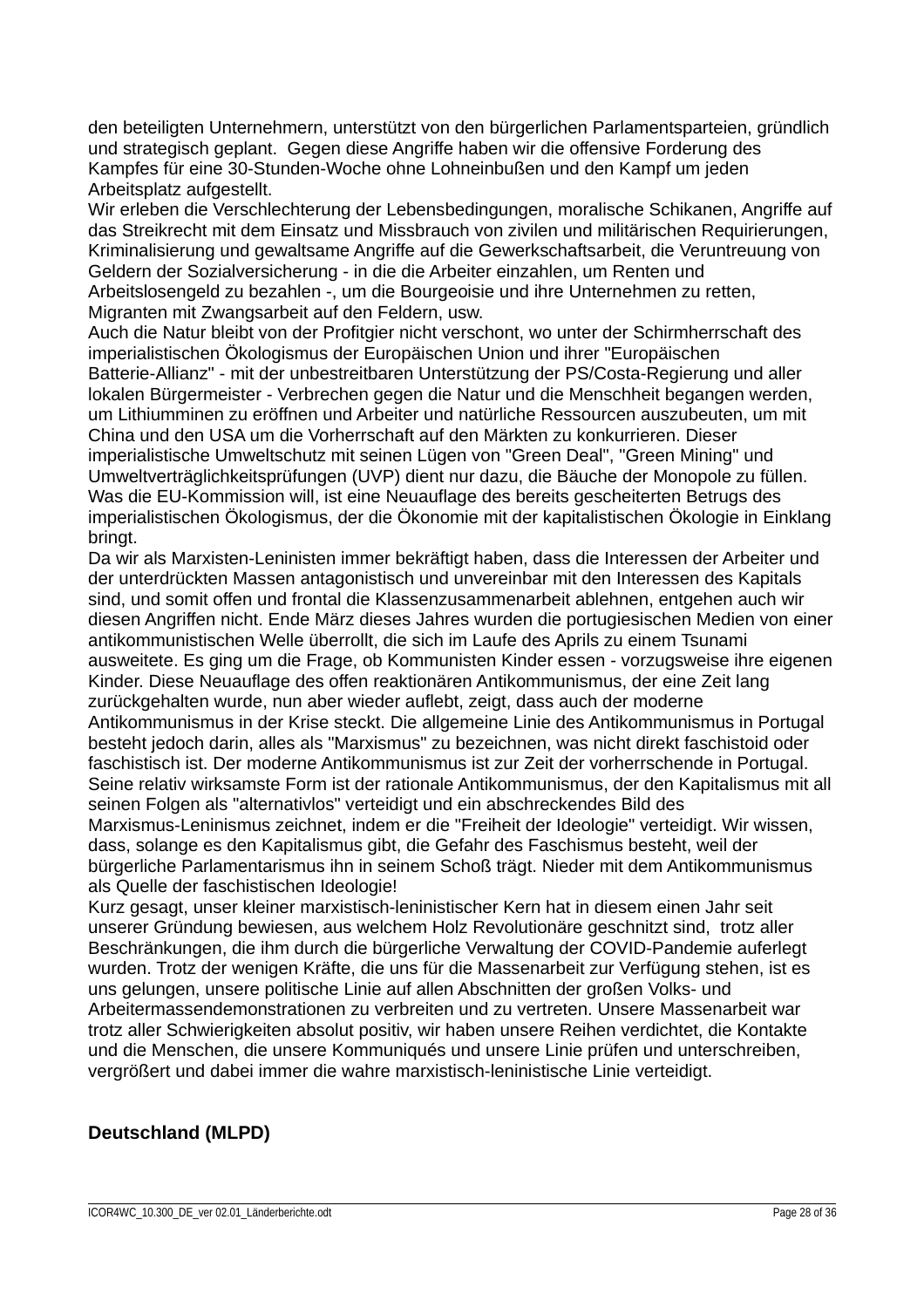1. wirtschaftliche und politische Entwicklung: Seit 2018 ist eine neue Weltwirtschaft- und Finanzkrise ausgebrochen, die sich in Wechselwirkung zur Coronapandemie 2020 erheblich verschärfte. Auf dieser Grundlage analysieren wir die beschleunigte Tendenz zu einer gesamtgesellschaftlichen Krise des imperialistischen Weltsystems.

In Deutschland sackte die Industrieproduktion im April 2020 um 29,8% ab. Der Börsenkurs des DAX ist seit einem Einbruch im Februar/März 2020 um 39% auf immer neue Allzeithochs gestiegen. Das hat zeitweise auch eine krisendämpfende Wirkung. Die Faktoren der Weltfinanzkrise haben aber erheblich an Sprengkraft gewonnen. Die Imperialisten setzen auf ein nie dagewesenes Krisenmanagement, das aber in der Hauptseite national ausgerichtet ist. So nimmt die dominierende Rolle der Spekulation in der Weltwirtschaft massiv zu und Investitionen stocken erheblich: In Deutschland gingen die Ausrüstungsinvestitionen 2020 im Vergleich zum Vorjahr um 11,3% zurück und liegen heute unter dem Stand des Jahres 2016. Der Widerspruch zwischen den ausufernden Börsenkursen und der krisenhaften Industrieproduktion verschärft sich.

Im Winter 2020/21 entstand eine neue Vertrauenskrise, die die herrschenden Verhältnisse tendenziell weiter destabilisiert. Durch die regionale Flutkatastrophe im Juli 2021 mit über 120 Toten, das Desaster des Afghanistaneinsatzes der NATO und die Krise des Krisenmanagements zu Corona verstärkt sich diese noch. Bis kurz vor der Wahl ist es den

Regierenden nicht gelungen, nachhaltig wieder Vertrauen zu gewinnen. Im Gegenteil ist es ein regelrechter Krisenwahlkampf, in dem aber auch die kleinbürgerlich-parlamentarische und kleinbürgerlich-antikommunistische Denkweise mobilisiert wird. Dagegen konnte sich das Internationalistische Bündnis, in dem die MLPD mitarbeitet, in der Polarisierung weiter verankern und stärken.

#### 2. Entwicklung der Arbeiter- und Volkskämpfe

2020 ging die zahlenmäßige Beteiligung an den Arbeiter- und Volkskämpfen unter dem Eindruck der Coronapandemie und zeitweisen Versammlungsverboten stark zurück. Aber der klassenkämpferische Kern festigte sich zum Beispiel beim Durchkämpfen des 1. Mai 2020, was die MLPD zu einer oftmals führenden Rolle am 1. Mai 2021 ausbauen konnte. Der Anteil von Arbeiterkämpfen an der Gesamtzahl von Kämpfen stieg. Das gewerkschaftliche Bewusstsein hat sich gefestigt, zuletzt im Frühjahr 2021 mit 1 Million Beteiligten an den Warnstreiks der IG Metall. Der Kampf um die Arbeitereinheit in Ost und West und um die Verkürzung der Arbeitszeit auf 35 Std./Woche bei vollem Lohnausgleich hat sich neu belebt. Die negativ ausgerichtete Klassenzusammenarbeitspolitik steht wie lange nicht mehr in der Kritik, wobei sich der Kampf um die Denkweise um die richtigen Schlussfolgerungen entfaltet. Genoss/innen der MLPD genießen oft höchsten Respekt in den Betrieben – werden aber auch entsprechend bekämpft.

Die MLPD beteiligte sich im Kampf gegen ein gesamtgesellschaftliches Liquidatorentum auch an den Demonstrationen von Fridays for Future und entwickelte ihr umweltpolitisches Profil; sie eroberte sich das neue Feld der proletarischen Flüchtlingspolitik.

## 3. Entwicklung im Parteiaufbau

2021 fand der XI. Parteitag der MLPD statt. Er unterstrich den Erfolg des

Generationswechsels an der Parteispitze von Stefan Engel zu Gabi Fechtner. Eine grundlegende Weichenstellung seit Gründung unserer Partei war die fundamentale Bedeutung des weltanschaulichen Kampfes. Seitdem konnten wir uns kontinuierlich festigen. Einer schleichenden Tendenz zur Verdrängung der weltanschaulichen Seite in unserer Parteiarbeit haben wir den Kampf angesagt. Das "Buch der Stunde" dazu ist unsere Neuerscheinung "Die Krise der bürgerlichen Ideologie und des Antikommunismus". Es richtet auf den Kampf gegen alle Varianten des Antikommunismus aus, der seit der offenen Krise des Reformismus und des modernen Revisionismus zum Haupthemmnis in der Bewusstseinsbildung der Massen geworden ist. Vor diesem Hintergrund ist sehr bedeutend,

dass sich die MLPD in den letzten Jahren sowohl quantitativ als auch in der Ausbildung ihrer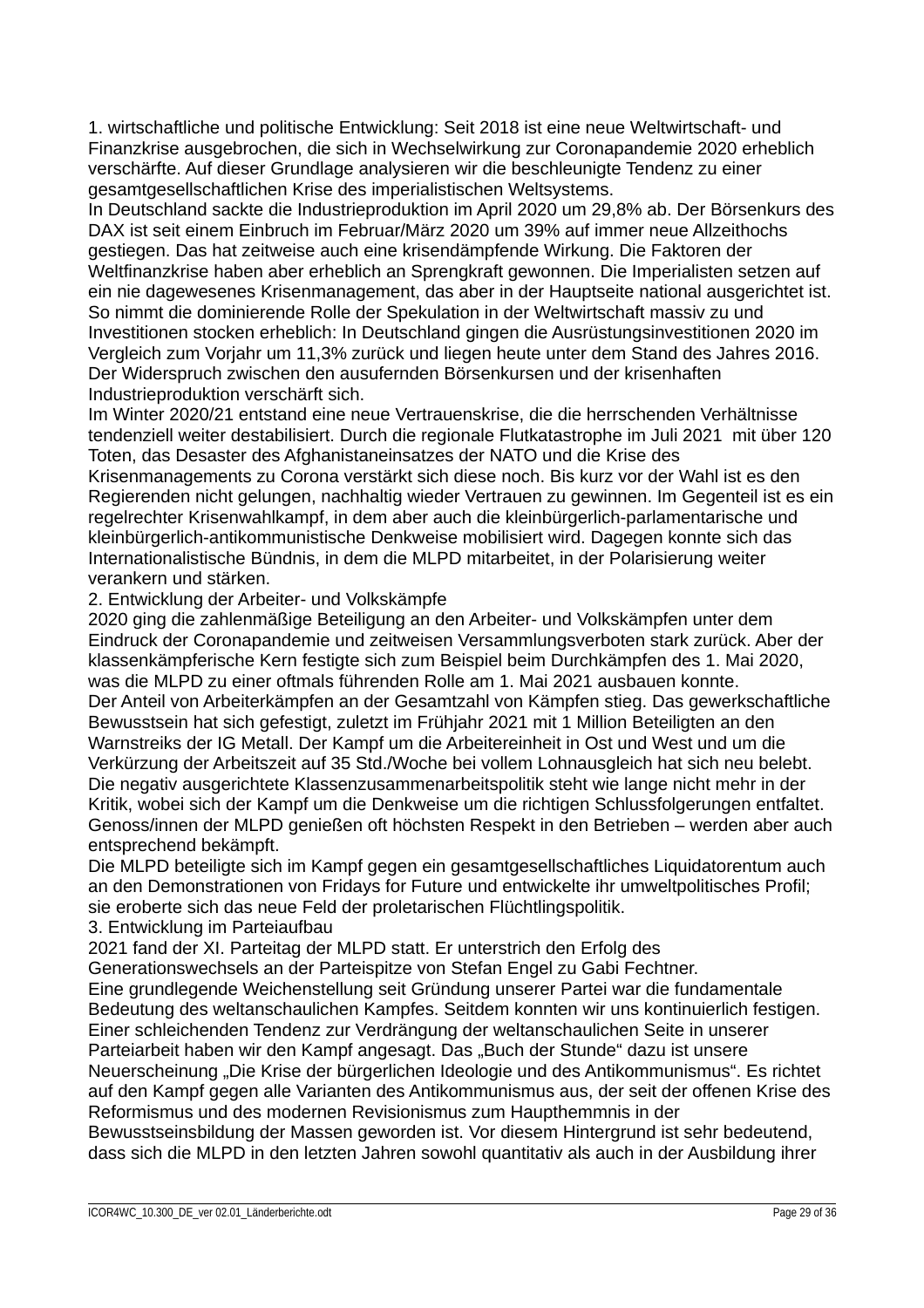Mitglieder und Kader stärken und die durch die Herrschenden verursachte relative Isolierung überwinden konnte.

# **Bulgarien (BKP)**

Die massenhaften Antiregierungsproteste letztes Jahr waren kleinbürgerlich geprägt und vorwiegend gegen die Korruption gerichtet. Sie haben dazu geführt, dass die Regierungskoalition zwischen GERB und "Patrioten" stark an Einfluss verloren hat. Infolge dessen konnten die "Patrioten" bei den regulären Parlamentswahlen im April 2021 nicht die Sperrklausel überwinden, um ins neue Parlament zu kommen. GERB bleibt die größte parlamentarische Fraktion, jedoch mit viel weniger Abgeordneten als früher und isoliert von allen anderen. Zweite wurde eine neugegründete populistische Partei eines bekannten TV-Moderators unter den Namen "Es gibt ein solches Volk" (ITN). Die Sozialistische Partei (BSP) war dritte. Insgesamt kamen 6 Fraktionen ins Parlament. Drei davon (ITN und zwei kleinere Parteien) erklärten sich als Parteien des Protests, gegen den Status quo, in ihren Augen verkörpert von GERB, der türkischen Partei und BSP. Die Konfrontation vor allem zwischen den "Protestparteien" und GERB war sehr scharf, aber auch die Widersprüche unter den "Protestparteien" machten eine Regierungsbildung nicht möglich. So wurde dieses Parlament nach nur 8 Sitzungen aufgelöst und im Juli gab es Neuwahlen. Diesmal wurde ITN die größte Fraktion mit einem sehr kleinen Vorsprung vor GERB; BSP wurde dritte, gefolgt ganz dicht von den traditionellen bürgerlichen Parteien. Ins Parlament kamen dieselben 6 Fraktionen. ITN wollte mit 65 von 240 Abgeordneten eine Minderheitsregierung bilden, aber wegen ihres arroganten Verhaltens wurde sie von den anderen "Protestparteien" nicht unterstützt. Die BSP wurde schon als eine Anti-GERB-Kraft anerkannt. Aber auch ihr Versuch zur Regierungsgründung ist wegen mangelnder Unterstützung seitens ITN gescheitert. So wurde auch dieses Parlament aufgelöst und im November gehen wir zum dritten Mal dieses Jahr zu Wahlen – diesmal zusammen mit der Präsidentenwahl. Inzwischen haben zwei Minister von der provisorischen Regierung, welche durch ihre Kritik an GERB populär wurden, eine neue Partei gegründet, welche lt. der Soziologie eine führende Rolle im nächsten Parlament haben wird. Wegen ihres unanständigen Verhaltens hat ITN an Unterstützung verloren. So wird GERB wahrscheinlich wieder die stärkste Fraktion haben, jedoch immer noch isoliert von allen anderen. Alle Parteien behaupten, dass es diesmal zu einer Regierungsbildung kommen wird.

Zu den April-Wahlen haben wir alle "kommunistischen" Parteien aufgerufen, zusammen an den Wahlen teilzunehmen, damit wir die zur Zulassung zu den Wahlen erforderlichen 2500 Unterschriften sammeln können. Die Partei der bulgarischen Kommunisten (PBK) hat vorgeschlagen, dass diese Teilnahme unter unserem Namen stattfindet, damit wir an die staatliche Finanzierung kommen (wenn sich eine Partei zu den Wahlen bewirbt, bekommt sie eine Finanzierung, wenn sie 1% der Stimmen erreicht, und eine Koalition benötigt dafür 4%). Aber danach hat die Leitung der PBK beschlossen, sich allein zu bewerben, und ist gescheitert. Die Arbeiter- und Bauernpartei (BRSP) hat auch die Vereinbarung nicht eingehalten und die BRPK (ICOR-Mitglied) hat nur wenige Unterschriften gesammelt. So konnten wir die erforderlichen Unterschriften nicht sammeln. Die Juli-Wahlen waren vorzeitig und es gab nur 9 Tage zum Sammeln von Unterschriften – für uns ist dies unmöglich und wir haben es nicht versucht. Die PBK hat sich der Koalition um einen Ex-Ministerpräsidenten (Kanzler) der BSP angeschlossen. Sie hat uns den Zugang zu dieser Koalition versperrt. Als wir uns mit ihren Ideen vertraut gemacht haben, stellten wir fest, dass es eine kleinbürgerliche nationalistische Koalition ist, und wir haben dort nichts zu suchen.

Die November-Wahlen sind auch vorzeitig, also war die Zeit zum Unterschriftensammeln wieder sehr knapp. Deswegen haben wir schon im Voraus eine Vereinbarung mit BRSP und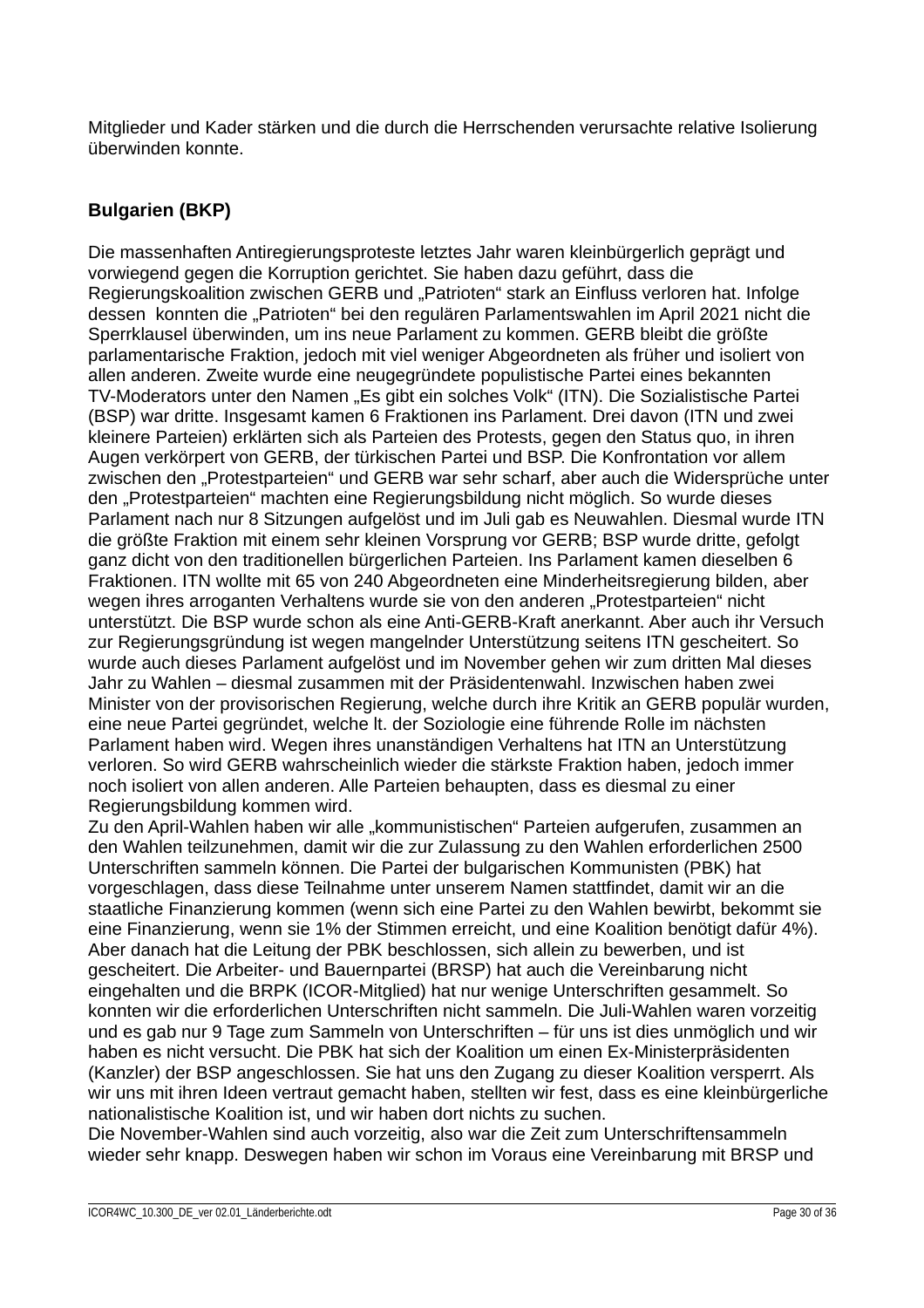BTR (eine Partei, die sich in Juli selbstständig beworben hat und nur ca. 4000 Stimmen bekommen hat) erreicht. Aber beide Parteien haben das Abkommen nicht eingehalten und haben keine Unterschriften zur Verfügung gestellt. Dies gilt auch für die BRPK. So konnten wir nur 1900 Unterschriften sammeln und werden auch an diesen Wahlen nicht teilnehmen. Also, in Zukunft müssen wir die eigene Organisation stärken und uns nur auf die eigenen Kräften verlassen.

# **Der Länderbericht Frankreich für den Zeitraum 2017-2021 (UC und UPML)**

## 1. Allgemeine internationale Lage

Der französische Imperialismus hat im Zeitraum 2017-2022 eine Reihe von Rückschlägen erlitten. Das jüngste Beispiel ist das Scheitern des Verkaufs von SNA (Submarine Nuclear Attack) an Australien, das von den USA umgangen wurde. Auch die Stornierung des Verkaufs von Schiffen des Typs Mistral an Russland, ebenfalls auf diplomatischen Druck hin, zeigt einen gewissen Verlust an Autonomie.

In Afghanistan geriet Frankreich in den Strudel des amerikanischen Debakels, während in Mali Rebellenorganisationen die malische Armee besiegten und einen französischen Rückzug aus der Sahelzone provozierten.

Beide Gruppen wurden von rivalisierenden und wachsenden Imperialismen unterstützt und griffen den Einfluss des verrottenden französischen Imperialismus an. Herausforderer wie China stehen in direkter Konkurrenz zu ihr.

Frankreich hat seine Kooperations- und Bündnispolitik mit Europa, insbesondere mit Deutschland, verstärkt. So hat Macron eine gemeinsame europäische Verteidigungspolitik gefördert. Es ist bemerkenswert, dass sich dieses Bestreben zu einem Zeitpunkt entwickelt, zu dem der Begriff "Feind" in den Dokumenten der Armee wieder auftaucht. Letztere wird mit dem Ziel umgestaltet, dass sie in Form und Inhalt symmetrischen Konfrontationen entsprechen kann.

2. Die interne Situation in Frankreich.

Seit der letzten Konferenz hat sich die Lage in Frankreich noch weiter verschlechtert. Die Rückschläge des Imperialismus und der Druck der neuen Konkurrenten haben die Bourgeoisie belastet. Während er früher Reformen unterstützte, um seine Profitrate zu steigern, unterstützt er sie heute nur noch, um sie zu erhalten, und zwar mit zehnfacher Energie.

Diese Situation hat wichtige politische Konsequenzen: Der politische Schwerpunkt hat sich von einer "Links-Rechts"-Konfrontation zu einer "Rechts-außen-Rechts"-Konfrontation verschoben. Was die Kämpfe betrifft, so haben sie sich immer mehr politisiert, aber keinen klar erkennbaren Sieg errungen. Im Bildungswesen weigerten sich die Lehrer zum Beispiel, das Abitur zu korrigieren. Diese Weigerung war die ultima ratio regum des Lehrerberufs. Das Bildungsministerium ignorierte dies und nutzte es sogar als Argument, um diese Prüfung und ihren rechtlichen Wert zu schwächen.

Im Zeitraum 2017-2018 haben wir den Sieg einer "apokalyptischen" liberalen Strömung erlebt, die von Macron verkörpert wurde. Er zeichnete sich durch eine radikal utilitaristische Vision der Politik aus: Statt die Karte der Diplomatie und der mittelfristigen Wiederwahl auszuspielen, agierte er als Agenturchef, der die Diktatur der Großbourgeoisie auf die direkteste und effizienteste Weise ausüben sollte. In seinem Gefolge war der Schaden für das französische Sozialschutzsystem immens; doch viele Kämpfe bremsten seine Pläne.

Der Covid war ein Katalysator, die durchgeführten sanitären Maßnahmen (Einsperrungen, Schließung von Freizeiteinrichtungen usw.) wurden der bestmöglichen kapitalistischen Wirtschaft untergeordnet. Die aufeinanderfolgenden Containments und die dazwischen liegende Politik des "kleineren Übels" haben das Land jedoch relativ geschwächt im Vergleich zu denjenigen, die eine "0-Covid"-Strategie gewählt hatten, wie die asiatisch-pazifischen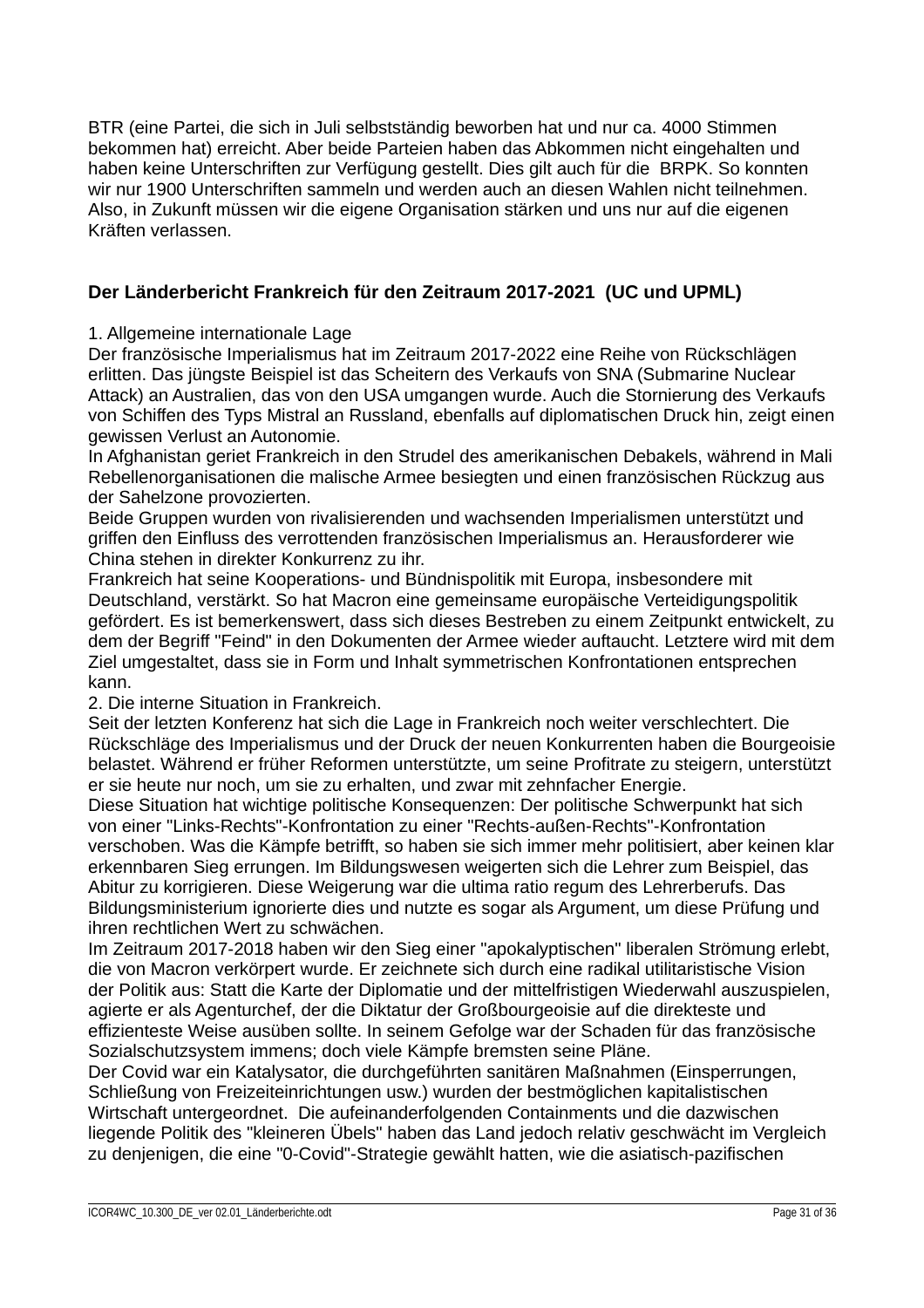Länder.

Im Zusammenhang mit dieser Krise gibt es noch drei Unbekannte:

1. Wie die Schulden zurückgezahlt werden, sowohl wirtschaftlich als auch politisch. Dieses Argument kann als Hebel benutzt werden, um eine extrem aggressive Politik gegen soziale Rechte zu rechtfertigen.

2. Die wirklichen Auswirkungen auf das Kleinbürgertum sind noch nicht bekannt, sie werden sich zeigen, wenn die Unterstützungsmaßnahmen zurückgenommen werden.

3. Die Pandemie hat die Konzentration des Kapitals in den Händen der größten Kapitalisten verstärkt. Das Vermögen der Größten ist überproportional gewachsen, während die Verarmung zugenommen hat.

Die politische Entropie wird also immer größer. Für die Präsidentschaftswahlen 2022 schwankt die Bourgeoisie zwischen einer liberalen Lösung (die die Liberal-Ökologen sein könnten) und einer reaktionären Lösung.

Die Ökologie nimmt in der bürgerlichen Debatte immer mehr Raum ein - zugunsten des Greenwashings der Profitwirtschaft. Neben dem Le Pen-Clan an der Spitze des

Rassemblement National, der führenden rechtsextremen Partei in Frankreich seit den 1980er Jahren, tauchen neue Gesichter auf, wie Eric Zemmour1 , der unter anderem von katholischen Netzwerken und dem mächtigen Milliardär Bolloré unterstützt wird.

Verschiedene Systeme wie der SNU (Service National Universel) versuchen, die Gesellschaft und die Jugend wieder zu militarisieren. Im Moment ist es noch ein Fehlschlag, aber der Wille ist da.

Die relative Schwächung des französischen Imperialismus hat bei den eher chauvinistischen Elementen der Arbeiter- und kommunistischen Bewegung Ängste ausgelöst. So sind die PCF und kommunistisch-konservative Organisationen wie die PRCF der Ansicht, dass es

notwendig ist, mit dem französischen Imperialismus gegen amerikanischen oder deutschen Druck zusammenzustehen. Andererseits sind sie in ihrer Analyse der Welt der Ansicht, dass der chinesische und der russische Imperialismus Imperialismen sind, mit denen wir uns verbünden müssen.

Eine neue Phase wirtschaftlicher Sparmaßnahmen steht bevor: Die sozialen und später auch die politischen Rechte werden im Interesse der Wettbewerbsfähigkeit Frankreichs auf dem Weltmarkt angegriffen.

Im Zusammenhang mit den Wahlen gewinnen reaktionäre Ideen an Kraft:

Sicherheit und Terrorismus: Angesichts der zunehmenden Verarmung, der Widersprüche und Kämpfe reagiert die Regierung mit einer repressiven Politik.

Islam: Hinter der Frage des religiösen Obskurantismus verbirgt sich eigentlich eine Rassenfrage. Vorstellungen, die Integration ablehnen und Abschiebung befürworten, gewinnen an Einfluss, indem sie Ängste verschmelzen.

Die institutionelle "Linke" ist nicht in der Lage, sich einer anderen Weltanschauung entgegenzustellen. Die sozialdemokratische Kommunistische Partei Frankreichs beispielsweise hat sich zu diesen Themen positioniert, ohne zu versuchen, die Lügen, die sie möglicherweise darstellen, zu zerschlagen.

Die Isolation und Zerstäubung, die durch die Gefängnisse entstanden, ließen die Verschwörungstheorien wachsen. Darüber hinaus haben die kämpferischen politischen Organisationen sowohl ideologische als auch praktische Misserfolge zu verzeichnen. Während Mobilisierungen wie die Gilets Jaunes zweifelsohne einen politischen und praktischen Fortschritt darstellten, legte Covid eine Pause ein. Die Mobilisierung gegen die

Gesundheitspolitik hat manchmal verschwörerische und individualistische Züge angenommen. Politische Organisationen folgten entweder diesen Slogans und verstärkten sie oder intervenierten nicht (wie in unserem Fall).

# 1. Lage der kämpferischen Kräfte.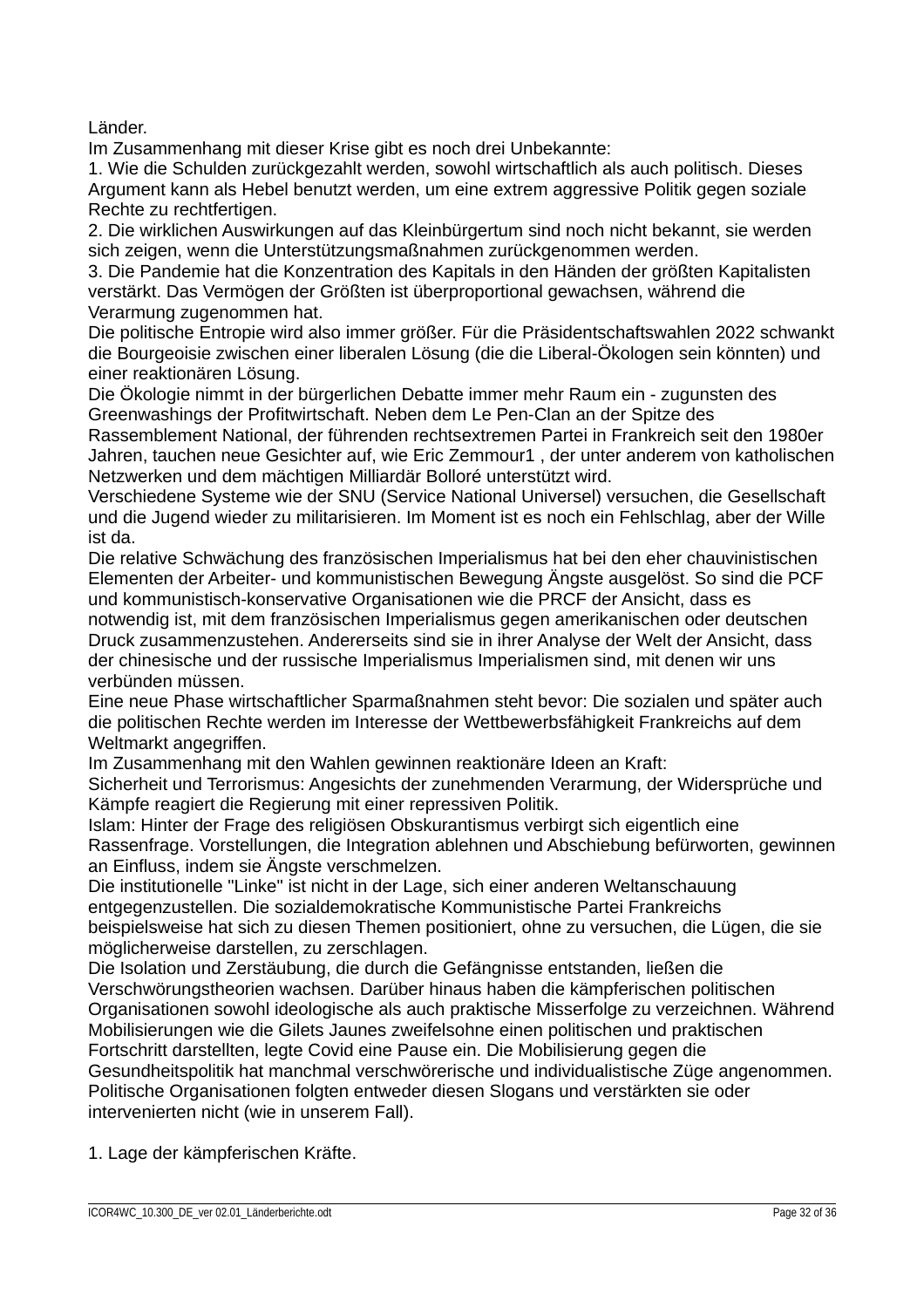Seit mehr als 5 Jahren finden in Frankreich große Kämpfe statt, die eine kämpferische und wachsende Opposition gegen die rechte Politik der Regierung und der bürgerlichen Parteien zeigen. Die Unterdrückung ist brutal und nimmt weiter zu. Diese Kämpfe haben viele Menschen mobilisiert (im Bereich der Ökologie, der Jugend, der Arbeitnehmer gegen die Prekarisierung und der feministischen Kämpfe). Das Bewusstsein hat sich in eine antikapitalistische Richtung und gegen die Diktatur der großen Konzerne und ihrer Regierungen entwickelt. Mit dem Auftreten der Pandemie wurde die Konvergenz der Kämpfe gestoppt, aber die Widersprüche bestehen weiter und haben sich sogar noch verschärft. Das Problem bei diesen Kämpfen ist das Fehlen einer politischen Kraft, die sie auf eine höhere politische Ebene bringen könnte. Es gibt keine revolutionäre Partei und die kommunistischen Kräfte sind schwach und zersplittert. Anarchosyndikalismus und Trotzkismus sind vorherrschend und der Sozialismus findet in den Kämpfen nur ein schwaches Echo. Aus diesem Grund bemühen wir uns um den Aufbau einer Organisation und fördern die Zusammenarbeit zwischen Revolutionären.

Für die Wahlen gibt es keine Organisation oder Front, die in der Lage wäre, diese Wahlen sowohl als Plattform zu nutzen als auch sie anzuprangern. Die Trotzkisten der NPA oder der Lutte Ouvrière behaupten, dies zu tun, aber in Wirklichkeit werden sie durch den engen Rahmen der Debatten erdrückt.

## 2. Unsere Situation.

Seit der letzten Konferenz konnten wir unsere Situation verbessern und bei mehreren Gelegenheiten zusammenarbeiten. Im Rahmen der ICOR Europa haben wir gemeinsame Kampagnen der UPML und der UCL gegen die imperialistische Europäische Union und insbesondere in diesem Jahr zum 150-jährigen Jubiläum der Pariser Kommune durchgeführt. Wir konnten uns auch intensiver in die ICOR und ihre Arbeit einbringen. Unter diesem Gesichtspunkt ist eine unbestreitbare Entwicklung zu verzeichnen.

Wir haben weitere gemeinsame Arbeiten entwickelt und tun dies auch weiterhin, sowohl um unsere Ideen zu verbreiten als auch um die ICOR zu fördern. Unsere Forderungen nach der Einheit der Parteien oder Organisationen, die sich als marxistisch-leninistisch bezeichnen, sind im Moment mit dem Sektierertum der französischen Organisationen konfrontiert.

Trotz des Fortschritts und der wichtigen Arbeit an mehreren Themen ist es uns noch nicht gelungen, zwei Hindernisse zu beseitigen:

Die Prekarität unserer Existenz: Aufgrund der geringen Größe unserer Organisationen hängen sie weitgehend von individuellen Faktoren ab. Der Ausfall eines Mitglieds kann erhebliche Auswirkungen auf die Lebensfähigkeit der Organisation haben.

Wir sind noch nicht in der Lage, die Gleichung zwischen unseren beiden strategischen Zielen aufzulösen:

1. eine Organisation zu sein, die in der Lage ist, ein hohes theoretisches Niveau zu erreichen;

2. eine Organisation zu sein, die für Aktivisten, die zum ersten Mal aktiv werden, oder für Menschen, die keine "Intellektuellen" sind, zugänglich ist.

Wir versuchen verschiedene Lösungen, um diese Probleme zu lösen. Diese Kluft kann nur durch eine dreifache Aktion überbrückt werden, die schwer zu erreichen ist.

1. Anhebung des qualitativen Niveaus der Aktivisten.

2. Zunahme der Zahl der Aktivisten.

3. Ein verstärktes Engagement eben dieser Aktivisten.

Wir erwarten, dass unsere Beteiligung an der ICOR in dieser Situation ein positiver Faktor sein wird.

Wir sind der Meinung, dass die ICOR einen Rahmen für eine breit angelegte Debatte bietet, die es uns ermöglicht, aus dem kurzen, egozentrischen französisch-französischen Fokus herauszukommen. Erst durch den Austausch von Analysen und Erfahrungen können eine echte wissenschaftliche Synthese und eine echte gemeinsame Strategie entstehen.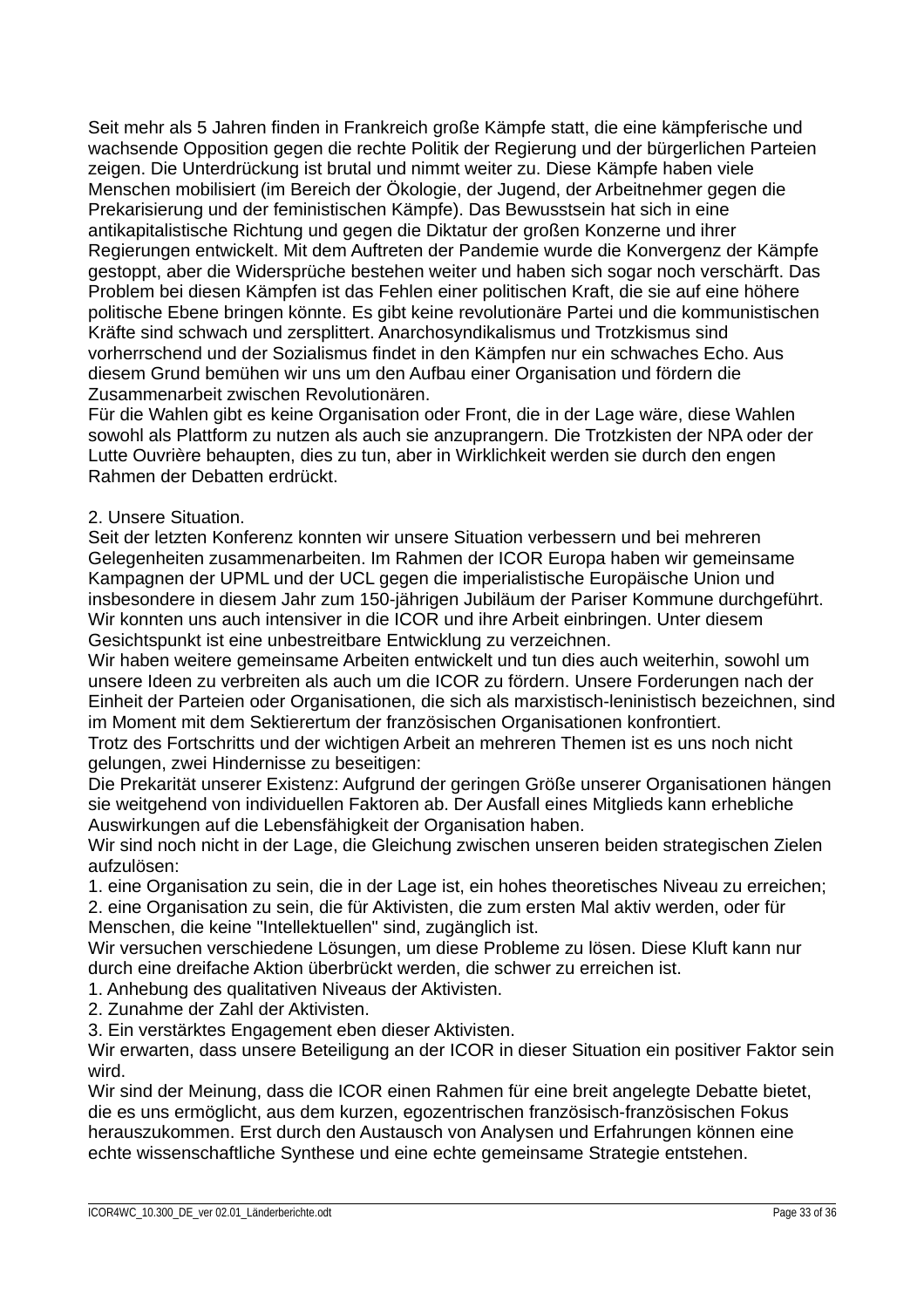Für kleine Organisationen ist die Aufnahme in die ICOR von großer Bedeutung: Wir sind nur wenige, aber wir sind mit einem Projekt verbunden, das über unsere organisatorische Existenz hinausgeht.

Die Teilnahme an der ICOR und an der internationalen Solidarität ist ebenfalls eine wichtige Form des Zusammenschlusses: Sie ermöglicht es uns, das Gefühl der Ohnmacht hinter uns zu lassen und an Aktionen teilzunehmen, auch an Solidaritätsaktionen, die spannend sein können. Dies ist ein wichtiger Faktor.

Die ICOR ist eine Koordinierung, deren ernsthaftes Engagement Zeit und Energie kostet, die aber auch Energie, Ausbildung und Spielraum für unsere Organisation bringen kann. Wir haben noch viel Arbeit vor uns, aber wir haben das Gefühl, dass wir allmählich in der Lage sind, es besser zu machen. Wir haben noch einen langen "Stellungskrieg" zu führen, der aber zu echten Durchbrüchen führen kann, wenn er gewonnen wird.

# **Schweiz (MLGS)**

## **Wirtschaftliche Entwicklung**

Im April 2020 wurden über eine Million Menschen in Kurzarbeit geschickt, das entspricht rund 20 % der 5 Millionen Werktätigen. Noch heute sind rund 160 000 Menschen wegen der Corona Krise in Kurzarbeit. In den letzten 10 Jahren entstanden rund 500 000 neue Vollzeitstellen. Die Bevölkerung wuchs im gleichen Zeitraum um rund 800 000 Menschen auf 8.6 Millionen. Die Arbeitslosigkeit in der Schweiz stieg mit der Neuorganisation der internationalen Produktion, Anfang der 90 iger Jahre, auf mehrere Prozent. Zurzeit liegt die Arbeitslosenquote nach internationalem Vergleich, bei rund 4.8 Prozent, bzw.125 000 Erwerbslosen. Geriet letztes Jahr die Schweiz in eine Negativinflation von bis zu 1.3 Prozent im letzten Sommer, so stieg sie dieses Jahr wieder auf 0.7 Prozent.

## **Klima Entwicklung**

Auch in der Schweiz wird der Übergang zu globalen Klimakatastrophe immer deutlicher. Verheerende Stürme reisen selbst in den Städten hunderte Bäume um, Dächer stürzen unter den Regenmassen zusammen. In einigen Gebieten Zürichs hat sich der Baumbestand halbiert nach einem Sturm. Bergstütze und Erdrutsche nehmen bedrohlich zu, immer mehr Gletscher gehen massiv zurück und werden als "Tot" erklärt. Überschwemmungen nehmen deutlich zu und die Massivität der Wetterextreme sind erste Vorboten der Klimakatastrophe. Trockenheit und Wassermangel auf der einen Seite und Starkregen und Überschwemmungen auf der anderen Seite nehmen für die Landwirtschaft und damit für die Ernährungsgrundlage der Bevölkerung bedrohliche Formen an. 5 vor 12 ist vorbei!

## **Klimastreik**

Waren noch vor der Pandemie wöchentlich 10000ende vor allem Jugendliche auf der Strasse, um für die Abwendung der drohenden Klimakatastrophe zu demonstrieren, so war dies während der ersten 1,5 Pandemiejahren kaum mehr möglich zu demonstrieren. Erst mit den Impfungen beginnend anfangs dieses Jahres, nehmen die Proteste auch wieder zu. Wenn auch noch nicht in diesem Ausmass.

## **Frauenbewegung**

Der Frauenstreik mit über einer halben Million Frauen im Jahre 2019 knüpfte an den 1.Frauenstreik von vor 25 Jahren an. Trotz Pandemie nahmen 2021 rund 120 000 am Frauenstreik teil. Er zeigte auf, das trotz Gleichstellungsparagrafen in der Verfassung, die bürgerliche Gleichstellung von Frau und Mann noch weit entfernt ist. Frauenlöhne sind im Schnitt immer noch fast 20 Prozent niedriger, nach wie vor tragen die Frauen die Hauptlast der Reproduktionsarbeit. Und ebenso spielt der Angriff auf das Frauenrentenalter eine gewichtige Rolle. Bereits 2019 scheiterte die AHV-Rentenreform an der Abstimmungsurne wegen der Angleichung, wegen der Anhebung des Frauenrentenalters. Trotzdem versuchen die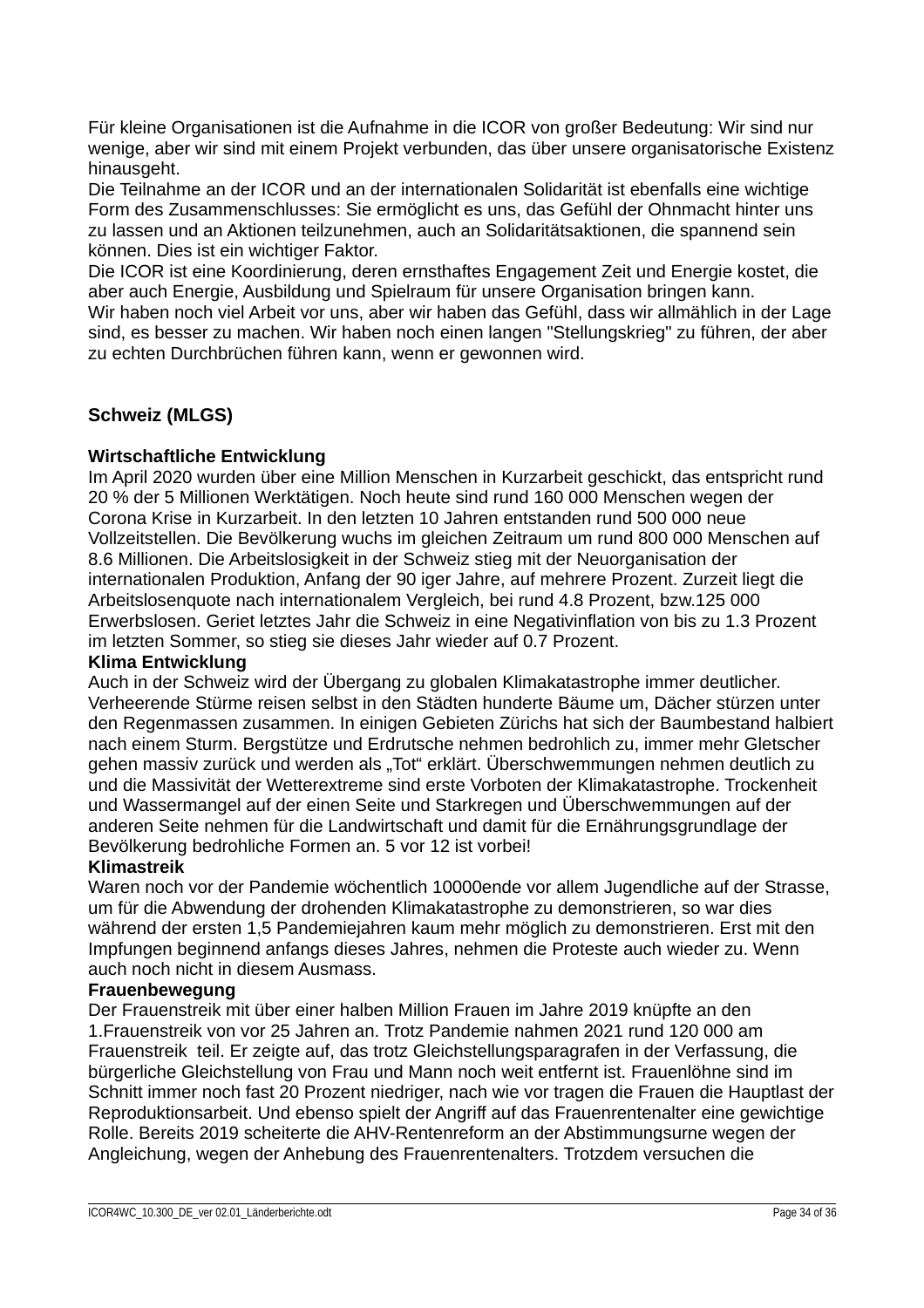Herrschenden es nun wieder, erneut das Pensionsalter auf 65 zu erhöhen.

# **Covid 19**

Mit über 11 000 Covidtoten, bei einer Bevölkerung von 8,7 Millionen, das sind 0,013 %der Bevölkerung, liegt die Schweiz im europäischen Schnitt. Im Vergleich zu Frankreich 0,018 %, Italien 0,0222 %, Indien 0,0033. (Zahlen John Hopkinsuniversität). Die letzten 1,5 Jahre gibt es mit der Coronakrise eine Polarisierung, es geht nicht um impfen oder nicht. In der Frage ist das starke Misstrauen in die Regierung zu Tage getreten. Um den bereits vor der Coronakrise beginnenden Massenprotesten entgegen zu wirken, nutzen die Herrschenden die entstehenden Widersprüche in folge der Pandemie und bauen ultrareaktionäre Faschistischen Stosstrupps der Querdenker und Coronaskeptiker auf. Der Staat und die internationalen Monopole fürchten in dieser Situation, dass sich die Massen nach neuen Alternativen umschauen. Die Polizeigewalt ist gestiegen, rigoros werden zunehmend nicht bewilligte Proteste nieder geprügelt. Aber auch der Antikommunismus in linken Mäntelchen durch Trotzkist\*innen und co und die Angriffe auf die MLGS nehmen massiv zu. All das ist Ausdruck der Defensive der Herrschenden.

In der Situation gibt es für die MLGS neue Chancen uns, ICOR und den Sozialismus zu propagieren.

# **Nordkurdistan-Türkei (BP (NK-T))**

Die imperialistische Welt versinkt in die Barbarei!

Überall die gleiche Heuchelei!

Die herrschenden reden von Frieden, gleichzeitig bewaffnen sie sich bis zum äußersten, und bereiten sich vor für einen neuen Weltkrieg vorbereitet. Budgets zugeteilt Kriegsrüstung bricht neue Rekorde jedes Jahr.

Sie reden von der Freiheit, unter dieser Vorwand werden imperialistische Annektionen und Kriege geführt.

Sie reden von der Demokratie und dabei werden die unterschiedlichsten Anlässe ausgenutzt um das Regieren im "außerordentlichen Zustand" zum Normalfall zu machen. Es zeigt sich immer deutlicher, dass die bürgerliche Demokratie nichts anderes ist, als die Diktatur des Kapitals auf die Arbeiterklasse und die Arbeiter.

Sie heucheln über Menschenrechte und Demokratie gegenüber Regierungen anderer Länder, und sind dabei an nichts weiter interessiert, als sie unter ihre eigenen Kontrolle zu bringen. Aktuelle Machtspiele um Kuba ist ein weiterer Beispiel dafür!

Ökologie, Gleichheit, Menschenrechte, Frauenrechte , die Rechte der unterdrückten Nationen, das Recht, ihre eigenen Staaten zu etablieren, usw. alles artet in den Munden der Bürgerlichen zu leeren Phrasen, oder sie werden missbraucht um das imperialistische System zu "reformieren", bzw. zu stabilisieren.

Die Umweltkatastrophen und der Klimawandel werden nun selbst von den bürgerlichen Regierungen als reale Bedrohung anerkannt und ihre bürgerlichen Wissenschaftler empfehlen Projekte "um die Welt zu retten"! Das imperialistische Ausbeutungssystem ist gezwungen, einige Sofortmaßnahmen zu ergreifen, um seine Existenz zu erhalten.

Es gibt kein Unterschied zwischen verschiedener Lager der Herrschenden! In unseren Ländern Nordkurdistan-Türkei ist nach wie vor der Kampf zwischen verschiedenen Lager der herrschenden Klassen vorherrschend.

Die Schritte um die faschistische Diktatur in die reaktionäre bürgerliche Demokratie zu führen, wurden in April 2015 mit der Beendigung des "Friedensprozess" bezüglich Kurdischen Befreiungskampfes apruppt eingestellt und es wurde wieder zu offener Kriegspolitik zurückgekehrt. Kriegsführung "im Land", " in der Region und die Welt" das ist die Politik der türkischen Bourgeoisie. Diese Politik ist eigentlich das Wachstum- und Expansionspolitik der